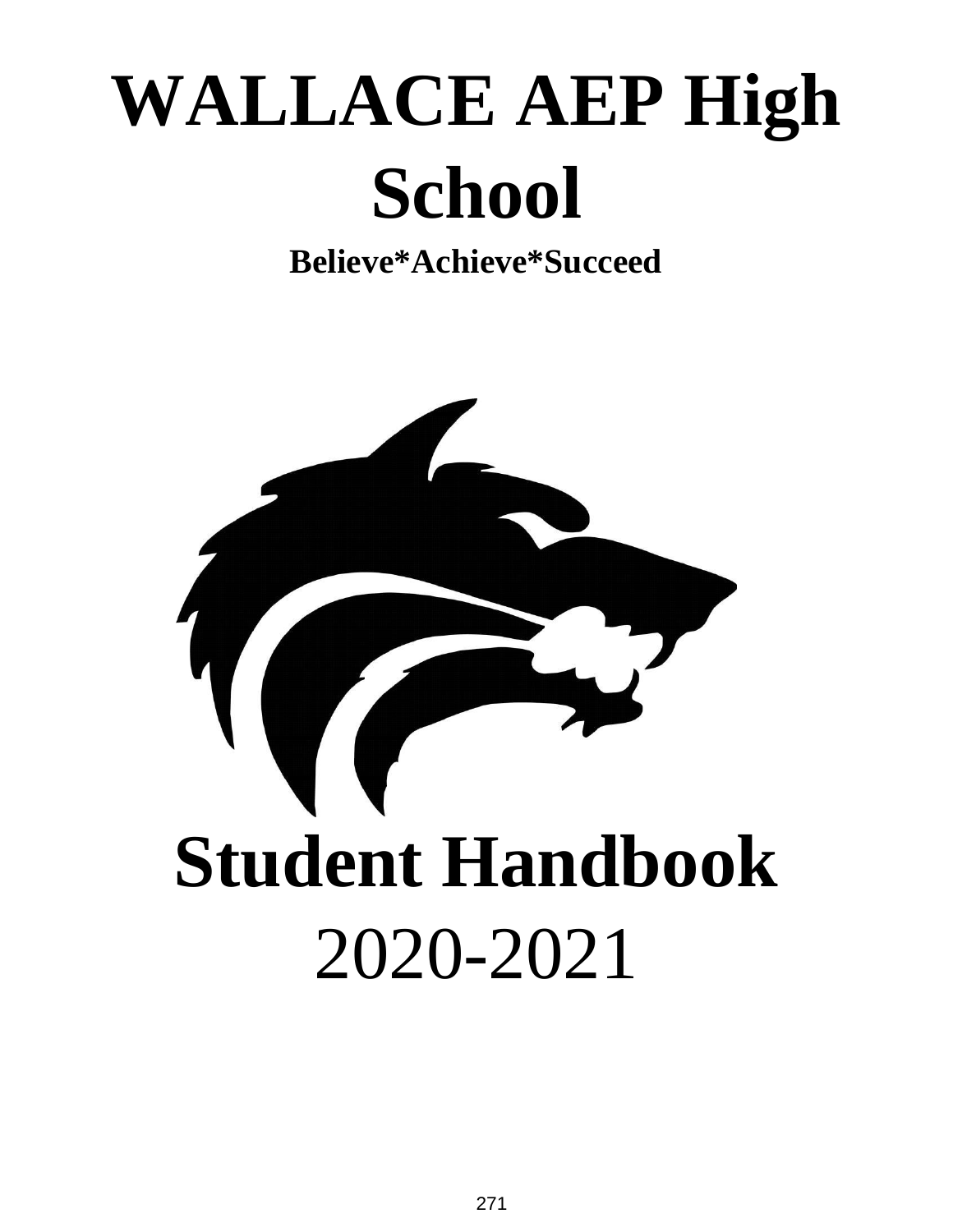#### **PREFACE**

Welcome Students and Parents!

Welcome to school year **2020-2021**. We are looking forward to a very successful year. Students, parents, and AEP High School staff members will be an integral part of this success.

The Wallace AEP High School Student Handbook is designed to provide a resource for some of the basic information that you and your student will need during the school year. In an effort to make it easier to use, the handbook is divided into three sections:

**Section I**—**IMPORTANT INFORMATION FOR PARENTS** – This is the information that parents will need in order to assist their student and respond to school related issues.

**Section II**—**CURRICULUM-RELATED INFORMATION** – This section will provide information to students and their parents about **minimum requirement diploma,** class rank, and extracurricular and other activities; and

**Section III**—**GENERAL INFORMATION AND REQUIREMENTS** – This section describes school operations and requirements such as safety procedures, the dress code, and fees that may be charged.

- Each section has a Quick Reference component to serve as a guide for day-to-day questions that may arise.
- Please be aware that the term "the student's parent" is used to refer to the parent, legal guardian, or other person who has agreed to assume school-related responsibility for a student.
- Both students and parents must be familiar with the Colorado ISD Student Code of Conduct, required by state law and intended to promote school safety and an atmosphere for learning. That document may be found online at the districts website (www.ccity.esc14.net) and posted in the front offices of Wallace AEP High School.
- The student handbook is designed to be in harmony with Board policy and the Student Code of Conduct. Please be aware that the handbook is updated yearly, while policy adoption and revision may occur throughout the year. Changes in policy that affect student handbook provisions will be made available to students and parents through newsletters and other communications.
- In case of conflict between Board policy or the Student Code of Conduct and any provisions of student handbooks, the provisions of Board policy or the Student Code of Conduct that were most recently adopted by the Board are to be followed.
- We strongly recommend that parents review the entire handbook with their student and keep it as a reference during this school year. If you or your student has questions about any of the material in this handbook, please contact a teacher, the counselor, or the Principal. Also, please complete and return the parental acknowledgment and consent/opt-out forms so that we have a record of your choices. [See **Obtaining Information and Protecting Student Rights** on p. 9.]
- Please note that references to alphabetical policy codes are included so that parents can refer to current District policy. A copy of the District's policy manual is available in the school office on online at www.ccity.esc14.net.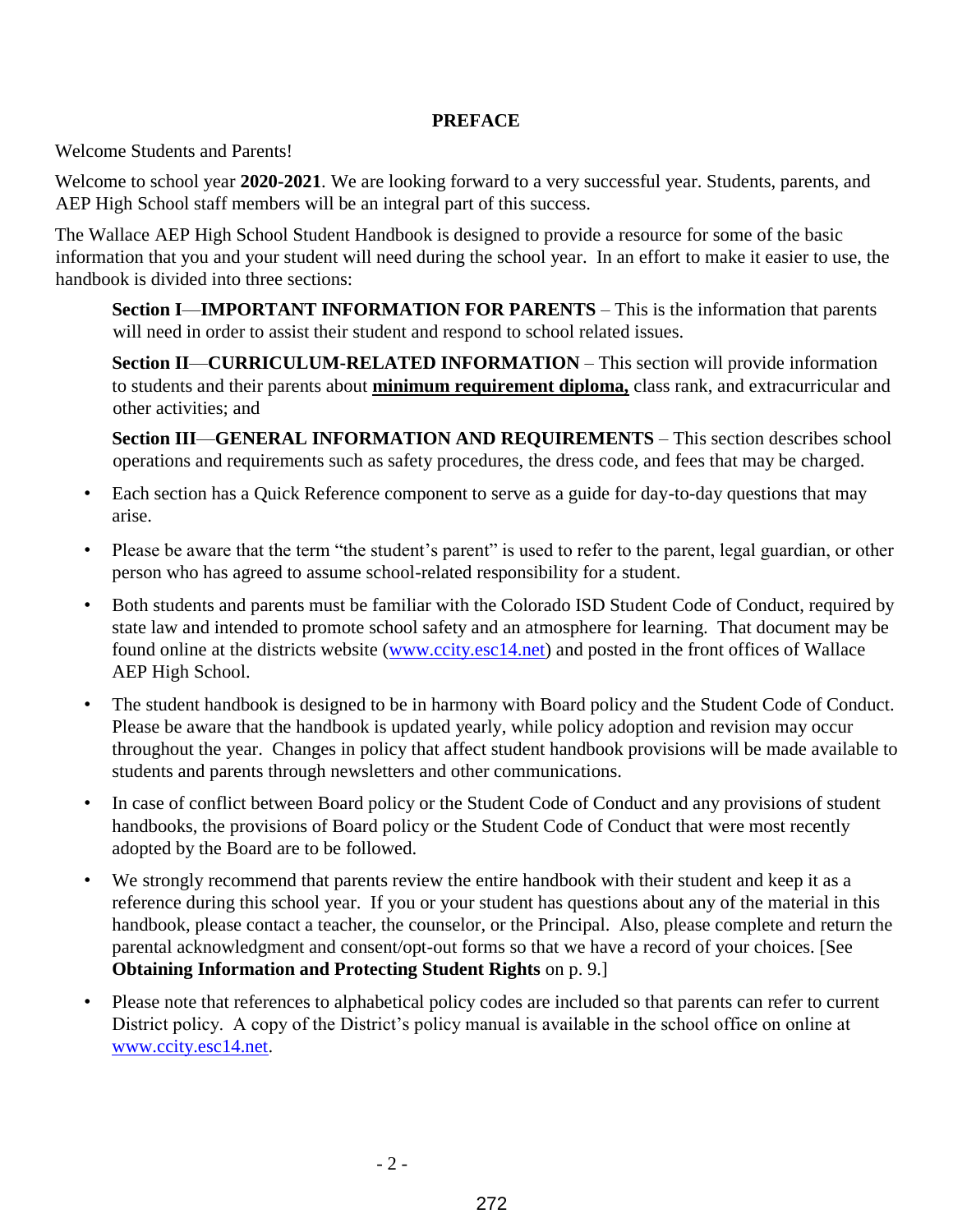#### **SECTION I**

#### **IMPORTANT INFORMATION FOR PARENTS**

This section of the AEP High School Student Handbook includes information on topics of particular interest to you as a parent.

#### *QUICK REFERENCE:*

**Where to look when you need information about…** 

- **Parental involvement**
- **Grading guidelines**
- **Report card/progress reports and conferences**
- **State-mandated assessment testing**
- **Other standardized testing: College Requirements**
- **Medicine at school**
- **Psychotropic drugs**
- **Student records**
- **Student or parent complaints and concerns**
- **Release of students from school**

#### *PARENTAL INVOLVEMENT*

#### **Working Together**

Both experience and research tell us that a student's education succeeds best when there is a strong partnership between home and school, a partnership that thrives on communication. Your involvement in this partnership may include:

- Encouraging your student to put a high priority on education and working with your student on a daily basis to make the most of the educational opportunities the school provides. Ensure that your student completes all homework assignments and special projects. Be sure your student comes to school each day prepared, rested, and ready to learn.
- Attending scheduled conferences and requesting additional conferences as needed. To schedule a telephone or in-person conference with a teacher, counselor, or Principal, please call the school office at 352-728-3424 for an appointment. The teacher will usually return your call or meet with you during his or her conference period or before or after school. [See **Report Cards/Progress Reports and Conferences**]
- Becoming a school volunteer. [For further information, contact the Principal, Rebecca Russell)
- Participating in parent organizations. Parent organizations include: Campus-level Advisory Team and campus volunteers.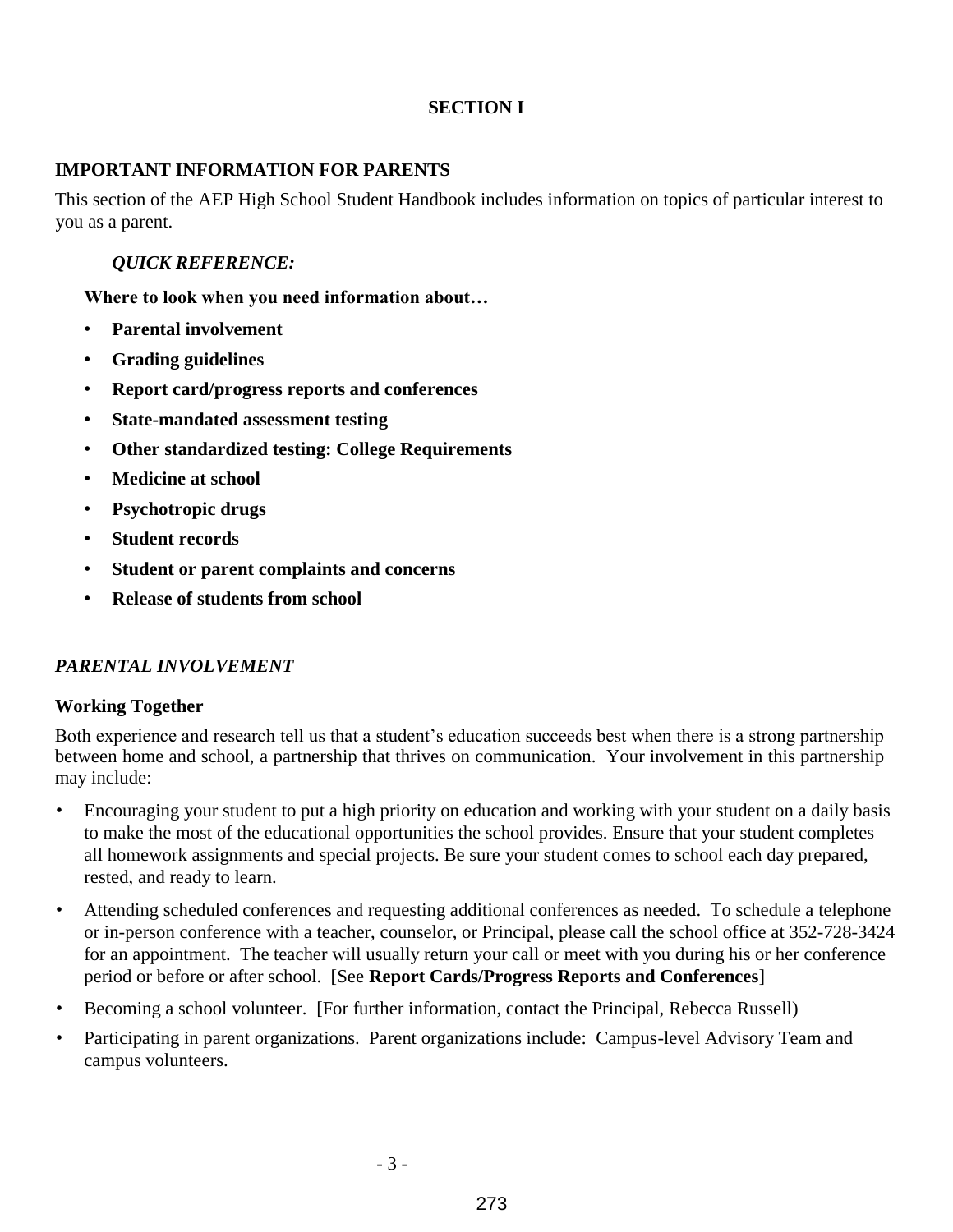- Offering to serve as a parent representative on the District-level or campus-level planning committees assisting in the development of educational goals and plans to improve student achievement. For further information, see policies at BQA and BQB, and contact the Principal.
- Offering to serve on the School Health Advisory Council, assisting the District in ensuring local community values are reflected in health education instruction. [See policies BDF and EHAA and **School Health Advisory Council** on p. 14.]
- Attending Board meetings to learn more about District operations. [See policies BE and BED for more information.]

# **Obtaining Information and Protecting Student Rights**

Your student will not be required to participate without parental consent in any survey, analysis, or evaluation funded in whole or in part by the U.S. Department of Education—that concerns:

- Political affiliations or beliefs of the student or the student's parent.
- Mental or psychological problems of the student or the student's family.  $\square$  Sexual behavior or attitudes.
- Illegal, antisocial, self-incriminating, or demeaning behavior.
- Critical appraisals of individuals with whom the student has a close family relationship.
- Relationships privileged under law, such as relationships with lawyers, physicians, and ministers.
- Religious practices, affiliations, or beliefs of the student or parents.
- Income, except when the information is required by law and will be used to determine the student's eligibility to participate in a special program or to receive financial assistance under such a program.

You will be able to inspect the survey or other instrument and any instructional materials used in connection with such a survey, analysis, or evaluation. [For further information, see policy EF.]

# **"Opting Out" of Surveys and Activities**

As a parent, you also have a right to receive notice and "opt" your student out of participating in:

- Any survey concerning the private information listed above, regardless of funding.
- School activities involving the collection, disclosure, or use of personal information gathered from your child for the purpose of marketing or selling that information.
- Any non-emergency, invasive physical examination or screening required as a condition of attendance, administered and scheduled by the school in advance and not necessary to protect the immediate health and safety of the student. Exceptions are hearing, vision, or scoliosis screenings, or any physical exam or screening permitted or required under state law. See policies EF and FFAA.

# **Display of your child's artwork, projects, and other special work products:**

• As a parent, if you choose that your child's artwork, special projects, photographs and the like not be displayed to the community on the District's Web site, in printed material, by video, or any other method of communication, you must notify the Principal in writing.

# **As a parent, you also have a right:**

• To request information regarding the professional qualifications of your child's teachers, including whether the teacher has met state qualification and licensing criteria for the grade levels and subject areas in which the teacher provides instruction; whether the teacher has an emergency permit or other provisional status for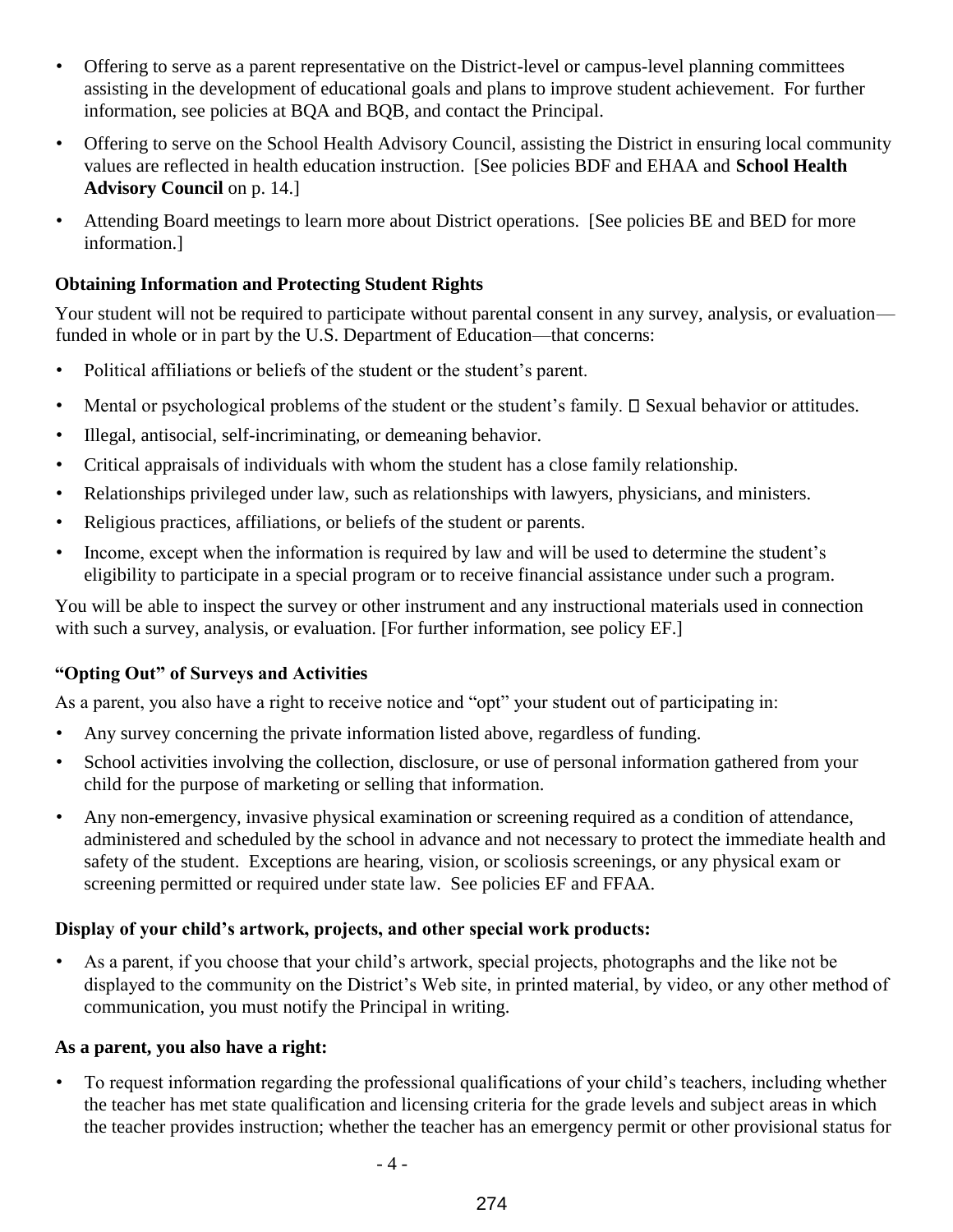which state requirements have been waived; and undergraduate and graduate degree majors, graduate certifications, and the field of study of the certification or degree. You also have the right to request information about the qualifications of any paraprofessional who may provide services to your student.

- To review teaching materials, textbooks, and other teaching aids and instructional materials used in the curriculum and to examine tests which have been administered to your student
- To inspect a survey created by a third party before the survey is administered or distributed to your student
- To review your student's records when needed. These records include:
	- Attendance records
	- Test scores
	- **Grades**
	- Disciplinary records
	- Counseling records
	- Psychological records
	- Applications for admission
	- Health and immunization information
	- Other medical records
	- Teacher and counselor evaluations
	- Reports of behavioral patterns
	- State assessment instruments that have been administered to your student

# [See **Student Records** on p. 11.]

- To grant or deny any written request from the District to make a videotape or voice recording of your student. State law, however, permits the school to make a videotape or voice recording without parental permission for the following circumstances:
	- When it is to be used for school safety
	- When it relates to classroom instruction or a co-curricular or extracurricular activity  $\blacksquare$  When it relates to media coverage of the school
- To remove your student temporarily from the classroom, if an instructional activity in which your student is scheduled to participate conflicts with your religious or moral beliefs. The removal cannot be for the purpose of avoiding a test and may not extend for an entire semester. Further, your student must satisfy grade-level and graduation requirements as determined by the school and by the Texas Education Agency.
- To request that your student be excused from participation in the daily recitation of the Pledge of Allegiance to the United States flag and the Pledge of Allegiance to the Texas flag. The request must be in writing. State law does not allow your student to be excused from participation in the required moment of silence or silent activity that follows. [See **Pledges of Allegiance and a Minute of Silence** on p. 52 and policy EC.]
- To request that your student be excused from recitation of a portion of the Declaration of Independence. State law requires students in social studies classes in grades 3–12 to recite a portion of the text of the Declaration of Independence during Celebrate Freedom Week unless (1) you provide a written statement requesting that your student be excused, (2) the District determines that your student has a conscientious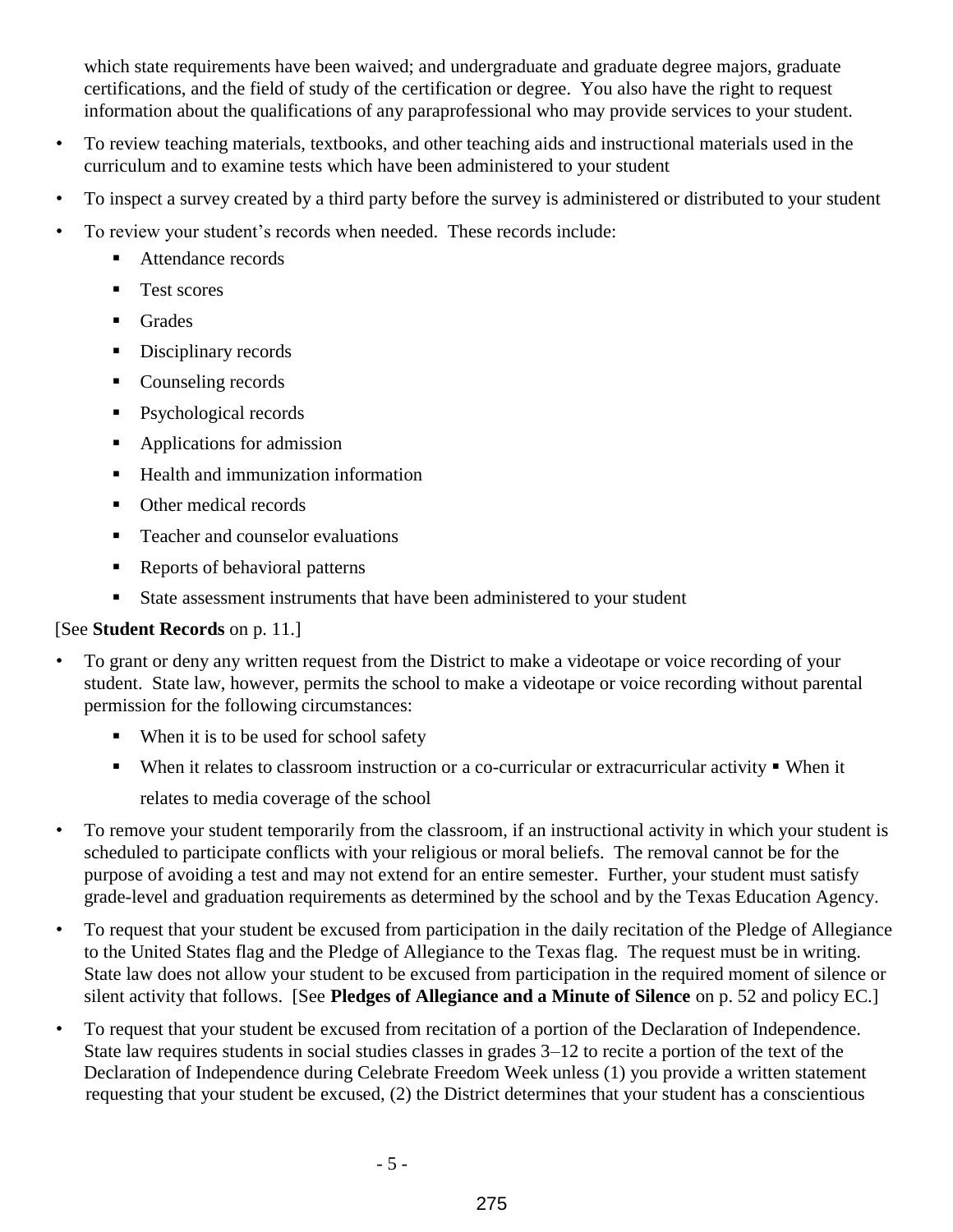objection to the recitation, or (3) you are a representative of a foreign government to whom the United States government extends diplomatic immunity. [See policy EHBK]

- To request in writing, if you are a non-custodial parent, that you be provided for the remainder of the school year a copy of any written notice usually provided to a parent related to misconduct that may involve placement in a Disciplinary Alternative Education Program (DAEP) or expulsion. See policies FL (LEGAL) and (LOCAL), FO (LEGAL) and the Student Code of Conduct.
- To request a transfer of your student to another classroom or campus if your student has been verified by the Principal or Superintendent to have been a victim of bullying as the term is defined by Education Code 25.0341. Transportation is not provided for a transfer to another campus. See the Superintendent for information.
- To request a transfer of your student to attend a safe public school in the District if your student attends school at a campus identified by TEA as persistently dangerous or if your student was a victim of a violent criminal offense while in school or on school grounds. See policy FDD (LOCAL).

# *GRADING GUIDELINES*

In grades 9-12, achievement is reported to parents as:

- Numerical grades
- Report cards are passed out on Thursdays at the end of 6 weeks
- Progress reports at the 3-week period for all students enrolled at Wallace High School  $\Box$  Progress reports may be issued more frequently as needed, or at parent request.

# *REPORT CARDS / PROGRESS REPORTS AND CONFERENCES*

- Report cards with each student's grades or performance and absences in each class or subject are issued to parents at least once every six weeks.
- At the end of the three weeks of a grading period, parents will be given a written progress report if their student's performance in all courses. [See, **Working Together,** on p. 8 for how to schedule a conference.]
- Teachers follow grading guidelines approved by the Principal that have been designed to reflect each student's academic achievement for the grading period, semester, or course. State law provides that a test or course grade issued by a teacher cannot be changed unless the Board determines that the grade was arbitrary or contains an error, or that the teacher did not follow the District's grading policy. [See policy EIA.]
- Questions about grade calculation should first be discussed with the teacher; if the question is not resolved, the student or parent may request a conference with the Principal in accordance with FNG (LOCAL).
- The report card or unsatisfactory progress report will state whether tutorials are required for a student who receives a grade lower than 70 in a class or subject.
- Report cards and unsatisfactory progress reports must be signed by the parent and should be returned to the school within 5 days.

# *STATE-MANDATED ASSESSMENT TESTS*

Students at certain grade levels will take state assessment tests (STAAR). Success on these tests are prerequisites for graduation. Currently, the required assessments are: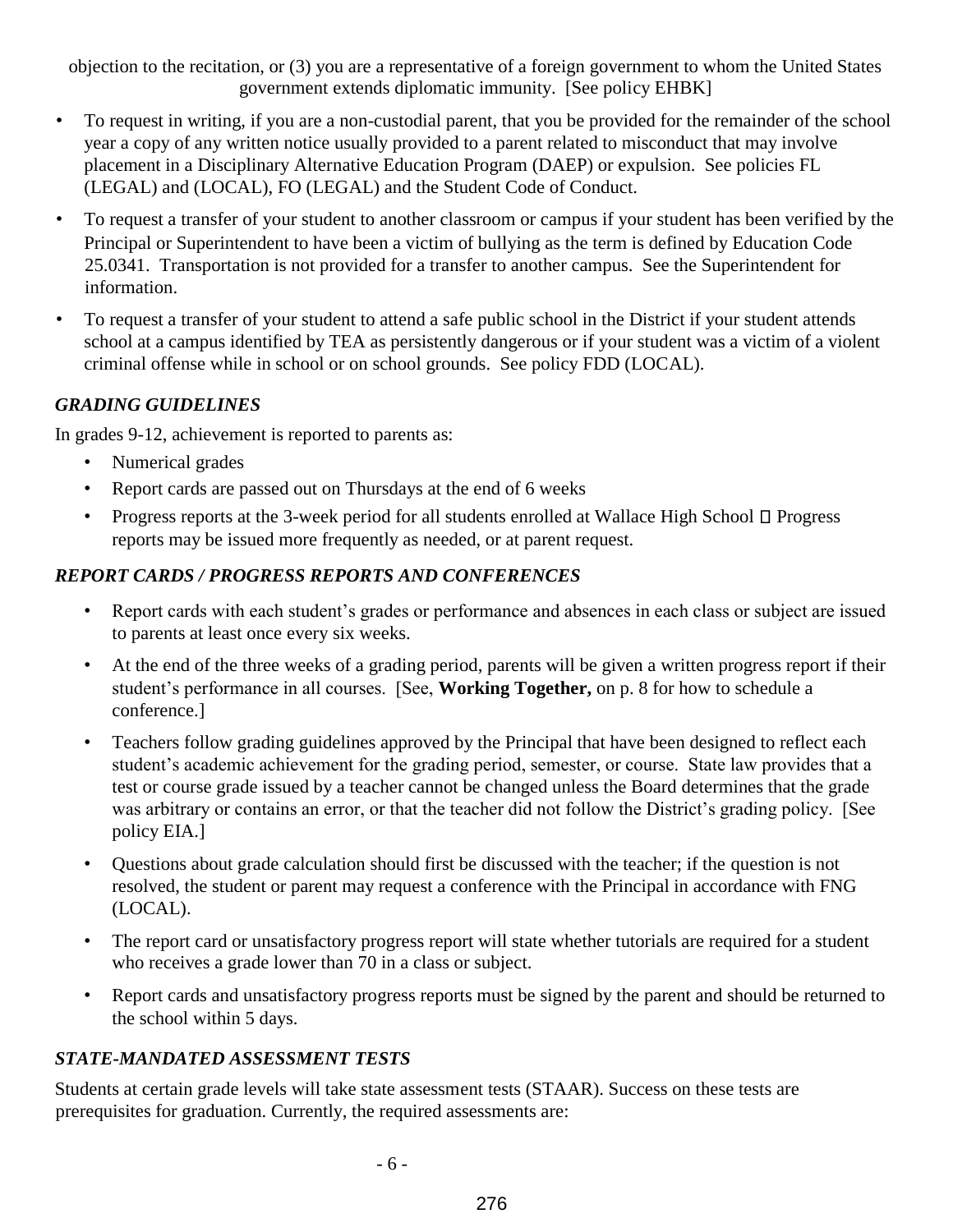English I English II Algebra I Biology U.S. History [See policy EKB.]

# *OTHER STANDARDIZED TESTING: COLLEGE REQUIREMENTS*

Most colleges require either the American College Test (ACT) or the Scholastic Aptitude Test (SAT) for admission. Students are encouraged to talk with the counselor early during their junior year to determine the appropriate exam to take; entrance exams are usually taken at the end of the junior year. (Prior to enrollment in a Texas public college or university, most students must take an assessment test, such as the Texas Higher Education Assessment [THEA] test.)

#### *MEDICINE AT SCHOOL*

District employees will not give a student prescription medication, nonprescription medication, herbal substances, anabolic steroids, or dietary supplements, with the following exceptions:

- Authorized employees, in accordance with policy FFAC, may administer:
	- **Prescription medication provided by the parent, along with a written request, and in the original,** properly labeled container.
	- Medication from a properly labeled unit dosage container filled by a registered nurse or another qualified District employee from the original, properly labeled container.
	- Nonprescription medication provided by the parent along with a written request, and in the original, properly labeled container.
	- Herbal or dietary supplements provided by the parent if required by the student's individualized education program (IEP) or Section 504 plan for a student with disabilities.
- In certain emergency situations, the District will maintain and administer to a student nonprescription medication, but only:
	- In accordance with the guidelines developed with the District's medical advisor and
	- When the parent has previously provided written consent to emergency treatment on the District's form. A student with asthma who has written authorization from his or her parent and physician or other licensed health-care provider may be permitted to possess and use prescribed asthma medication at school or school related events. The student and parents should see the school nurse or Principal if the student has been prescribed asthma medication for use during the school day.

In accordance with a student's individual health plan for management of diabetes, a student with diabetes will be permitted to possess and use monitoring and treatment supplies and equipment while at school or at a school related activity. See the school nurse or Principal for information.

#### *STEROIDS*

Parents and students should be aware that state law prohibits students from possessing, dispensing, delivering, or administering an anabolic steroid. Anabolic steroids are for medical use only, and only a physician can prescribe use.

- 7 -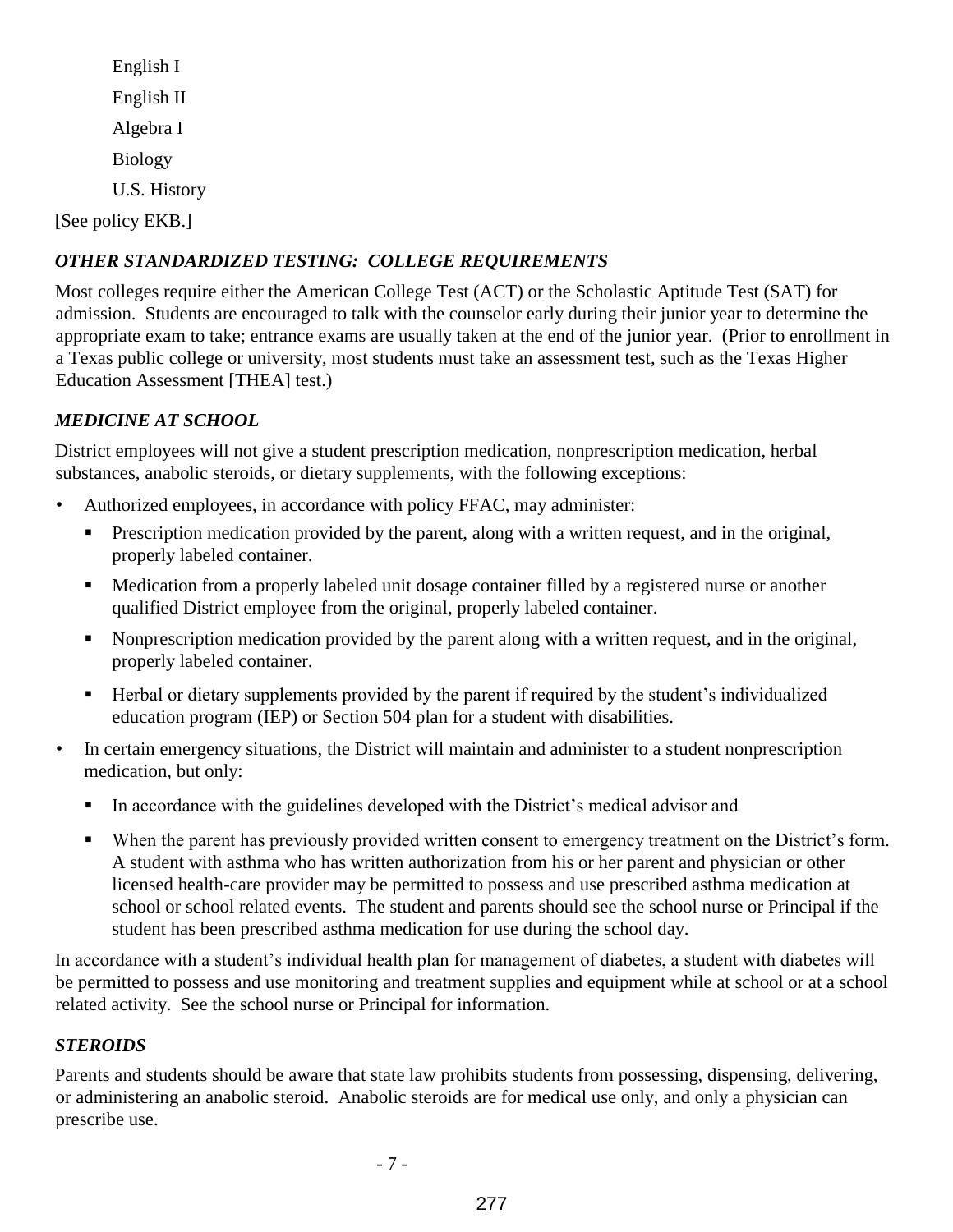Under state law, body building, muscle enhancement, or the increase of muscle bulk or strength through the use of an anabolic steroid or human growth hormone by a healthy student is not a valid medical use and is a criminal offense.

# *PSYCHOTROPIC DRUGS*

Teachers and other District employees may discuss a student's academic progress or behavior with the student's parents or another employee as appropriate; however, they will not recommend use of psychotropic drugs. A District employee who is a registered nurse, an advanced nurse practitioner, a physician, or a certified or credentialed mental health professional can recommend that a student be evaluated by an appropriate medical practitioner, if appropriate. "Psychotropic drug" means a substance used in the diagnosis, treatment, or prevention of a disease or as a component of a medication and intended to have an altering effect on perception, emotion, or behavior. It is commonly described as a mood- or behavior-altering substance. [For further information, see policies at FFAC.]

# *STUDENT RECORDS*

Both federal and state laws safeguard student records from unauthorized inspection or use and provide parents and "eligible" students certain rights. For purposes of student records, an "eligible" student is one who is 18 or older OR who is attending an institution of postsecondary education.

The law specifies that certain general information about Colorado ISD students is considered "directory information" and will be released to anyone who follows procedures for requesting it.

Release of any or all directory information regarding a student may be prevented by the parent or an eligible student. This objection must be made in writing to the Principal within ten school days of the student's first day of this school year or on another date established by the district. [See the acknowledgment form attached to this handbook.]

Virtually all information pertaining to student performance, including grades, test results, and disciplinary records, is considered confidential educational records. Release is restricted to:

- The parents—whether married, separated, or divorced—unless parental rights have been legally terminated and if the school is given a copy of the court order terminating these rights. Federal law requires that, as soon as the student becomes 18 or is emancipated by a court, control of the records goes to the student. However, the parents may continue to have access to the records if the student is a dependent for tax purposes.
- District staff members who have what federal law defines as a "legitimate educational interest" in a student's records. Such persons would include school officials (such as Board members, the Superintendent, Principals, and Program Directors), school staff members (such as teachers, counselors, and diagnosticians), or an agent of the District (such as a medical consultant).
- Various governmental agencies or in response to a subpoena or court order.
- A school to which a student transfers or in which he or she subsequently enrolls.

Release to any other person or agency—such as a prospective employer or for a scholarship application—will occur only with parental or student permission as appropriate.

The District must comply with a request by a military recruiter or an institution of higher education for students' names, addresses, and telephone listings, unless parents have advised the District not to release their student's information without prior written consent.

The Principal is custodian of all records for currently enrolled students at the assigned school. The Principal is the custodian of all records for students who have withdrawn or graduated.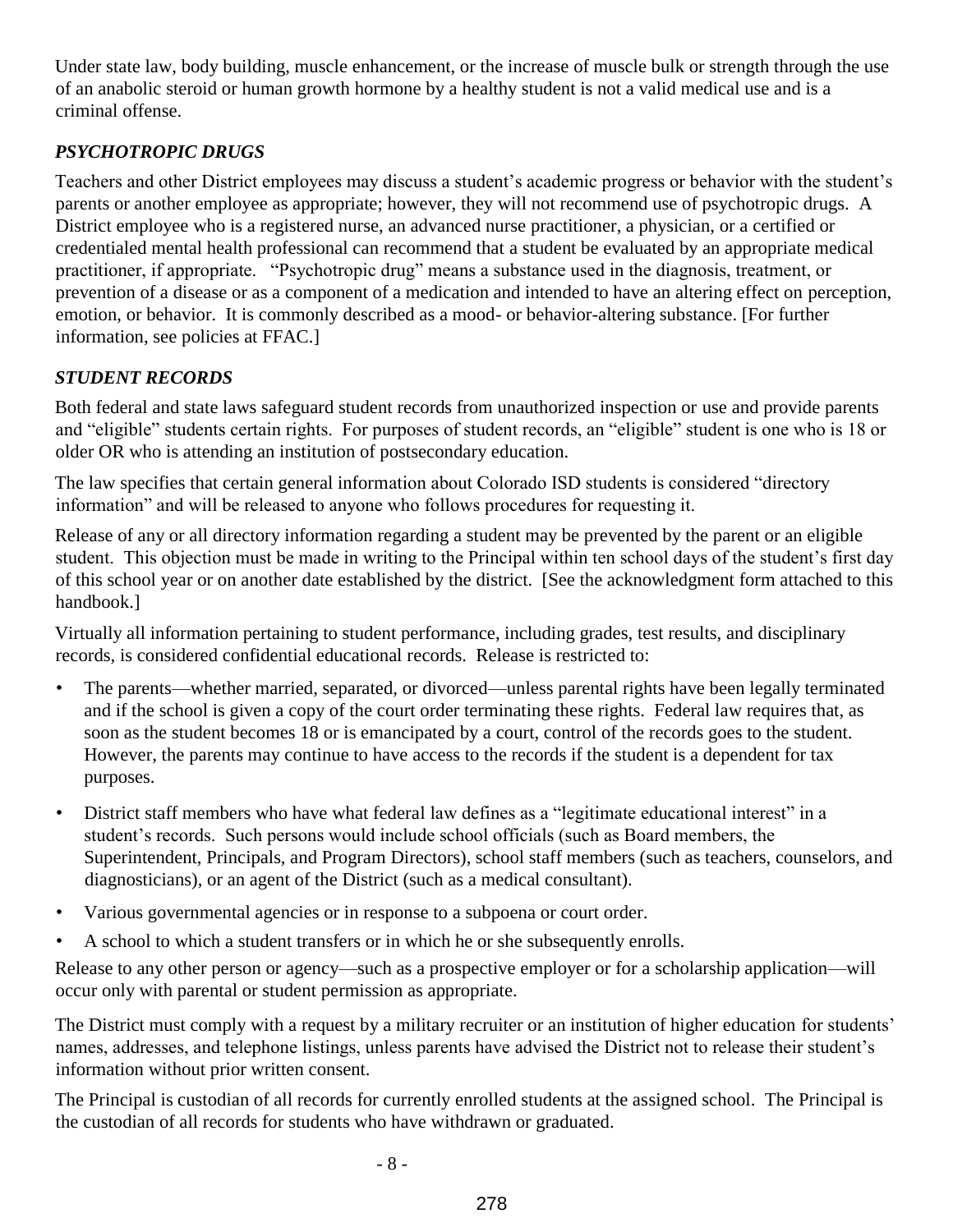Records may be inspected by a parent or eligible student during regular school hours. If circumstances prevent inspection during these hours, the District will either provide a copy of the requested records or make other arrangements for the parent or student to review the requested records. The records custodian or designee will respond to reasonable requests for explanation and interpretation of the records. The address of the Superintendent's office is 543 East 11<sup>th</sup> Street, Colorado City, TX, 79512.

The address of the Principal's offices is:

1500 Lone Wolf Blvd. Colorado City, TX, 79512.

A parent (or the student if he or she is 18 or older or is attending an institution of postsecondary education) may inspect the student's records and request a correction if the records are considered inaccurate or otherwise in violation of the student's privacy rights. If the District refuses the request to amend the records, the requestor has the right to request a hearing. If the records are not amended as a result of the hearing, the requestor has 30 school days to exercise the right to place a statement commenting on the information in the student's record. Although improperly recorded grades may be challenged, contesting a student's grade in a course is handled through the general complaint process defined by policy FNG. [See **Report Cards/Progress Reports and Conferences** and **Student or Parent Complaints and Concerns** for an overview of the process.] **Please note:** 

Parents or eligible students have the right to file a complaint with the U.S. Department of Education if they believe the District is not in compliance with federal law regarding student records. The District's policy regarding student records is available from the Principal's or Superintendent's office. The parent's or eligible student's right of access to and copies of a student records do not extend to all records. Materials that are not considered educational records—such as teachers' personal notes about a student that are shared only with a substitute teacher—do not have to be made available to the parents or student.

# *STUDENT OR PARENT COMPLAINTS AND CONCERNS*

Usually student or parent complaints or concerns can be addressed simply—by a phone call or a conference with the teacher. For those complaints and concerns that cannot be handled so easily, the District has adopted a standard complaint policy at FNG (LOCAL) in the District's policy manual. A copy of this policy may be obtained in the Principal's or Superintendent's office or online at www.ccity.esc14.net.

In general, the student or parent should first discuss the complaint with the Principal. If unresolved, a written complaint and a request for a conference should be sent to the Superintendent. If still unresolved, the District provides for the complaint to be presented to the Board of Trustees.

# *RELEASE OF STUDENTS FROM SCHOOL*

Because class time is important, doctor's appointments should be scheduled, if possible, at times when the student will not miss instructional time.

A student who will need to leave school during the day must bring a note from his or her parent that morning. The parent must call the CHS office, 325-728-3424, to sign-out a student who must leave during the school day. A student who becomes ill during the school day should, with the teacher's permission, report to the school office. The main office staff will decide whether or not the student should be sent home and will notify the student's parent.

A student will not be released from school at times other than at the end of the school day except with permission from the Principal or designee and according to the campus sign-out procedures. Unless the Principal or designee has granted approval because of extenuating circumstances, a student will not regularly be released before the end of the instructional day.

# **Late Arrival to School**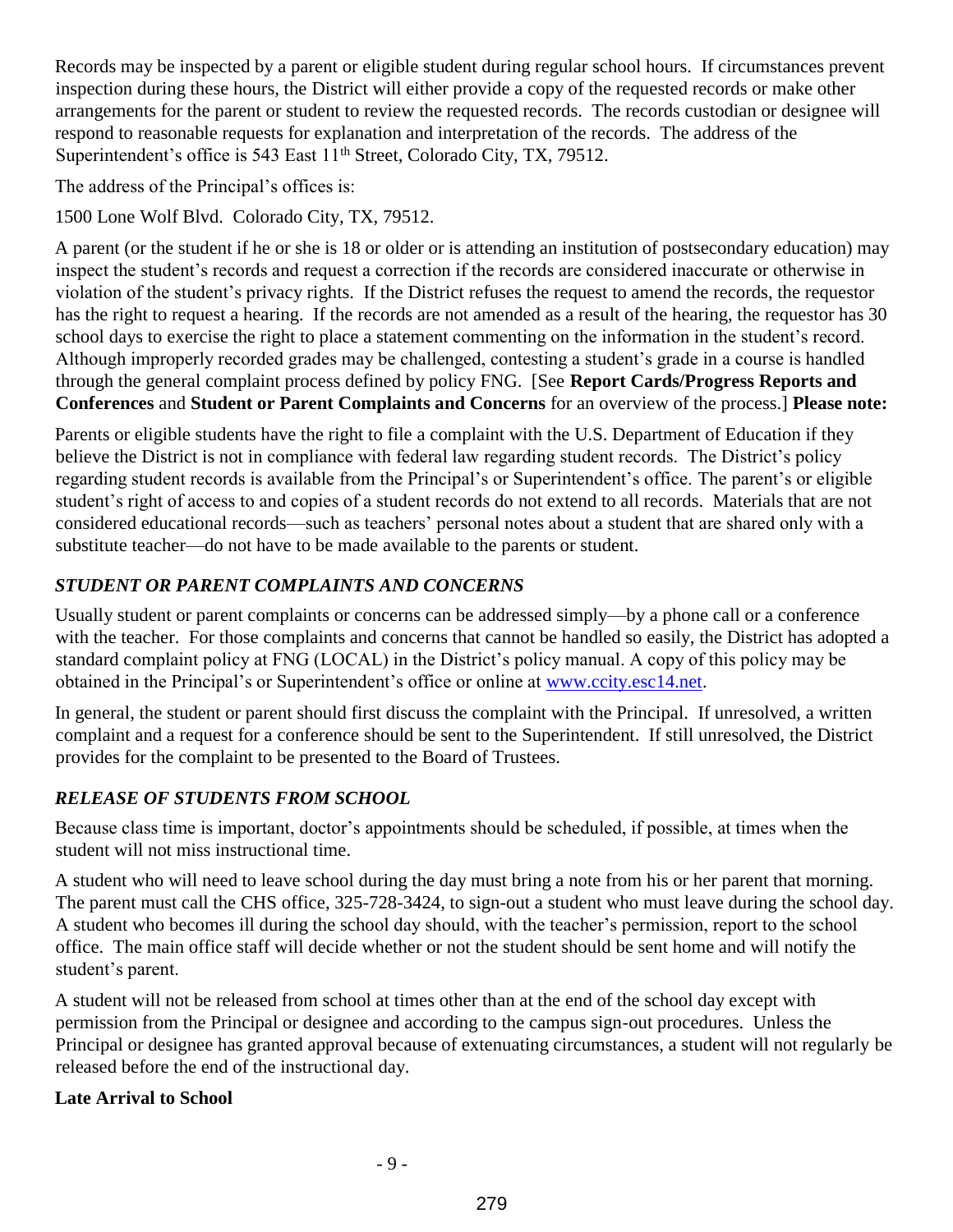A student who arrives late to class should be marked tardy. Repeated instances of tardiness should be referred to the office and will result in more severe disciplinary action. [See **Attendance for Credit**.]

#### **Withdrawing from School**

A student under 18 may be withdrawn from school only by a parent. The school requests notice from the parent at least three days in advance so that records and documents may be prepared. A withdrawal form may be obtained by the parent from the Principal's office.

On the student's last day, the withdrawal form must be presented to each teacher for current grade averages and book clearance; to the librarian to ensure a clear library record; to the clinic for health records; to the counselor for the last report card and course clearance; and finally, to the Principal. A copy of the withdrawal form will be given to the student and a copy placed in the student's permanent record.

A student who is 18 or older, who is married, or who has been declared by a court to be an emancipated minor, may withdraw without parental signature.

- 10 -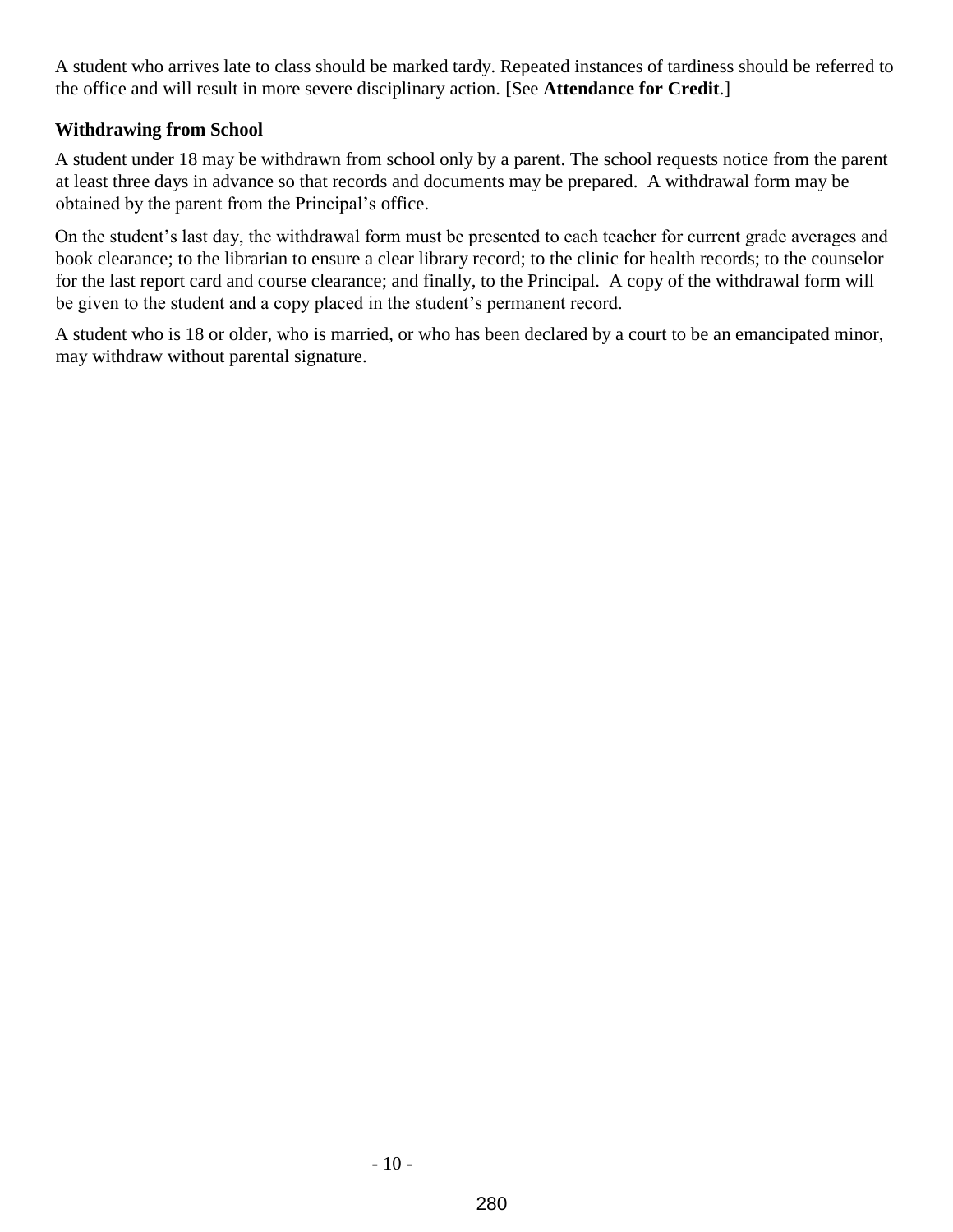#### **SECTION II**

#### **CURRICULUM-RELATED INFORMATION**

This section of the handbook contains pertinent requirements for academics and activities. Much of this information will also be of interest to your parents and should be reviewed with them—especially if you are entering 9th grade or are a transfer student. The section includes information on graduation programs and requirements; options for earning course credit; extracurricular activities and other school-related organizations; and awards, honors, and scholarships.

#### *QUICK REFERENCE:*

**Where to look when you need help with…** 

- **Academic Records**
- **Awards and honors**
- **Class rankings**
- **State scholarships and grants**
- **Class schedules**
- **Computer resources**
- **Correspondence courses**
- **Counseling: academic**
- **Counseling: personal**
- **Credit by exam**
- **Distance Learning**
- **Dual credit courses/college courses**
- **Career and technology programs**
- **Extracurricular activities/clubs/organizations**
- **Grade classification**
- **Promotion and retention**
- **Graduation**
- **Homework**
- **Special programs**
- **Textbooks**

#### *ACADEMIC PROGRAMS*

The school counselor provides students and their parents information regarding academic programs to prepare for higher education and career choices. [For more information, see handbook and policy EIF.]

The school counselor provides students and their parents information regarding academic programs to prepare for higher education and career choices. Effective in school year 2005–2006, ninth graders will be required to enroll in the Recommended High School Program or Distinguished Achievement Program.

A student removed to a Disciplinary Alternative Education Program (DAEP) during the school year will have an opportunity to complete a course needed to fulfill the student's high school graduation requirements before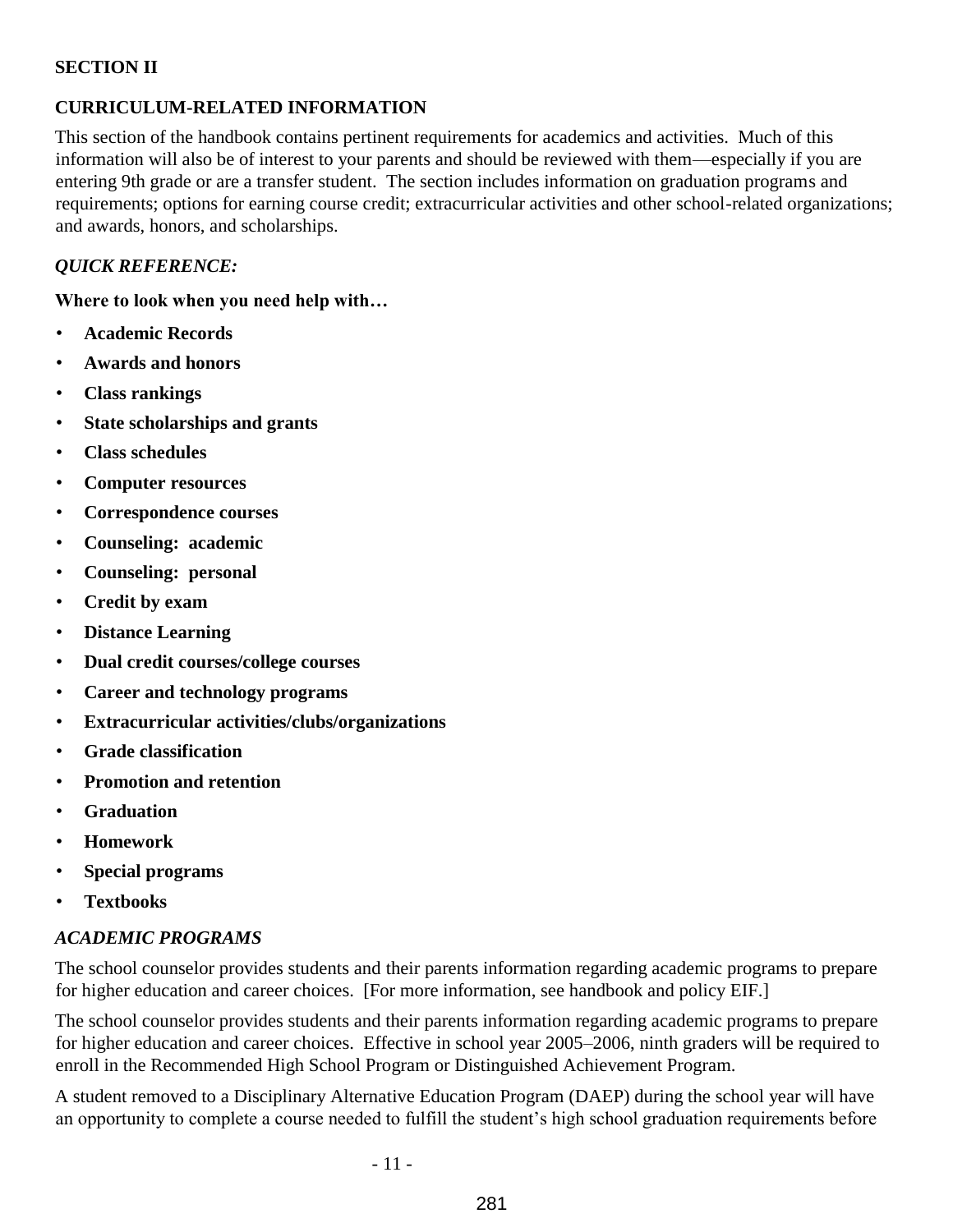the beginning of the next school year. The District may provide the opportunity to complete the coursework through any method available, including a correspondence course, distance learning, or summer school. The District will not charge the student for any method of completion provided by the District.

A student removed from the regular classroom to in-school suspension or another setting, other than a DAEP, will have an opportunity to complete before the beginning of the next school year each course the student was enrolled in at the time of removal from the regular classroom. The District may provide the opportunity by any method available, including a correspondence course, distance learning, or summer school.

Students and their parents are encouraged to discuss the options with the teacher or counselor to ensure the student completes all work required for the course or grade level.

# *AWARDS AND HONORS*

Local scholarships will be applied for by completing an application provided by the counselor's office.

# *CLASS RANKINGS/TOP TEN PERCENT/ HIGHEST RANKING STUDENT*

Wallace AEP High School does not recognize class ranking/top ten percent/ highest ranking.

#### **\*Online classes do not count factor into class rank and GPA. \*GPA will be calculated for transcript documentation purposes only.**

# **AEP High School Daily Schedule.**

Computer Lab with hybrid approach using supplemental live instruction based on prescriptive student needs.

# **Breakfast 7:45 - 8:10**

# **Classes will begin at 8:15 and end at 3:55**

Changes within the first 5 days of classes must be based on academic reasons and be approved by the counselor and/or Principal. Each student is charged with the responsibility to study the graduation requirements and to assist the counselor in reaching the student's individual objectives.

If a student is in a class for which he/she has not passed the prerequisite, he/she should change this class at once. The student is responsible for requesting that this change be made. The administration and counselor try to check this in advance, but because of the large number of students, all errors in scheduling cannot be eliminated. *All requests for schedule changes will begin in the counselor's office. A procedure for schedule changes will be announced during the first few days of each semester. To obtain consideration for a change, the announced procedure must be followed.*

# *COMPUTER RESOURCES*

To prepare students for an increasingly computerized society, the District has made a substantial investment in computer technology for instructional purposes. Use of these resources is restricted to students working under a teacher's supervision and for approved purposes only. Students and their parents will be asked to sign a user agreement (separate from this handbook) regarding use of these resources; violations of this agreement may result in withdrawal of privileges and other disciplinary action.

Students and their parents should be aware that e-mail using District computers are not private and may be monitored by District staff.

[For additional information, see policy CQ.]

- 12 -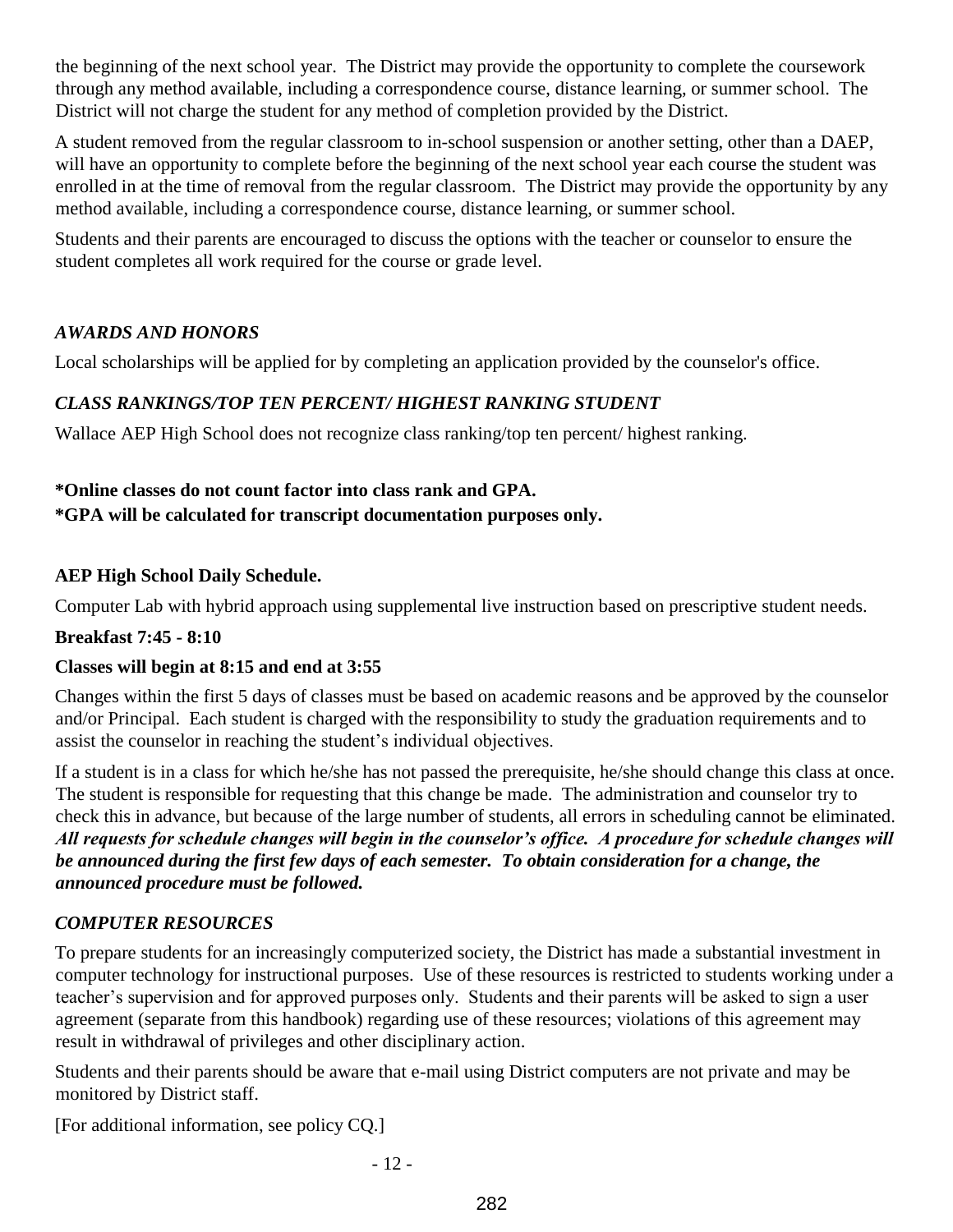#### *CORRESPONDENCE COURSES*

The District permits high school students to take correspondence courses—courses by mail or via the Internet for credit toward high school graduation.

Students in grades 11-12 may earn a maximum of 2 units of credit by correspondence. These credits may be applied toward state or local graduation requirements. Written proof of completion must be received prior to May 1 to be used for graduation. All students must have prior approval by the Principal or counselor to enroll in a correspondence course for high school credit. [For further information, see policy EEJC.]

#### *COUNSELING*

#### **Academic Counseling**

Students and their parents are encouraged to talk with a school counselor, teacher, or Principal to learn about course offerings, the graduation requirements of various programs, and early graduation procedures. Each spring, students in grades 8 through 12 will be provided information on anticipated course offerings for the next year and other information that will help to make the most of academic and vocational opportunities.

To plan for the future, including attendance at a college, university, or training school, or pursuit of some other type of advanced education, students should work closely with the counselor in order to take the high school courses that best prepare them. The counselor can also provide information about entrance exams and deadlines for application, as well as information about automatic admission to state colleges and universities, financial aid, housing, and scholarships.

#### **Personal Counseling**

The school counselor is available to assist students with a wide range of personal concerns, including such areas as social, family, or emotional issues, or substance abuse. The counselor may also make available information about community resources to address these concerns. A student who wishes to meet with the counselor should make an appointment with the counselor's office or call the school.

**Please note:** The school will not conduct a psychological examination, test, or treatment without first obtaining the parent's written consent, unless required by state or federal law for special education purposes or by the Texas Education Agency for child abuse investigations and reports.

[For more information, refer to policy FFE and FFG (EXHIBIT).]

# *CREDIT BY EXAM—If a Student Has Taken the Course*

A student who has received prior instruction in a course or subject—but did not receive credit for it—may, in circumstances determined by the teacher, counselor, Principal, or attendance committee, be permitted to earn credit by passing an exam on the essential knowledge and skills defined for the course or subject. To receive credit, a student must score at least 70 on the exam. In other instances, the District administration will determine whether any opportunity for credit by exam will be offered.

The attendance review committee may offer a student with excessive absences an opportunity to earn credit for a course by passing an exam. A student may not use this exam, however, to regain eligibility to participate in extracurricular activities. [For further information, see the counselor and policy EEJA.]

# *CREDIT BY EXAM—If a Student Has Not Taken the Course*

A student will be permitted to take an exam to earn credit for an academic course for which the student has no prior instruction. The dates on which exams are scheduled during the current school year include:

Date Scheduled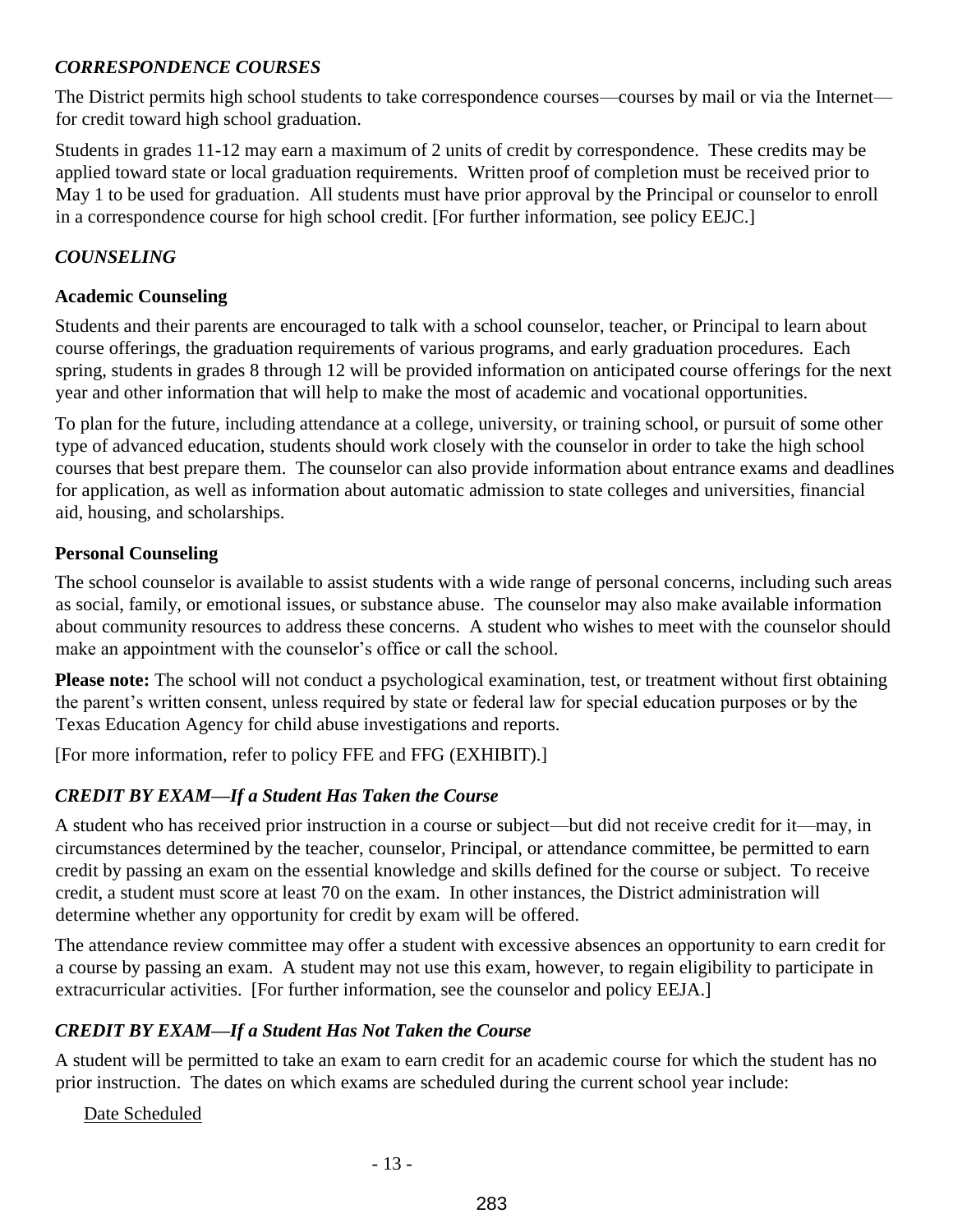TBA in Fall -- dates available in the main office

February, April & June

The passing score required to earn credit on an exam is 80.

If a student plans to take an exam, the student (or parent) must register with the Principal no later than 30 days prior to the scheduled testing date. The District will honor a request by a parent to administer a test on a date other than the published dates. The parent will be responsible for paying an appropriate fee to the District or for purchasing the test from a university approved by the State Board of Education. [For further information, see policy EEJB.]

# *DUAL CREDIT COURSES / COLLEGE COURSES*

Classes are offered in cooperation with Colorado High School and local colleges.

# *TECHNOLOGY PROGRAMS*

The District offers career and technology programs in auto mechanics, business, family and consumer science, science, and agricultural science. Admission to these programs is based on prerequisites, local and state requirements, space, and student needs.

Colorado ISD will take steps to ensure that lack of English language skills will not be a barrier to admission and participation in all educational and vocational programs.

# *EXTRACURRICULAR ACTIVITIES, CLUBS, AND ORGANIZATIONS*

# **All extracurricular participation will be done as allowed by each student's home district.**

Participation in school and school-related activities is an excellent way for a student to develop talents, receive individual recognition, and build strong friendships with other students; participation, however, is a privilege, not a right.

Eligibility for participation in many of these activities is governed by state law as well as rules of the University Interscholastic League (UIL)—a statewide association overseeing interschool competition. The following requirements apply to all extracurricular activities:

- A student who receives at the end of a grading period a grade below 70 in any academic class—other than a class identified as honors or advanced by either the State Board of Education or by the local Board of Trustees—may not participate in extracurricular activities for at least three school weeks.
- A student with disabilities who fails to meet the standards in the individualized education program (IEP) may not participate for at least three school weeks.
- An ineligible student may practice or rehearse.
- A student is allowed in a school year up to ten absences not related to post-district competition, a maximum of five absences for post-district competition prior to state, and a maximum of two absences for state competition. All extracurricular activities and public performances, whether UIL activities or other activities approved by the Board, are subject to these restrictions.
- A student who misses a class because of participation in an activity that has not been approved will receive an unexcused absence.

**Please note:** Sponsors of student clubs and performing groups such as the band, choir, and drill and athletic teams may establish standards of behavior—including consequences for misbehavior—that are stricter than those for students in general. If a violation is also a violation of school rules, the consequences specified by the Student Code of Conduct or by local policy will apply in addition to any consequences specified by the organization. [For further information, **contact home district for additional information**.]

- 14 -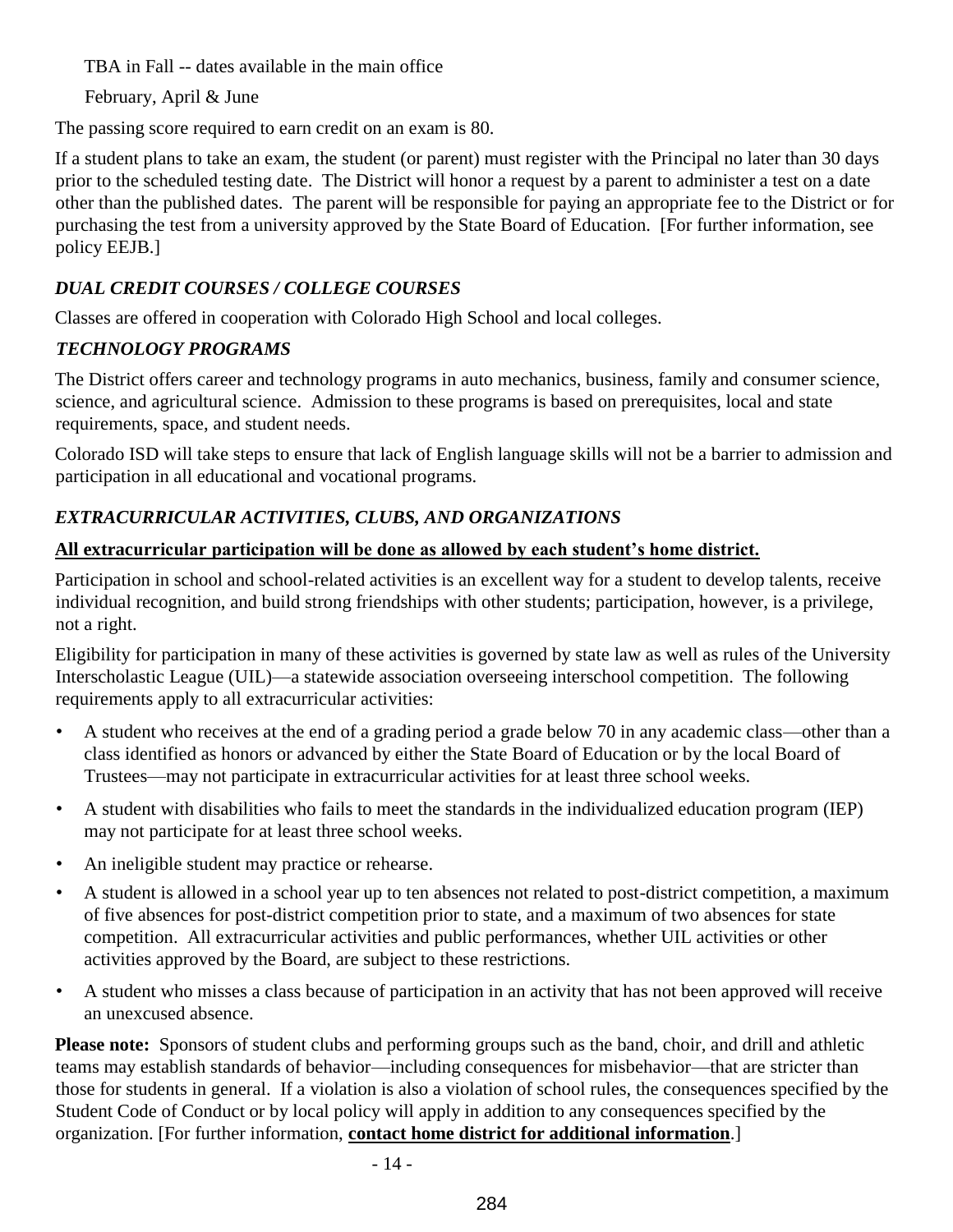#### *GRADE CLASSIFICATION*

After the ninth grade, students are classified according to the number of credits earned toward graduation.

| <b>Credits Earned</b> | Classification       |
|-----------------------|----------------------|
| 5                     | Grade 10 (Sophomore) |
| -10                   | Grade 11 (Junior)    |
| -15                   | Grade 12 (Senior)    |

#### PROMOTION AND RETENTION

A student will be promoted only on the basis of academic achievement or demonstrated proficiency in the subject matter of the course or grade level. To earn credit in a course, a student must receive a grade of at least 70 based on course-level or grade-level standards.

In addition, at certain grade levels a student—with limited exceptions—will be required to pass required standardized tests if the student is enrolled in a public Texas school on any day between January 1 and April 15 and is a Texas resident during the week that the tests are administered the first time.

Certain students—some with disabilities and some with limited English proficiency—may be eligible for exemptions, accommodations, or deferred testing. For more information, see the Principal, counselor, or special education director.

#### *GRADUATION*

#### **Requirements for a Diploma for a Student Enrolled in High School Prior to the 2014–15 School Year**

To receive a high school diploma from the district, a student who was enrolled in high school prior to the 2014/15 biennium must successfully:

- Complete the required number of credits established by the state and any additional credits required by the district;
- Complete any locally required courses in addition to the courses mandated by the state; and
- Achieve passing scores on certain end-of-course (EOC) assessments or approved substitute assessments, unless specifically waived as permitted by state law.

Also see **Standardized Testing** for more information.

#### **Requirements for a Diploma Beginning with the 2014–15 School Year**

Beginning with students who enter grade 9 in the 2014–15 school year, as well as any currently enrolled high school student who decides to graduate under the new foundation graduation program, a student must meet the following requirements to receive a high school diploma from the district:

- Complete the required number of credits established by the state and any additional credits required by the district;
- Complete any locally required courses in addition to the courses mandated by the state;
- Achieve passing scores on certain end-of-course (EOC) assessments or approved substitute assessments, unless specifically waived as permitted by state law; and
- Demonstrate proficiency, as determined by the district, in the specific communication skills required by the State Board of Education.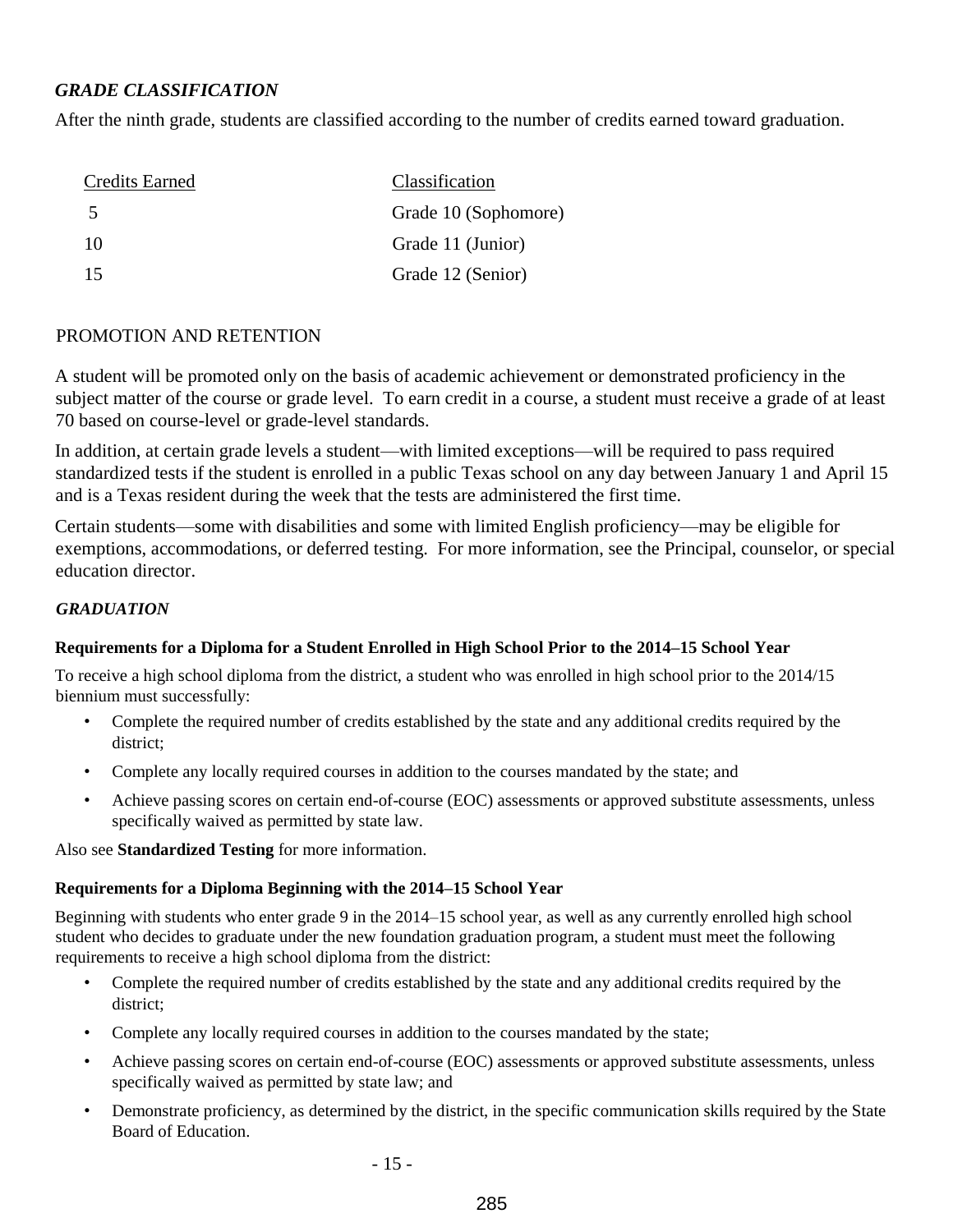#### **Testing Requirements for Graduation**

Students are required, with limited exceptions and regardless of graduation program, to perform satisfactorily on the following EOC assessments: English I, English II, Algebra I, Biology, and United States History. A student who has not achieved sufficient scores on the EOC assessments to graduate will have opportunities to retake the assessments. State law and state rules also provide for certain scores on norm-referenced national standardized assessments to substitute for the requirement to meet satisfactory performance on an applicable EOC assessment should a student choose this option. See the school counselor for more information on the state testing requirements for graduation.

If a student fails to perform satisfactorily on an EOC assessment, the district will provide remediation to the student in the content area for which the performance standard was not met. This may require participation of the student before or after normal school hours or at times of the year outside normal school operations.

Also see **Standardized Testing** for more information.

#### **Minimum, Recommended, and Advanced/Distinguished Achievement Graduation Programs**

For students who were enrolled in high school prior to the 2014/15 biennium the district offers the graduation programs listed in this section. Students enrolled in high school prior to the 2014/15 biennium also have the option to pursue the foundation graduation program as described below. Note that permission to enroll in the Minimum Program as described in this section will be granted only if a written agreement is reached among the student, the student's parent or person standing in parental relation, and the school counselor or appropriate administrator. In order for a student to take courses under the Minimum Program, the student must be at least 16 years of age; have completed at least two credits each in English language arts, math, science, and social studies courses that are required for graduation; or have failed grade 9 one or more times. [See policy EIF (LEGAL).]

All students who were enrolled in high school prior to the 2014/15 biennium must meet the following credit and course requirements for graduation under the programs listed or may choose to pursue the foundation graduation program.

| <b>Courses</b>                            | Number of credits<br><b>Minimum Program</b> | <b>Number of credits</b><br><b>Recommended</b><br>Program | <b>Number of credits</b><br>Advanced/<br><b>Distinguished</b><br><b>Achievement</b><br>Program |
|-------------------------------------------|---------------------------------------------|-----------------------------------------------------------|------------------------------------------------------------------------------------------------|
| English/Language<br>Arts                  | $\overline{4}$                              | $\overline{4}$                                            | $\overline{4}$                                                                                 |
| Mathematics                               | 3                                           | $\overline{4}$                                            | $\overline{4}$                                                                                 |
| Science                                   | 3                                           | $\overline{4}$                                            | $\overline{4}$                                                                                 |
| Social<br>Studies,<br>including Economics | $\overline{4}$                              | $\overline{4}$                                            | $\overline{4}$                                                                                 |
| Physical Education*                       | $\mathbf{1}$                                | $\mathbf{1}$                                              | $\mathbf{1}$                                                                                   |
| Speech                                    | 0.5                                         | 0.5                                                       | 0.5                                                                                            |
| Language other than<br>English            |                                             | $\overline{2}$                                            | $\overline{3}$                                                                                 |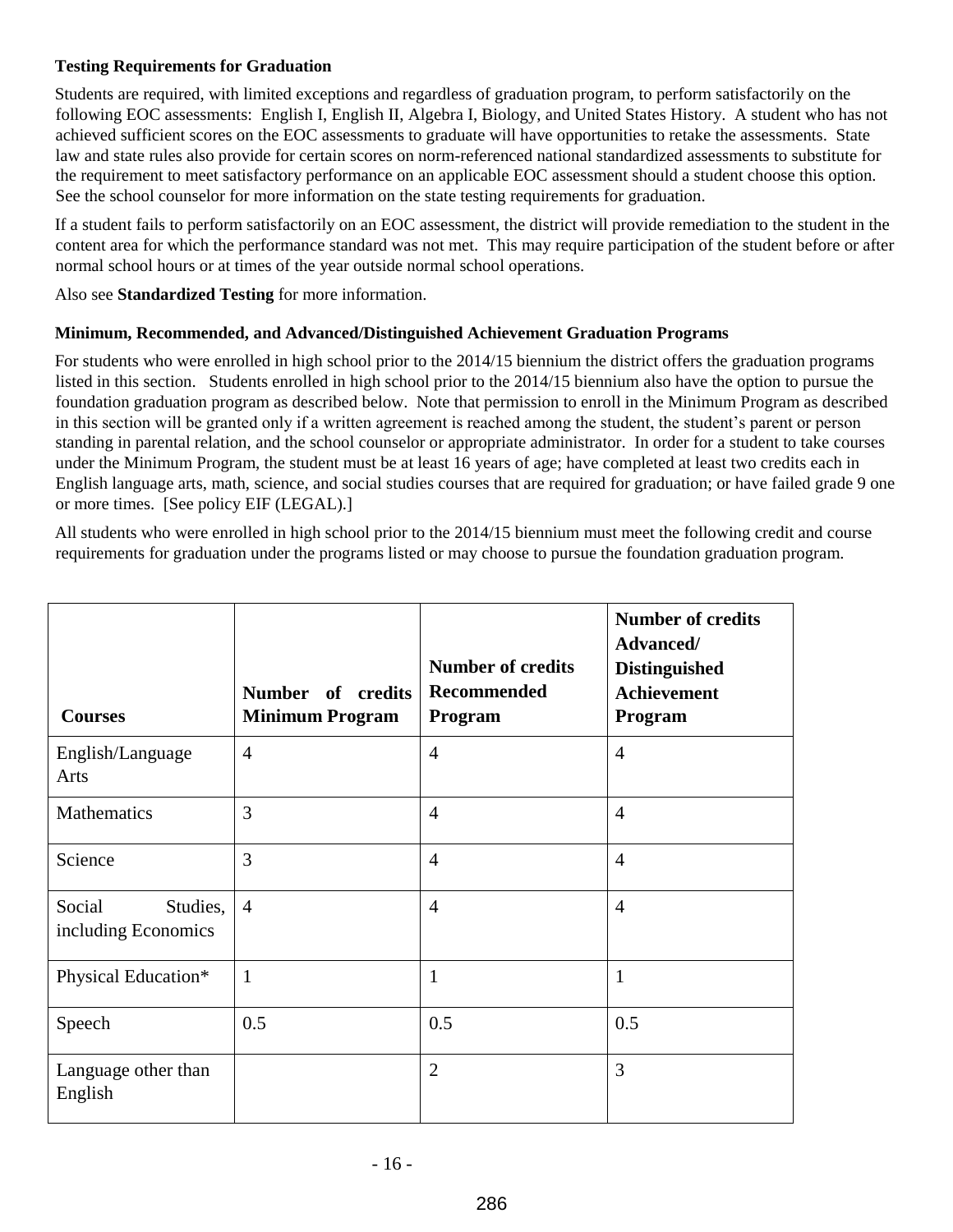| Fine Arts     |             |             |                                            |
|---------------|-------------|-------------|--------------------------------------------|
| Electives**   | 6.5 credits | 5.5 credits | 4.5 credits                                |
| Miscellaneous |             |             | Completion of 4<br>Advanced<br>Measures*** |
| <b>TOTAL</b>  | 22 credits  | 26 credits  | 26 credits                                 |

\* A student who is unable to participate in physical activity due to a disability or illness may be able to substitute a course in English language arts, mathematics, science, or social studies for the required credit of physical education. This determination will be made by the student's ARD committee, Section 504 committee, or other campus committee, as applicable.

\*\* State rules prohibit a student from combining a half-credit of a course for which there is an EOC assessment with another half-credit of an elective credit course to satisfy an elective credit requirement. However, the district will allow a student to satisfy a graduation requirement for which there are multiple options with one-half credit of one allowable option and one-half credit of another allowable option, if neither course has an EOC assessment.

\*\*\* A student graduating under the Advanced/Distinguished Achievement Program must also achieve a combination of four of the following advanced measures:

- 1. An original research project or other project that is related to the required curriculum. These projects must be judged by a panel of professionals or conducted under the direction of a mentor and reported to an appropriate audience. Please note that no more than two of the four advanced measures may be received from this option.
- 2. Test data where a student receives:
	- a. A score of three or above on an Advanced Placement (AP) exam;
	- b. A score of four or above on an International Baccalaureate (IB) exam; or
	- c. A score on the Preliminary SAT/National Merit Scholarship Qualifying Test (PSAT/NMSQT) that qualifies the student for recognition as a commended scholar or higher by the College Board and National Merit Scholarship Corporation, as part of the National Hispanic Recognition Program (NHRP) of the College Board, or as part of the National Achievement Scholarship Program of the National Merit Scholarship Corporation. The PSAT/NMSQT score will count as only one advanced measure regardless of the number of honors received by the student.
- 3. College academic courses, including those taken for dual credit, and advanced technical courses, including locally articulated courses, provided the student scores the equivalent of a 3.0 or higher.

#### **Foundation Graduation Program**

Every student in a Texas public school who enters grade 9 in the 2014–15 biennium and thereafter will graduate under a new program called the "foundation graduation program." Within the foundation graduation program are "endorsements," which are paths of interest that include Science, Technology, Engineering, and Mathematics (STEM); Business and Industry; Public Services; Arts and Humanities; and Multidisciplinary Studies. Endorsements earned by a student will be noted on the student's transcript and diploma. The foundation graduation program also involves the term "distinguished level of achievement," which reflects the completion of at least one endorsement and Algebra II as one of the required advanced mathematics credits. A personal graduation plan will be completed for each high school student. State law and rules prohibit a student from graduating solely under the foundation graduation program without an endorsement unless, after the student's sophomore year, the student and student's parent are advised of the specific benefits of graduating with an endorsement and submit written permission to the school counselor for the student to graduate without an endorsement. A student who anticipates graduating under the foundation graduation program without

- 17 -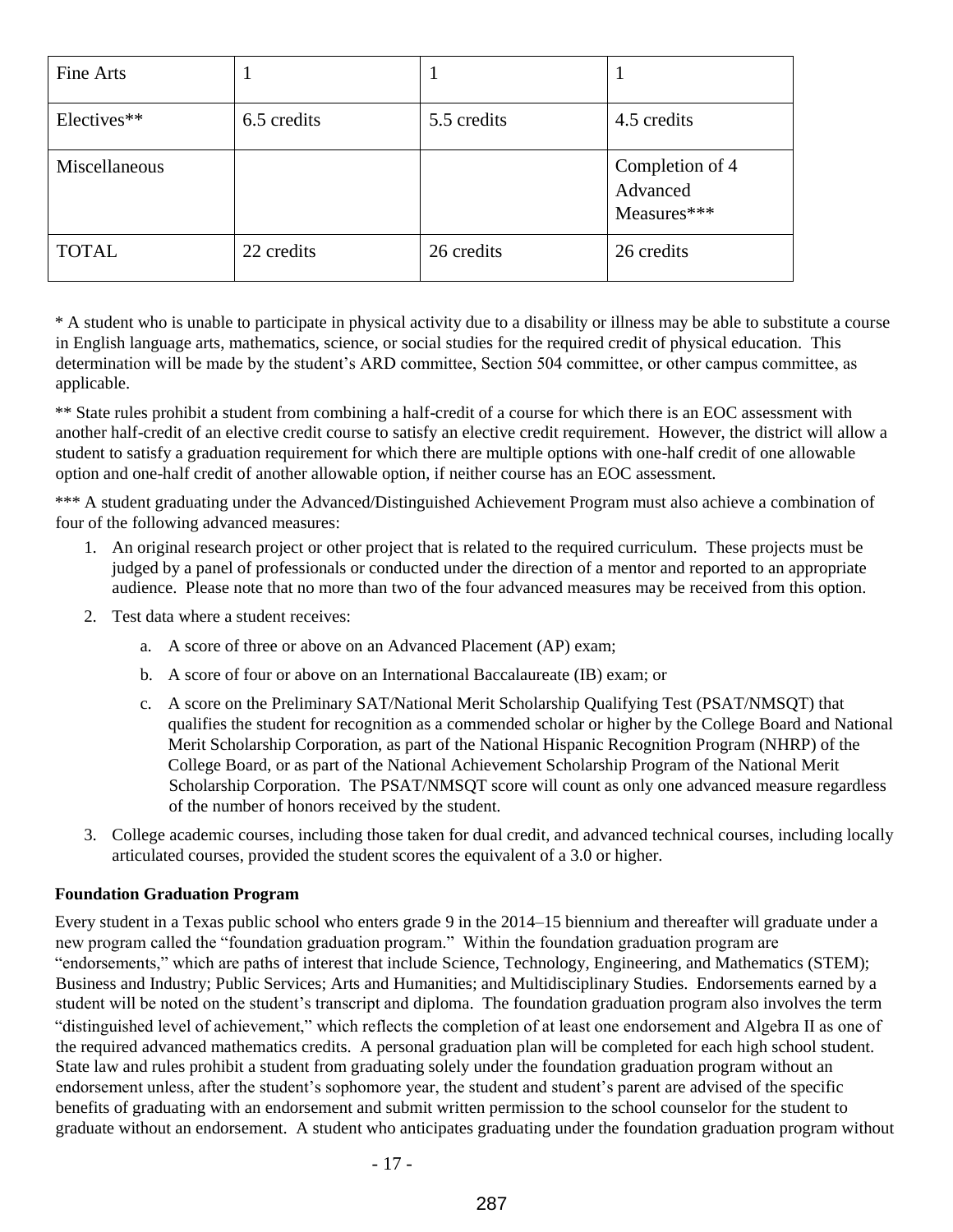an endorsement and who wishes to attend a four-year university or college after graduation must carefully consider whether this will satisfy the admission requirements of the student's desired college or university. Graduating under the foundation graduation program will also provide opportunities to earn "performance

acknowledgments" that will be acknowledged on a student's diploma and transcript. Performance acknowledgments are available for outstanding performance in bilingualism and bi-literacy; in a dual credit course; on an AP or IB exam; on the PSAT, ACT-Plan, SAT, or ACT exam, which are national exams; or for earning a nationally or internationally recognized license or certificate. The criteria for earning these performance acknowledgments are prescribed by state rules, and the school counselor can provide more information about these acknowledgments.

A student enrolled in high school prior to the 2014–15 school year has the option of graduating under the foundation graduation program rather than the programs identified above that would otherwise be applicable to that student. See the school counselor for additional information.

The foundation graduation program requires completion of the following credits:

|                                        | <b>Number of credits for</b><br><b>Foundation Graduation</b><br>Program | <b>Number of credits</b><br><b>Foundation</b><br><b>Graduation Program with</b><br>an                                                                                              |
|----------------------------------------|-------------------------------------------------------------------------|------------------------------------------------------------------------------------------------------------------------------------------------------------------------------------|
| <b>Course Area</b>                     |                                                                         | <b>Endorsement</b>                                                                                                                                                                 |
| English/Language Arts                  | $\overline{4}$                                                          | $\overline{4}$                                                                                                                                                                     |
| Mathematics                            | 3                                                                       | $4*$                                                                                                                                                                               |
| Science                                | 3                                                                       | $\overline{4}$                                                                                                                                                                     |
| Social Studies, including<br>Economics | 3                                                                       | $\overline{3}$                                                                                                                                                                     |
| Physical Education**                   | $\mathbf{1}$                                                            | $\mathbf{1}$                                                                                                                                                                       |
| Language other than<br>English***      | $\overline{2}$                                                          | $\overline{2}$                                                                                                                                                                     |
| <b>Fine Arts</b>                       | $\mathbf{1}$                                                            | $\mathbf{1}$                                                                                                                                                                       |
| Electives                              | 5                                                                       | $\overline{7}$                                                                                                                                                                     |
| Miscellaneous                          |                                                                         | Available Endorsements****:<br>Science, Technology,<br>Engineering, and Math<br><b>Business and Industry</b><br><b>Public Services</b><br>Arts and Humanities<br>Multidisciplinary |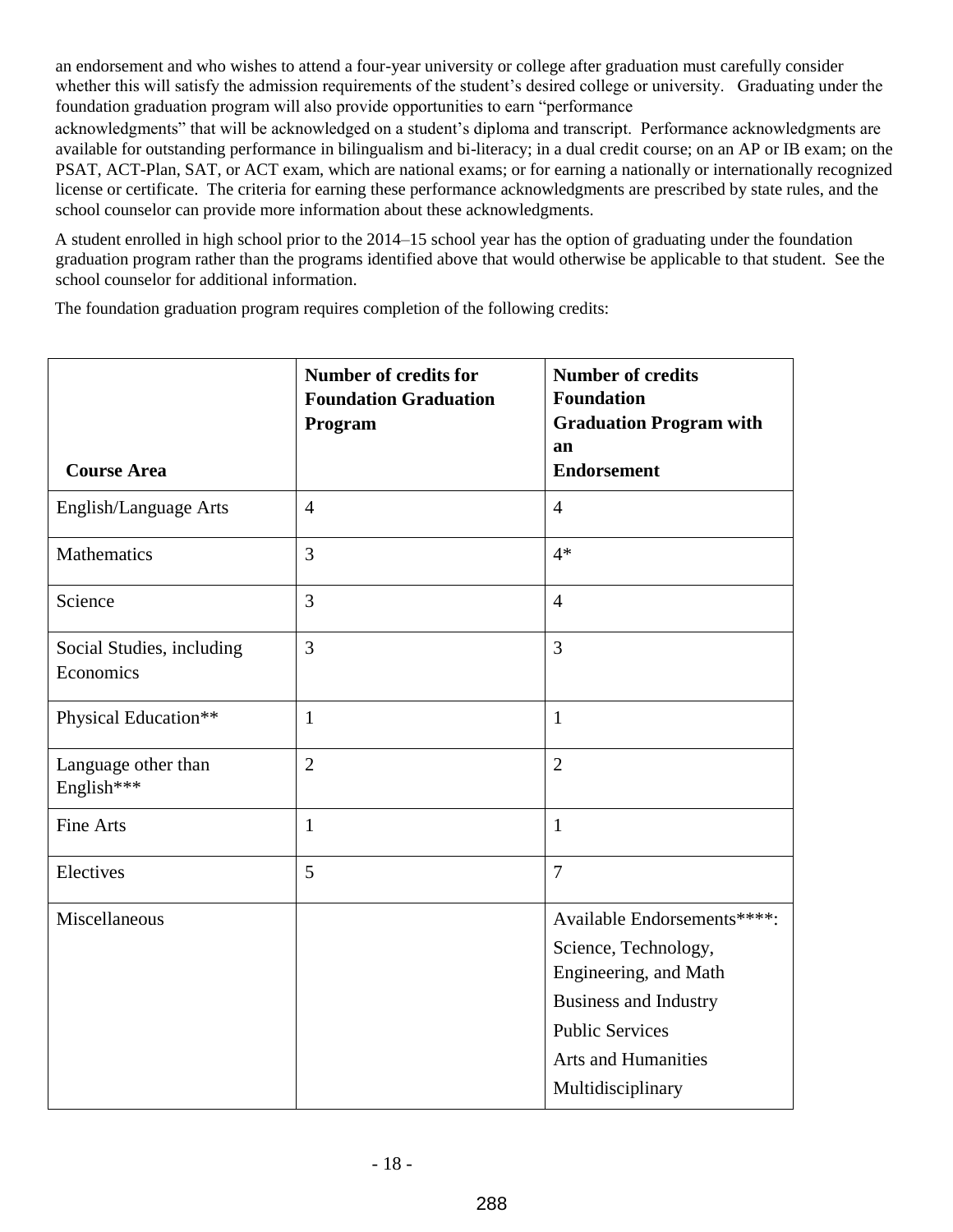\* In order to obtain the distinguished level of achievement under the foundation graduation program, which will be denoted on a student's transcript and diploma and is a requirement to be considered for automatic admission purposes to a Texas four-year college or university, a student must complete an endorsement and take Algebra II as one of the four mathematics credits.

\*\* A student who is unable to participate in physical activity due to a disability or illness may be able to substitute a course in English language arts, mathematics, science, social studies, or another locally determined credit-bearing course for the required credit of physical education. This determination will be made by the student's ARD committee, Section 504 committee, or other campus committee, as applicable.

\*\*\* Students are required to earn two credits in the same language other than English to graduate. Any student may substitute computer programming languages for these credits. In limited circumstances, a student may be able to substitute this requirement with other courses, as determined by a district committee authorized by law to make these decisions for the student.

\*\*\*\* A student must specify upon entering grade 9 the endorsement he or she wishes to pursue.

#### **Personal Graduation Plans for Students Under the Foundation Graduation Program**

A personal graduation plan will be developed for each high school student who is subject to the requirements of the foundation graduation program. The district encourages all students to pursue a personal graduation plan that includes the completion of at least one endorsement and to graduate with the distinguished level of achievement. Attainment of the distinguished level of achievement entitles a student to be considered for automatic admission to a public four-year college or university in Texas, depending on his or her rank in class. The school will review personal graduation plan options with each student entering grade 9 and his or her parent. Before the end of grade 9, a student and his or her parent will be required to sign off on a personal graduation plan that includes a course of study that promotes college and workforce readiness and career placement and advancement, as well as facilitates the transition from secondary to postsecondary education. The student's personal graduation plan will denote an appropriate course sequence based on the student's choice of endorsement.

A student may amend his or her personal graduation plan after this initial confirmation. The school will send written notice of any such amendment made by the student to the student's parent. OR

A student may, with parental permission, amend his or her personal graduation plan after the initial confirmation.

#### **Available Course Options for all Graduation Programs**

Information regarding specific courses required or offered in each curriculum area will be distributed to students each spring in order to enroll in courses for the upcoming school year.

Please be aware that not all courses are offered at every secondary campus in the district. A student who wants to take a course not offered at his or her regular campus should contact the school counselor about a transfer or other alternatives. If the parents of at least 22 students request a transfer for those students to take a course in the required curriculum other than fine arts or CTE, the district will offer the course for the following year either by teleconference or at the school from which the transfers were requested.

#### **Certificates of Coursework Completion**

A certificate of coursework completion will be issued to a student who has successfully completed state and local credit requirements for graduation but has not yet demonstrated satisfactory performance on the state-mandated tests required for graduation.

#### **Students with Disabilities**

- 19 -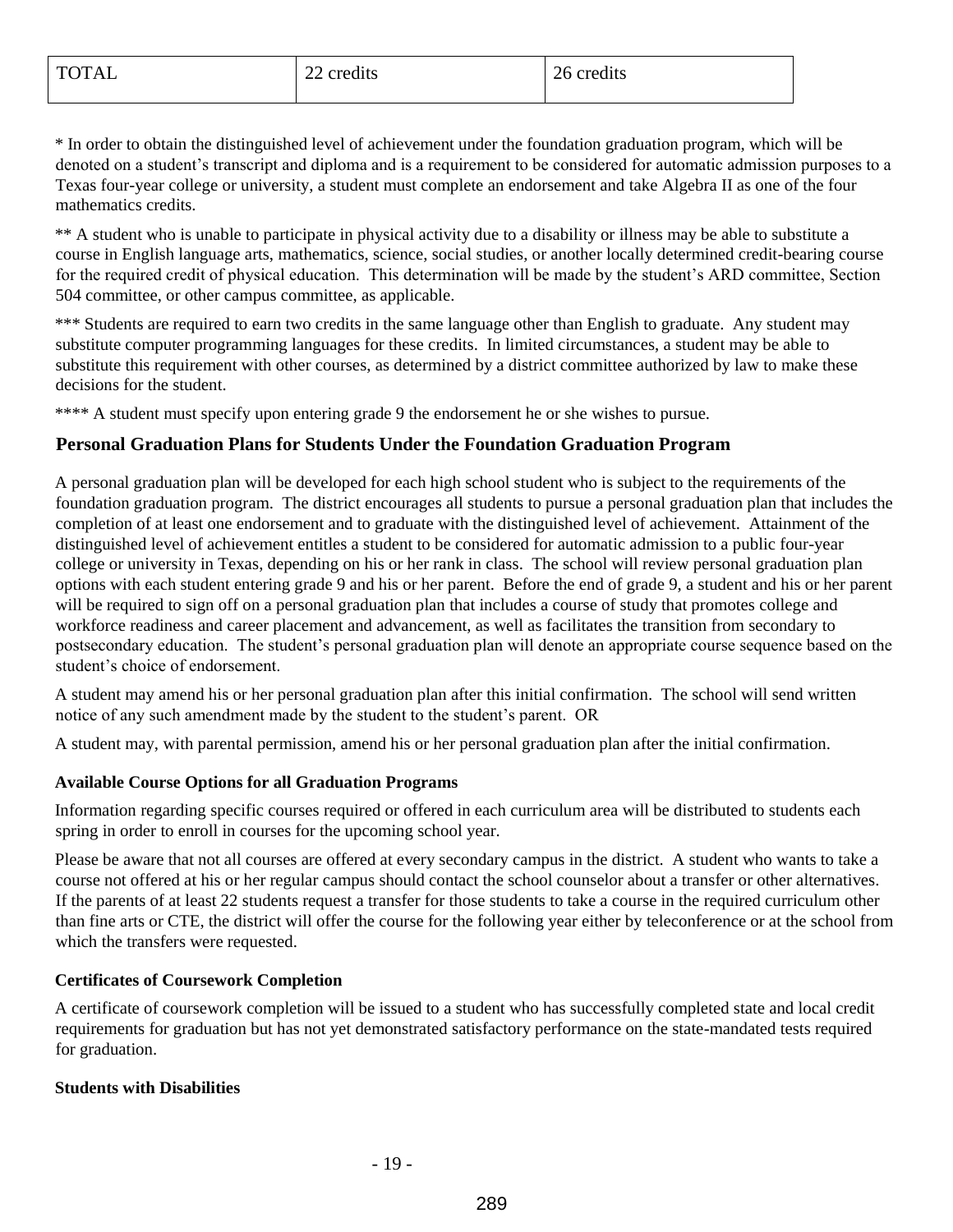Upon the recommendation of the admission, review, and dismissal (ARD) committee, a student with a disability who receives special education services may be permitted to graduate under the provisions of his or her IEP.

A student who receives special education services and has completed four years of high school but has not met the requirements of his or her IEP, may participate in graduation ceremonies and receive a certificate of attendance. Even if the student participates in graduation ceremonies to receive the certificate of attendance, he or she may remain enrolled to complete the IEP and earn his or her high school diploma; however, the student will only be allowed to participate in one graduation ceremony. [See policy FMH(LEGAL).]

Please also be aware that if an ARD committee places a student with a disability on a modified curriculum in a subject area, the student will be automatically placed in the Minimum Program, if that program is applicable based on the school year in which the student entered high school, in accordance with state rules.

If a student receiving special education services is scheduled to graduate under the Minimum Program or in accordance with the provisions of his or her IEP, the student's ARD committee will determine whether the general EOC assessment is an accurate measure of the student's achievement and progress and, if so, whether successful performance is required for graduation, or whether an alternative assessment is more appropriate. STAAR Alternate is the alternative assessment currently allowed by the state. [See **Standardized Testing** for additional information.]

ARD committees for students with disabilities who receive special education services and who are subject to the foundation graduation program will make instructional and assessment decisions for these students in accordance with state law and rules.

# *HOMEWORK*

Homework is assigned at the discretion of the teacher of a course. The student is expected to complete the assignment(s) in the time required by the teacher.

#### *SPECIAL PROGRAMS*

The District provides special programs for gifted and talented students, homeless students, bilingual students, and migrant students, students with limited English proficiency, dyslexic students, and students with disabilities. The coordinator of each program can answer questions about eligibility requirements, as well as programs and services offered in the District or by other organizations. A student or parent with questions about these programs should contact the Principal, Steven Reese.

# *TEXTBOOKS*

State-approved textbooks are provided free of charge for each subject or class. Books must be covered by the student, as directed by the teacher, and treated with care. A student who is issued a damaged book should report the damage to the teacher. Any student failing to return a book issued by the school loses the right to free textbooks until the book is returned or paid for by the parent. However, a student will be provided textbooks for use at school during the school day.

#### **Extracurricular Activities**

Any students who wish to participate in extracurricular actives will be allowed to participate in any extracurricular activity at Colorado High School. UIL eligibility requirements must be met. Necessary arrangements must be made ahead of time in order for proper scheduling. Additional paperwork will need to be obtained outlining UIL rules and regulations from the coach or sponsor of the sport or event.

# **SECTION III GENERAL INFORMATION AND REQUIREMENTS**

Topics in this section of the handbook contain important information regarding school operations and requirements. Included are provisions such as student welfare; health and safety issues; fees; the school's

- 20 -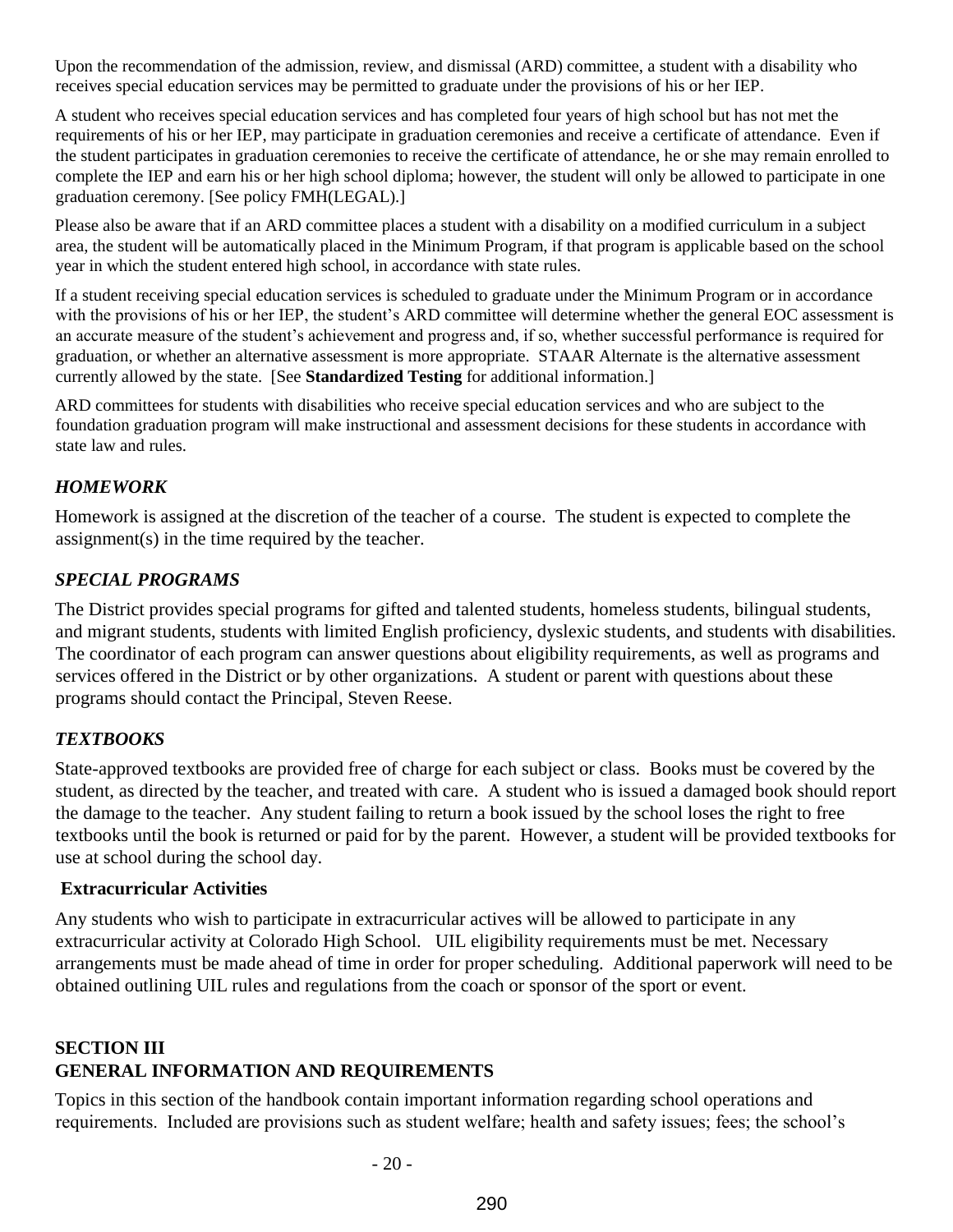expectations for student conduct (other than Student Code of Conduct requirements); use of facilities, such as the cafeteria, library, and transportation services; and emergency closings. For additional information or questions, call 325-728-3432.

#### *QUICK REFERENCE:*

**Where to look when you need information about…** 

- **Attendance**
- **Driver License Attendance Verification**
- **Makeup work**
- **Communicable diseases/Conditions**
- **Health-related matters**
- **Freedom from Discrimination**
- **Conduct**
- **Disruptions**
- **Law enforcement agencies**
- **Distribution of published materials or documents**
- **Dress and grooming**
- **Student fees**
- **Fund-raising**
- **Immunization**
- **Physical examinations/health screenings**
- **Pledges of allegiance and a minute of silence**
- **Prayer**
- **Safety**
- **Emergency school-closings information**
- **School facilities**
- **Searches**
- **Transportation**
- **Videotaping of students**
- **Visitors to the school**

# *ATTENDANCE*

Regular school attendance is essential for the student to make the most of his or her education—to benefit from teacher-led and school activities, to build each day's learning on the previous day's, and to grow as an individual. Absences from class may result in serious disruption of a student's mastery of the instructional materials; therefore, the student and parent should make every effort to avoid unnecessary absences. Two state laws, one dealing with compulsory attendance, the other with attendance for course credit, are of special interest to students and parents. Each is discussed in the following sections:

- 21 -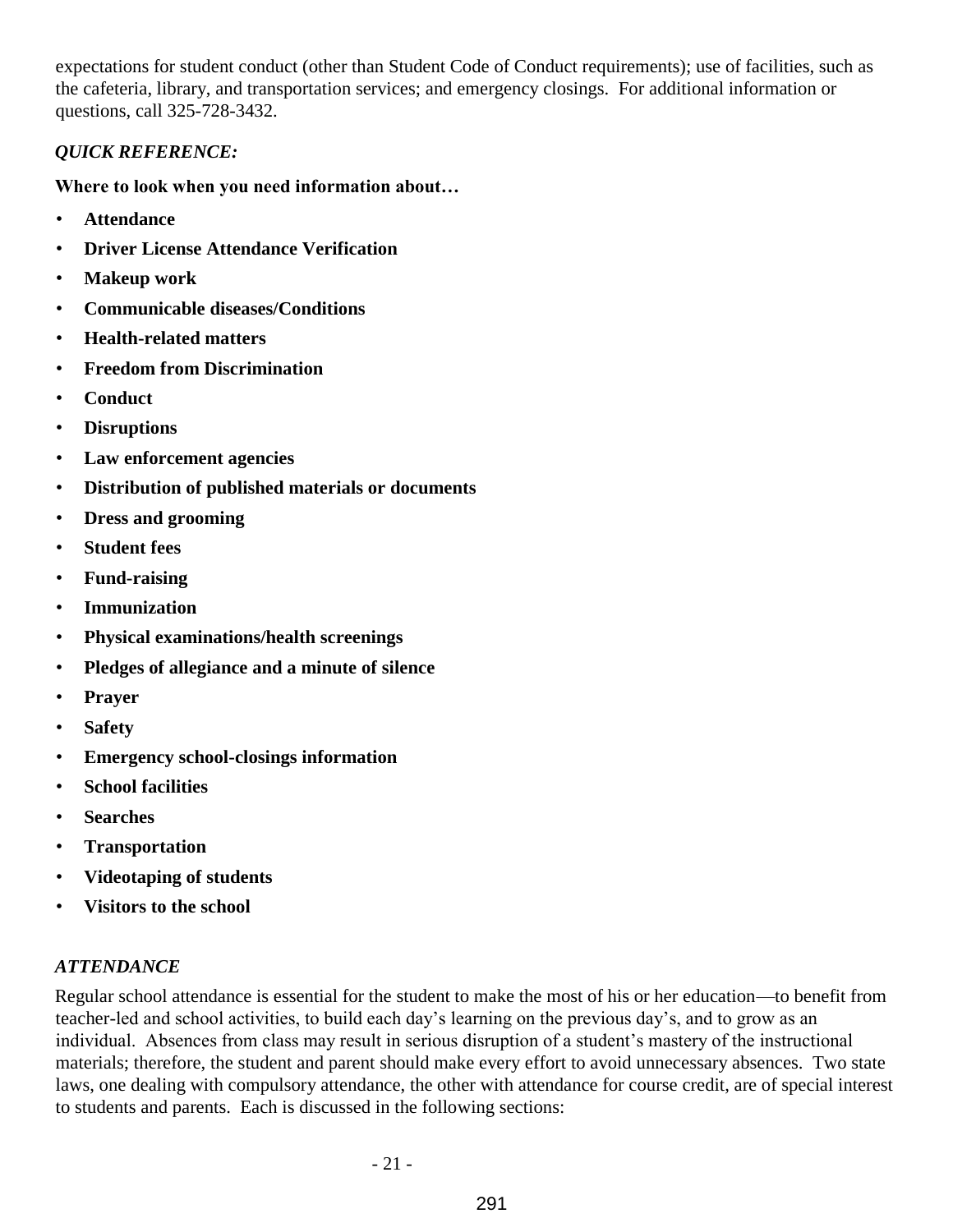#### **Compulsory Attendance**

The state compulsory attendance law requires that a student between the ages of 6 and 18 must attend school and District-required tutorial sessions unless the student is otherwise legally exempted or excused. A student who voluntarily attends or enrolls after his or her eighteenth birthday is required to attend each school day. However, if a student 18 or older has more than five unexcused absences in a semester, the District may revoke the student's enrollment. The student's presence on school property thereafter is then unauthorized and may be considered trespass.

School employees must investigate and report violations of the state compulsory attendance law. A student who is absent from school without permission from any class; from required special programs, such as additional special instruction (termed "accelerated instruction" by the state) assigned by the grade placement committee and basic skills for ninth graders; or from required tutorials will be considered in violation of truancy policy and subject to appropriate action.

A school-aged student's deliberately not attending school may also result in assessment of penalties by a court of law against both the student and his or her parents. A complaint against the parent may be filed in the appropriate court if the student:

- Is absent from school on ten or more days or parts of days within a six-month period in the same school year, or
- Is absent on three or more days or parts of days within a four-week period.

# **Attendance for Credit**

To receive credit in a class, a student must attend at least 90 percent of the days the class is offered. A student who attends fewer than 90 percent of the days the class is offered may be referred to the attendance review committee to determine whether there are extenuating circumstances for the absences and how the student can regain credit.

A student who attends at least 75 percent but fewer that 90 percent of the days of the class if offered may receive credit for the class if he or she completes a plan approved by the Principal. If a student is involved in a criminal or juvenile court proceeding, the approval of the presiding judge will be required. If a student does not attend 75 percent of the days a class is offered, then he or she may be referred to the attendance committee.

In determining whether there were extenuating circumstances for the absences, the attendance committee will use the following guidelines:

- All absences will be considered in determining whether a student has attended the required percentage of days. If makeup work is completed, absences for religious holy days and health-care appointments will be considered days of attendance for this purpose. [See policy FEB.]
- A transfer or migrant student incurs absences only after his or her enrollment in the District. For a student transferring into the District after school begins, including a migrant student, only those absences after enrollment will be considered.
- In reaching consensus about a student's absences, the committee will attempt to ensure that its decision is in the best interest of the student.
- The committee will consider the acceptability and authenticity of documented reasons for the student's absences.
- The committee will consider whether the absences were for reasons over which the student or the student's parent could exercise any control.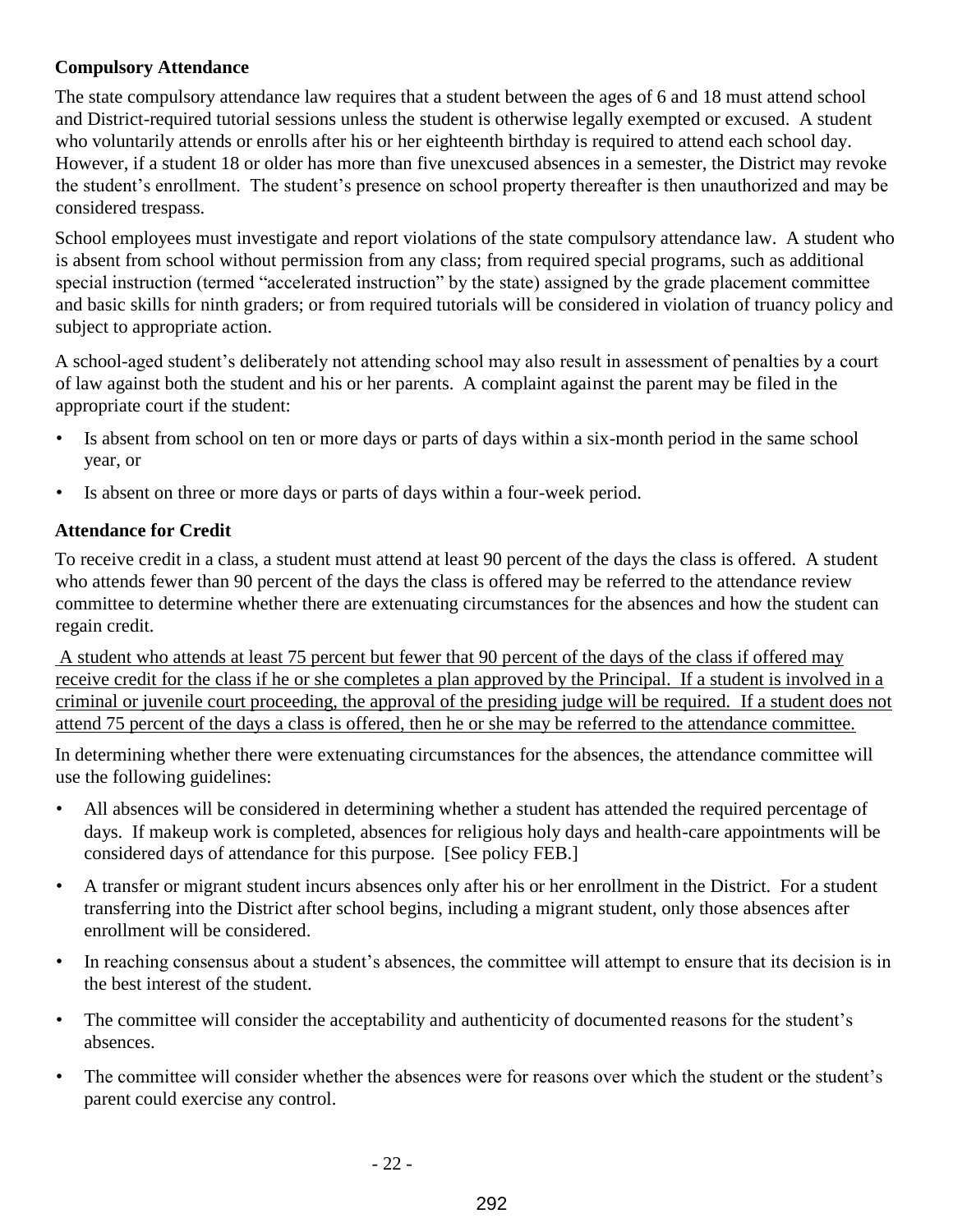- The committee will consider the extent to which the student has completed all assignments, mastered the essential knowledge and skills, and maintained passing grades in the course or subject.
- The student or parent will be given an opportunity to present any information to the committee about the absences and to talk about ways to earn or regain credit.

The student or parent may appeal the committee's decision to the District's Board of Trustees by filing a written request with the Superintendent in accordance with policy FNG.

The actual number of days a student must attend in order to receive credit will depend on whether the class is for a full semester or for a full year.

When a student must be absent from school, **the parent (if possible) must contact the school by phone as soon as possible**. Upon returning to school the student must bring a note, signed by the parent that describes the reason for the absence.

Students and parents should present doctor's notes whenever applicable.

A note signed by the student, even with the parent's permission, will not be accepted unless the student is 18 or older.

# **Driver License Attendance Verification**

To obtain a driver license, a student between the ages of 16 and 18 must annually provide to the Texas Department of Public Safety a form obtained from the school verifying that the student has met the 90 percent attendance requirement for the semester preceding the date of application. The student can obtain this form at the campus office.

# *MAKEUP WORK*

# **Routine and In-depth Makeup Work Assignments**

A student will be permitted to make up tests and to turn in projects due in any class missed because of absence. Secondary teachers may assign a late penalty to any project in accordance with time-lines approved by the Principal and previously communicated to students.

\*For any class missed, the teacher may assign the student makeup work based on the instructional objectives for the subject or course; and the needs of the individual student in mastering the essential knowledge and skills or in meeting subject or course requirements.

A student will be responsible for obtaining and completing the makeup work in a satisfactory manner and within the time specified by the teacher. [For further information, see policy EIAB.]

A student who does not make up assigned work within the time allotted by the teacher will receive a grade of zero for the assignment.

# **DAEP or In-school Suspension Makeup Work**

A student removed to a Disciplinary Alternative Education Program (DAEP) during the school year will have an opportunity to complete coursework needed to fulfill the student's high school graduation requirements before the beginning of the next school year. The District may provide the opportunity to complete the coursework through any method available, including a correspondence course, distance learning, or summer school. The District will not charge the student for any method of completion provided by the District. [See policy FOCA.]

A student removed from the regular classroom to in-school suspension, after school detention or another setting, other than a DAEP, will have an opportunity to complete before the beginning of the next school year each

$$
-23-
$$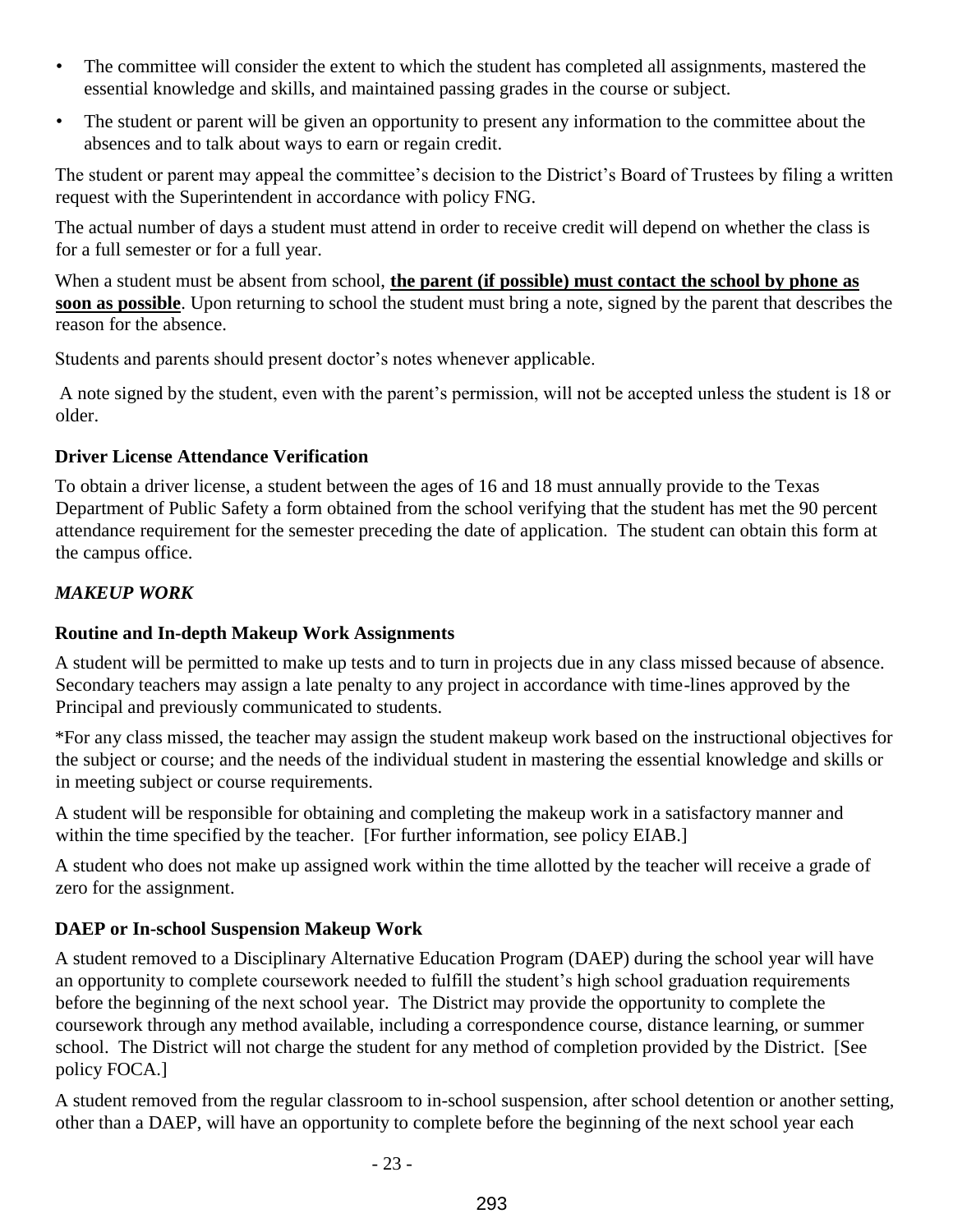course the student was enrolled in at the time of removal from the regular classroom. The District may provide the opportunity by any method available, including a correspondence course, distance learning, or summer school. [See policy FEA.]

Students and their parents are encouraged to discuss options with the teacher or counselor to ensure the student completes all work required for the course or grade level.

# *COMMUNICABLE DISEASES / CONDITIONS*

To protect other students from contagious illnesses, students infected with certain diseases are not allowed to come to school while contagious. If a parent suspects that his or her student has a communicable or contagious disease, the parent should contact the school nurse or Principal so that other students who might have been exposed to the disease can be alerted.

The school nurse or the Principal's office can provide information from the Texas Department of Health regarding these diseases.

# **Bacterial Meningitis**

State law specifically requires the District to provide the following information:

• What is meningitis?

Meningitis is an inflammation of the covering of the brain and spinal cord. It can be caused by viruses, parasites, fungi, and bacteria. Viral meningitis is most common and the least serious. Bacterial meningitis is the most common form of serious bacterial infection with the potential for serious, long-term complications. It is an uncommon disease but requires urgent treatment with antibiotics to prevent permanent damage or death.

What are the symptoms?

Someone with meningitis will become very ill. The illness may develop over one or two days, but it can also rapidly progress in a matter of hours. Not everyone with meningitis will have the same symptoms.

Children (over 1 year old) and adults with meningitis may have a severe headache, high temperature, vomiting, sensitivity to bright lights, neck stiffness or joint pains, and drowsiness or confusion. In both children and adults, there may be a rash of tiny, red-purple spots. These can occur anywhere on the body.

The diagnosis of bacterial meningitis is based on a combination of symptoms and laboratory results.

• How serious is bacterial meningitis?

If it is diagnosed early and treated promptly the majority of people make a complete recovery. In some cases it can be fatal or a person may be left with a permanent disability.

• How is bacterial meningitis spread?

Fortunately, none of the bacteria that cause meningitis are as contagious as diseases like the common cold or the flu, and they are not spread by casual contact or by simply breathing the air where a person with meningitis has been. The germs live naturally in the back of our noses and throats, but they do not live for long outside the body. They are spread when people exchange saliva (such as by kissing, sharing drinking containers, utensils, or cigarettes).

The germ does not cause meningitis in most people. Instead, most people become carriers of the germ for days, weeks, or even months. The bacteria rarely overcome the body's immune system and cause meningitis or another serious illness.

• How can bacterial meningitis be prevented?

Do not share food, drinks, utensils, toothbrushes, or cigarettes. Limit the number of persons you kiss.

- 24 -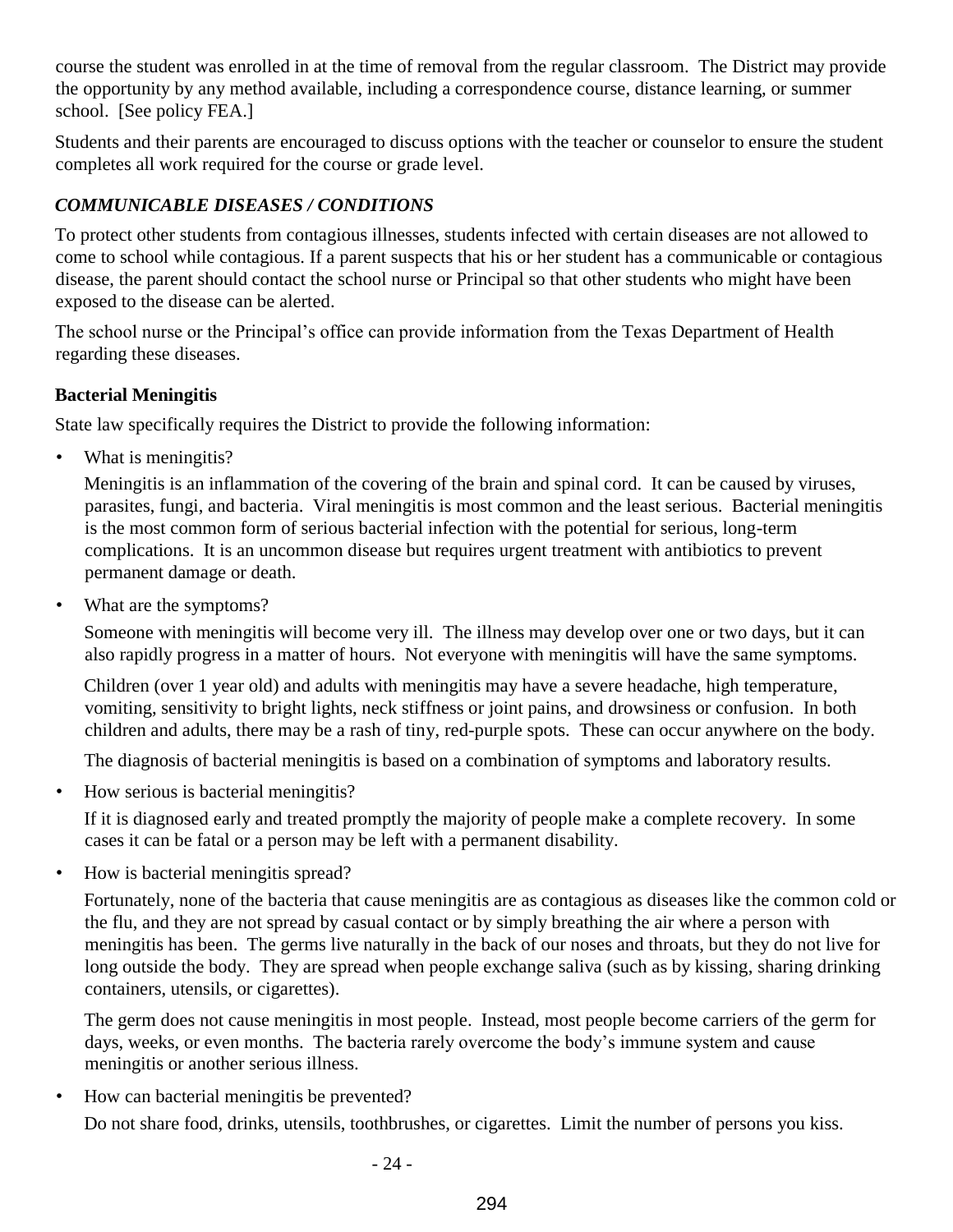While there are vaccines for some other strains of bacterial meningitis, they are used only in special circumstances. These include when there is a disease outbreak in a community or for people traveling to a country where there is a high risk of getting the disease. Also, a vaccine is recommended by some groups for college students, particularly freshmen living in dorms or residence halls. The vaccine is safe and effective (85–90 percent). It can cause mild side effects, such as redness and pain at the injection site lasting up to two days. Immunity develops within seven to ten days after the vaccine is given and lasts for up to five years.

- What should you do if you think you or a friend might have bacterial meningitis? You should seek prompt medical attention.
- Where can you get more information?

Your school nurse, family doctor, and the staff at your local or regional health department office are excellent sources for information on all communicable diseases. You may also call your local health department or Regional Texas Department of Health office to ask about meningococcal vaccine. Additional information may also be found at the Web sites for the Centers for Disease Control and Prevention, http://www.cdc.gov, and the Department of State Health Services, http://www.dshs.state.tx.us.

#### *HEALTH-RELATED MATTERS*

#### **Physical Activity for Students in Elementary Grades**

The District will make available for public inspection a statement of the policy adopted to ensure that students in elementary grades engage in at least 30 minutes of physical activity per day or 135 minutes per week, along with other information. For information regarding the District's requirements and programs regarding elementary student physical activity requirements, please see the Principal.

**School Health Advisory Council** Information regarding the District's School Health Advisory Council, including the number of meetings scheduled or held during the year, and information regarding vending machines in District facilities and student access to the machines is available from the Principal. [See also policies BDF and EHAA.]

#### **Other Health-Related Matters**

#### **Tobacco Prohibited**

The District and its staff strictly enforce prohibitions against the use of tobacco products by students and others on school property or at school-sponsored or school-related activities. [See the Student Code of Conduct and policy GKA.]

#### **Asbestos Management Plan**

The District's Asbestos Management Plan, designed to be in compliance with state and federal regulations, is available in the Superintendent's office. If you have any questions, please contact the Superintendent.

#### **Pest Management Plan**

The District applies only pest control products that comply with state and federal guidelines. Except in an emergency, signs will be posted 48 hours before application. Parents who want to be notified prior to pesticide application inside their student's school assignment area may contact the office at 325-728-3424.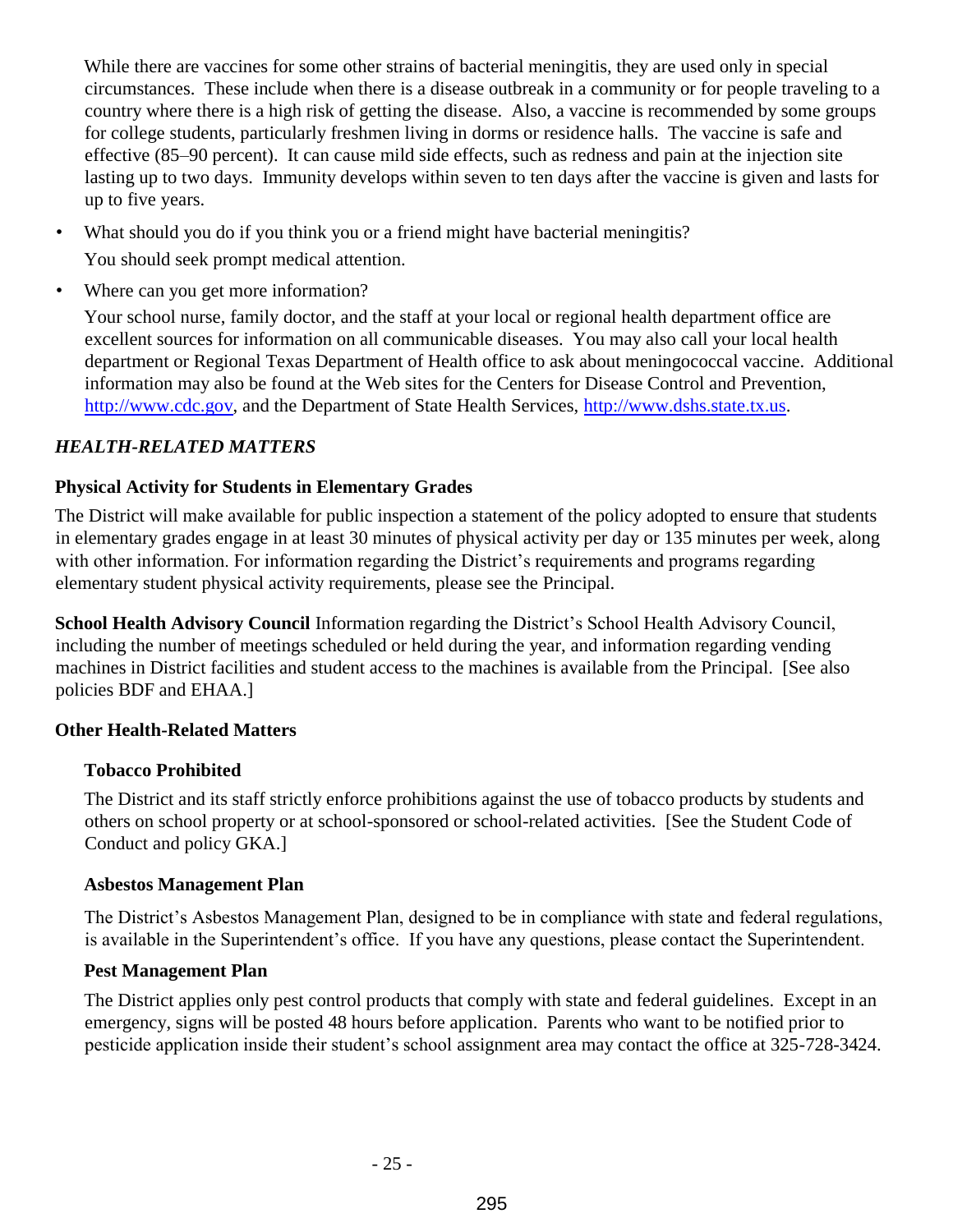# *FREEDOM FROM DISCRIMINATION*

The District believes that all students learn best in an environment free from harassment and that their welfare is best served when they can work free from discrimination. Students are expected to treat other students and District employees with courtesy and respect; to avoid any behaviors known to be offensive; and to stop those behaviors when asked or told to stop. District employees are expected to treat students with courtesy and respect.

The Board has established policies and procedures to prohibit and promptly respond to inappropriate and offensive behaviors that are based on a person's race, religion, color, national origin, gender, sex, age, or disability. [See policy FFH] Prohibited harassment, in general terms, is conduct so severe, persistent, or pervasive that it affects the student's ability to participate in or benefit from an educational program or activity; or substantially interferes with the student's academic performance. A copy of the District's policy is available in the Principal's office and in the Superintendent's office.

Examples of prohibited discrimination may include, but are not limited to, derogatory language directed at a person's religious beliefs or practices, accent, skin color, or need for accommodation; bullying, threatening or intimidating conduct; name-calling or slurs, taunting, teasing (even when presented as "jokes"), or rumors; aggression or assault; graffiti or printed material promoting racial, ethnic, or other negative stereotypes; or aggressive conduct such as theft or damage to property. Examples of prohibited sexual harassment may include touching private body parts or coercing physical contact that is sexual in nature; sexual advances; jokes or conversations of a sexual nature; and other sexually motivated conduct, communications, or contact.

Sexual harassment of a student by an employee or volunteer does not include necessary or permissible physical contact not reasonably construed as sexual in nature. However, all romantic and inappropriate social relationships, as well as all sexual relationships, between students and District employees are prohibited, even if consensual. Any student (or the student's parent) who believes that he or she has experienced prohibited harassment should immediately report the problem to a teacher, counselor, Principal, or other District employee.

To the extent possible, the District will respect the privacy of the student; however, limited disclosures may be necessary to conduct a thorough investigation and to comply with law. Allegations will be promptly investigated. The District will notify the parents of any student alleged to have experienced prohibited harassment by an adult associated with the District, or by another student, when the allegations, if proven, would constitute "sexual harassment" or "other prohibited harassment" as defined by District policy. If the District's investigation indicates that prohibited harassment occurred, appropriate disciplinary or corrective action will be taken to address the harassment. The District may take disciplinary action even if the conduct that is the subject of the complaint did not rise to the level of harassment prohibited by law or policy.

Retaliation against a person who makes a good faith report of prohibited harassment is prohibited. However, a person who makes a false claim or offers false statements or refuses to cooperate with a District investigation may be subject to appropriate discipline.

A student or parent who is dissatisfied with the outcome of the investigation may appeal in accordance with policy FNG.

In its efforts to promote nondiscrimination, the District makes the following statements:

Colorado Independent School District does not discriminate on the basis of race, religion, color, national origin, gender, sex, or disability in providing education services, activities, and programs, including vocational programs, in accordance with Title VI of the Civil Rights Act of 1964, as amended; Title IX of the Educational Amendments of 1972; and Section 504 of the Rehabilitation Act of 1973, as amended.

The following District staff members have been designated to coordinate compliance with these requirements: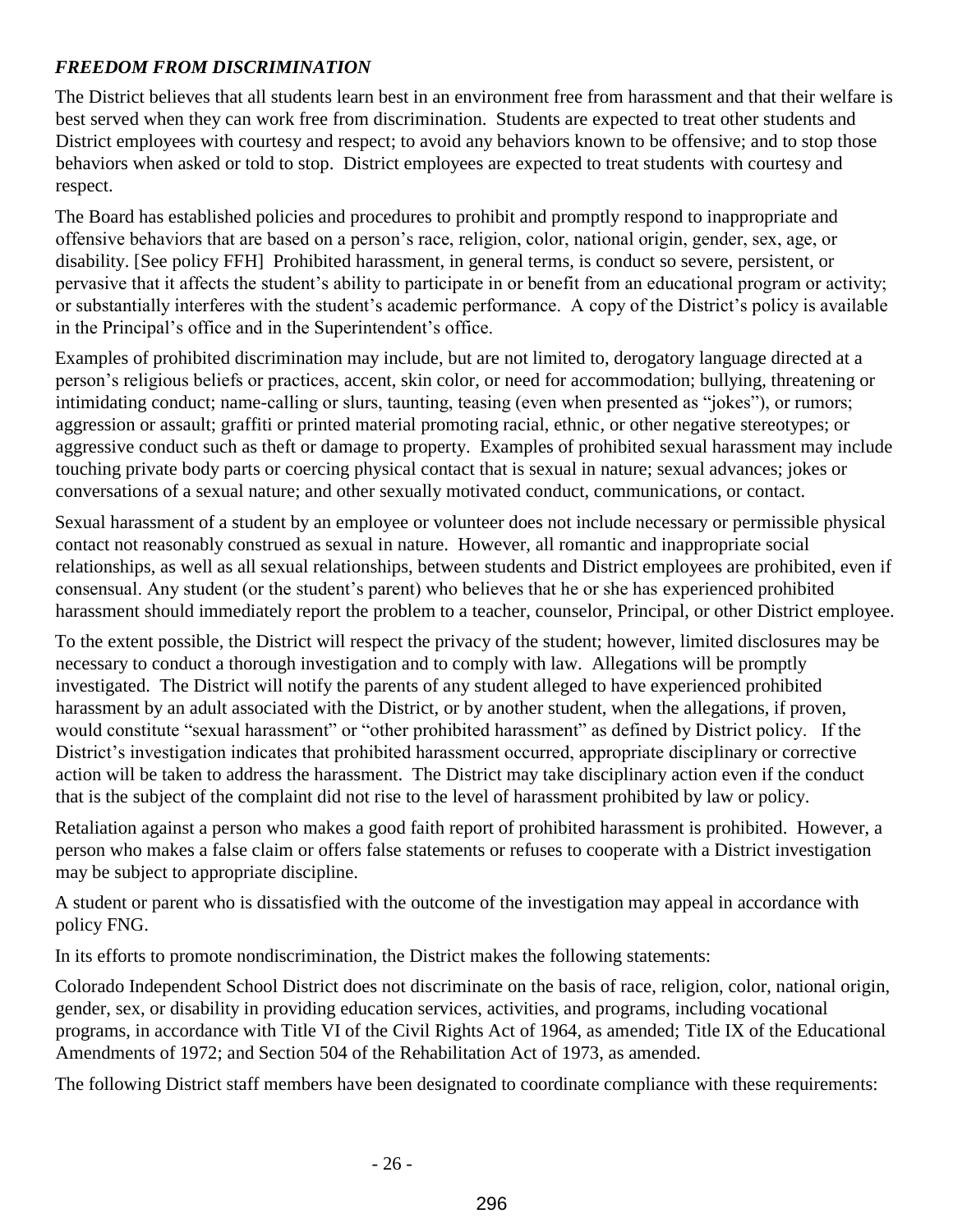- Title IX Coordinator, for concerns regarding discrimination on the basis of sex: Reggie Spencer, 925- 7283721.
- Section 504 Coordinator, for concerns regarding discrimination on the basis of disability contact the Counselor, Kaci Griffith at 325-728-3424.
- All other concerns: Contact the Superintendent, Reggie Spencer at 325-728-3721.

# **Services for the Homeless and for Title I Participants**

Other designated staff members you may need to contact include:

• Liaison for Homeless Children and Youths, who coordinates services for homeless students: Anita Reyna or Bunny Nelson.

# **Services for Students with Disabilities**

Parents of students with learning difficulties or who may need special education services may request an evaluation for special education at any time. For more information, see p. 43 and contact the Counselor, Kaci Griffith, at 325-728-3424.

# *CONDUCT*

# **Applicability of School Rules**

As required by law, the District has established a Student Code of Conduct that prohibits certain behaviors and defines standards of acceptable behavior—both on and off campus—and consequences for violation of the standards. Students need to be familiar with the standards set out in the Student Code of Conduct, as well as campus and classroom rules.

To achieve the best possible learning environment for all students, the Student Code of Conduct and other campus rules of behavior will apply whenever the interest of the District is involved, on or off school grounds, in conjunction with or independent of classes and school-sponsored activities. The District has disciplinary authority over a student in accordance with the Student Code of Conduct.

# **Detention**

Lunch detention will be used when possible in order to keep students engaged in relevant instruction.

# **Social Events**

School rules apply to school social events to which a student brings a guest. Guests are expected to observe the same rules as students attending the event, and the person inviting the guest will share responsibility for the conduct of the guest.

A student attending a social event will be asked to sign out when leaving before the end of the event; anyone leaving before the official end of the event will not be readmitted.

# **Disruptions**

As identified by law, disruptions include the following:

- Interferes with the movement of people at an exit, an entrance, or a hallway of a District building without authorization from an administrator.
- Interferes with an authorized activity by seizing control of all or part of a building.
- Uses force, violence, or threats in an attempt to prevent participation in an authorized assembly.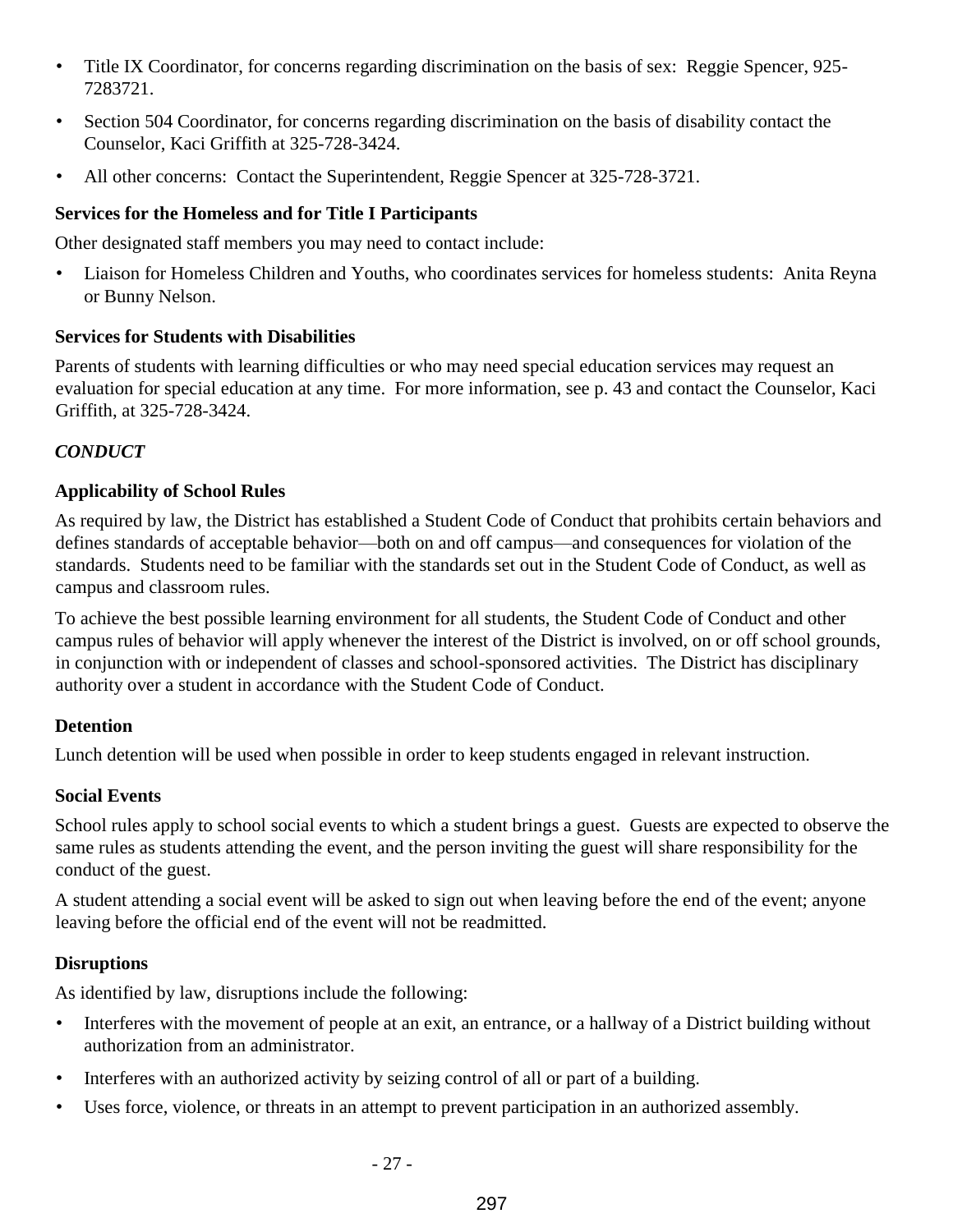- Uses force, violence, or threats to cause disruption during an assembly.
- Interferes with the movement of people at an exit or an entrance to District property.
- Uses force, violence, or threats in an attempt to prevent people from entering or leaving District property without authorization from an administrator.
- Disrupts classes or other school activities while on District property or on public property that is within 500 feet of District property. Class disruption includes making loud noises; trying to entice a student away from, or to prevent a student from attending, a required class or activity; and entering a classroom without authorization and disrupting the activity with profane language or any misconduct.
- Interferes with the transportation of students in District vehicles.

# **MP3, IPODS, Cell Phones, and Other Electronic Devices and Games**

Students are not permitted to use such items such as telecommunications devices with text messaging, pagers, radios, CD players, tape recorders, camcorders, DVD players, cameras, IPODS, MP3 Players or electronic devices or games at school, unless prior permission has been obtained from the Principal or the classroom teacher in charge.

Any disciplinary action will be in accordance with the Student Code of Conduct. For certain items, such as cell phones, in which a third party retains a legal right of ownership, the school reserves the right to charge for releasing the phone to the third party. [See policy FNCE.]

#### **Bullying or Taunting Behaviors**

Students must not participate, either individually or in a group, in bullying or taunting behaviors toward another student. Such behaviors may include repeated teasing or ridicule, name-calling, threats, theft, gossip and rumors, or physical intimidation of any kind. A substantiated complaint against a student will result in disciplinary action, according to the nature of the offense and the Student Code of Conduct.

#### **Harassment on the Basis of Race, Color, Religion, National Origin, or Disability**

Students must not engage in harassment behaviors motivated by race, color, religion, national origin, or disability directed toward another student.

Students are expected to treat other students and District employees with courtesy and respect; to avoid any behaviors known to be offensive; and to stop these behaviors when asked or told to stop.

The District encourages parental and student support in its efforts to address and prevent harassment in any form in the public schools. Students and/or parents are encouraged to discuss their questions or concerns about the expectations in this area with a teacher, counselor, Principal or designee.

A student who believes he or she has been harassed by another student or by a District employee is encouraged to report the incident to the Principal or superintendent. The allegations will be investigated and addressed. A substantiated complaint against a student will result in disciplinary action, according to the nature of the offense and the Student Code of Conduct.

The student or a parent may appeal the decision of the Principal regarding the outcome of the investigation in accordance with policy FNG (LOCAL). See also policy FNCL.

# **Sexual Harassment / Sexual Abuse**

Students must not engage in unwanted and unwelcome verbal or physical conduct of a sexual nature directed toward another student or a District employee. This prohibition applies whether the conduct is by word, gesture, or any other sexual conduct, including requests for sexual favors. All students are expected to treat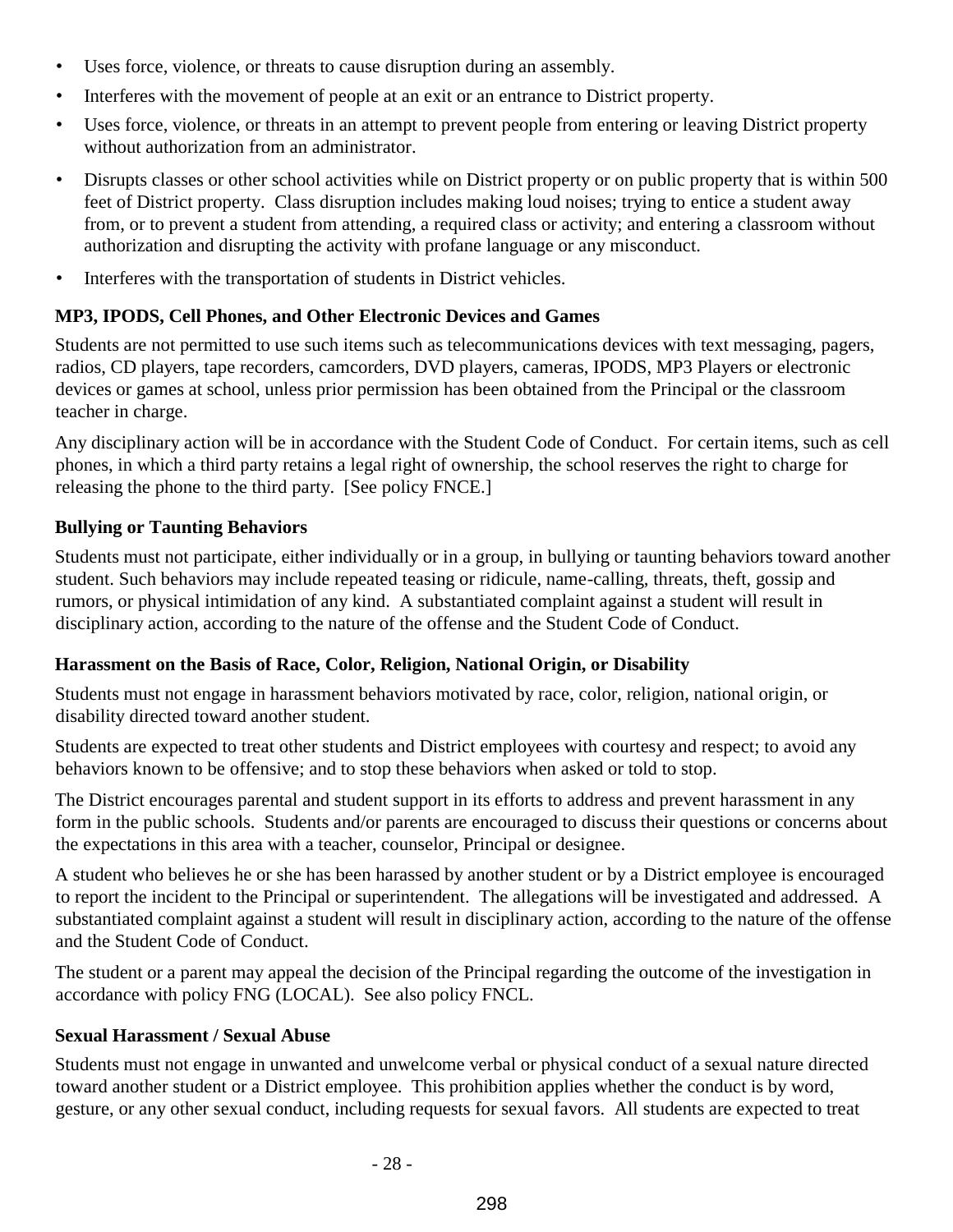other students and District employees with courtesy and respect, to avoid any behaviors known to be offensive, and to stop these behaviors when asked or told to stop.

The District will notify the parents of all students involved in sexual harassment by students when the allegations are not minor and will notify parents of any incident of sexual harassment or sexual abuse by an employee. To the greatest extent possible, complaints will be treated as confidential. Limited disclosure may be necessary to complete a thorough investigation.

A complaint alleging sexual harassment by another student or sexual harassment or sexual abuse by a staff member may be presented by a student and/or parent in a conference with the Principal or designee or with the Title IX coordinator, Jim White, superintendent.

The student or parent may appeal the decision regarding the outcome of the investigation in accordance with policy FNCJ (LOCAL).

#### **GANG RELATED ITEMS**

Students must not possess, generate, or wear any "gang related" items while at school.

# *LAW ENFORCEMENT AGENCIES*

#### **Questioning of Students**

When law enforcement officers or other lawful authorities wish to question or interview a student at school:

- The Principal will verify and record the identity of the officer or other authority and ask for an explanation of the need to question or interview the student at school.
- The Principal ordinarily will make reasonable efforts to notify the parents unless the interviewer identifies what the Principal considers to be a valid objection.
- The Principal ordinarily will be present unless the interviewer identifies what the Principal considers to be a valid objection.
- The Principal will cooperate fully regarding the conditions of the interview, if the questioning or interview is part of a child abuse investigation.

#### **Students Taken into Custody**

State law requires the District to permit a student to be taken into legal custody:

- To comply with an order of the juvenile court.
- To comply with the laws of arrest.
- By law enforcement officers if there is probable cause to believe the student has engaged in delinquent conduct or conduct in need of supervision.
- By a probation officer if there is probable cause to believe the student has violated a condition of probation imposed by the juvenile court.
- By an authorized representative of Child Protective Services, Texas Department of Family and Protective Services, a law enforcement officer, or a juvenile probation officer, without a court order, under the conditions set out in the Family Code relating to the student's physical health or safety.
- To comply with a properly issued directive to take a student into custody.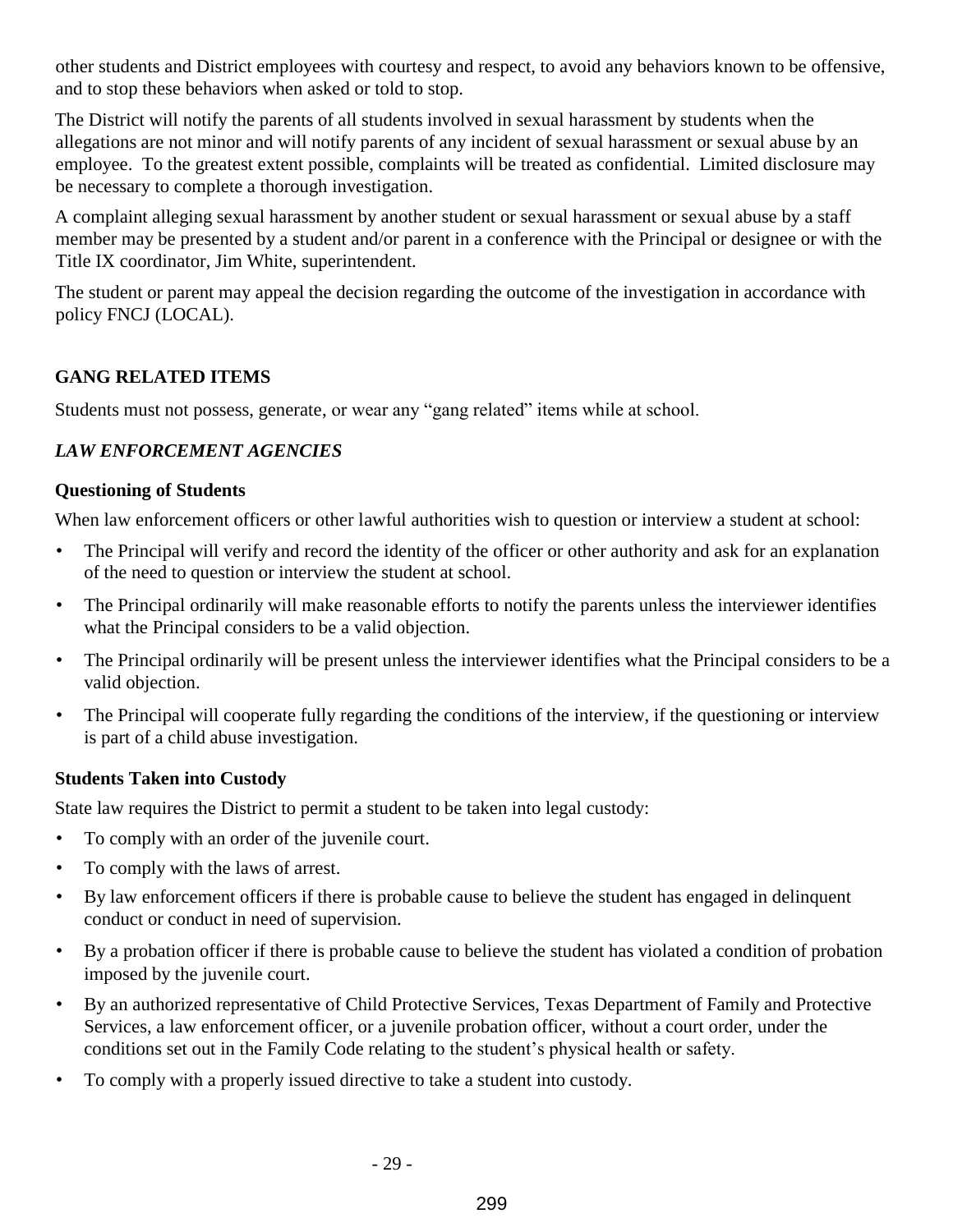Before a student is released to a law enforcement officer or other legally authorized person, the Principal will verify the officer's identity and, to the best of his or her ability, will verify the official's authority to take custody of the student.

The Principal will immediately notify the Superintendent and will ordinarily attempt to notify the parent unless the officer or other authorized person identifies what the Principal considers to be a valid objection to notifying the parents. Because the Principal does not have the authority to prevent or delay a custody action, notification will most likely be after the fact.

#### **Notification of Law Violations**

The District is also required by state law to notify:

- All instructional and support personnel who have responsibility for supervising a student who has been arrested or referred to the juvenile court for any felony offense or for certain misdemeanors.
- All instructional and support personnel who have regular contact with a student who has been convicted, received deferred prosecution, received deferred adjudication, or adjudicated of delinquent conduct for any felony offense or certain misdemeanors.

[For further information, see policy GRA.]

# *DISTRIBUTION OF PUBLISHED MATERIALS OR DOCUMENTS*

#### **School Materials**

Publications prepared by and for the school may be posted or distributed, with prior approval by the Principal, sponsor, or teacher. Such items may include school posters, brochures, murals, etc.

AEP High School – Developed Yearly

All school publications are under the supervision of a teacher, sponsor, and the Principal.

# **Non-school Materials … from students**

Unless a student obtains specific prior approval from the Principal, written materials, handbills, photographs, pictures, petitions, films, tapes, posters, or other visual or auditory materials that were not developed under the oversight of the school may not be posted, sold, circulated, or distributed on any school campus. To be considered, any non-school material must include the name of the sponsoring organization or individual. The decision regarding approval will be made in two school days.

The Principal has designated his office as the location for approved non-school materials to be placed for voluntary viewing by students. See policy FNAA.

The student may appeal the Principal's decision in accordance with policy FNG (LOCAL). Any student who posts material without prior approval will be subject to disciplinary action in accordance with the Student Code of Conduct. Materials displayed without this approval will be removed.

# **Non-school Materials … from others**

Written or printed materials, handbills, photographs, pictures, films, tapes, or other visual or auditory materials not sponsored by the District or by a District-affiliated school-support organization will not be sold, circulated, distributed, or posted on any District premises by any District employee or by persons or groups not associated with the District, except as permitted by policy GKDA. To be considered, any non-school material must meet the limitations on content established in the policy, include the name of the sponsoring organization or individual, and be submitted to the Principal or designee for specific prior review. The Principal or designee will approve or reject the materials within two school days of the time the materials are received. The requestor

- 30 -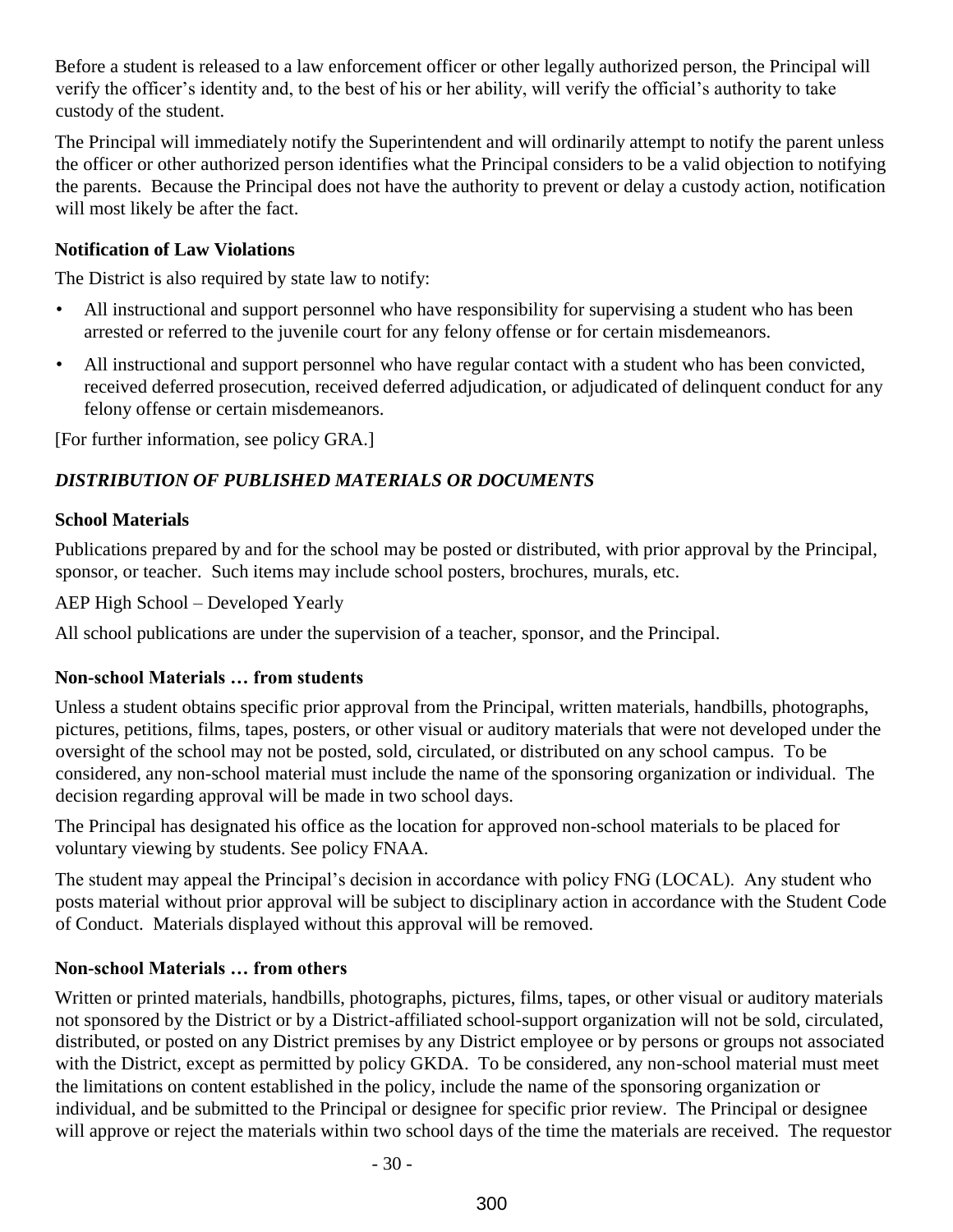may appeal a rejection in accordance with the appropriate District complaint policy. [See policy DGBA, FNG, or GF.]

Prior review will not be required for:

- Distribution of materials by an attendee to other attendees of a school-sponsored meeting intended for adults and held after school hours.
- Distribution of materials by an attendee to other attendees of a community group meeting held after school hours in accordance with policy GKD (LOCAL).
- Distribution for electioneering purposes during the time a school facility is being used as a polling place, in accordance with state law.

All non-school materials distributed under these circumstances must be removed from District property immediately following the event at which the materials are distributed.

# *DRESS AND GROOMING*

The District's dress code for each campus is established to teach grooming and hygiene, to prevent disruption, and minimize safety hazards. Students should desire to maintain professional dress while on campus at all times. Students and parents may determine a student's personal dress and grooming standards, provided they comply with the following:

Students and parents are responsible for using good judgment in dress and grooming so that the student's dress and appearance do not present health and safety problems, damage school property, or threaten to disrupt the educational process. In order to maintain an orderly environment, conducive to the attainment of the educational mission and purpose of the district, all students shall be required to conform to a reasonable dress and grooming code. The principal's office is directly responsible for the administration of the Dress Code and the prevention of exaggerated styles of dress, hair or accessories that may draw unfavorable attention to the wearer. The school district encourages students with the supervision of their parents to maintain high standards of dress, grooming, and personal appearance. The dress code applies to the school the entire school day, including school activities. The following guidelines outline the dress code for all students:

1. Students shall **not** lead school officials to reasonably believe that such dress and grooming will disrupt, interfere with, distract, or detract from instructional and/or school activities.

2. Student's dress shall **not** create a health problem or hazard to student's safety or to the safety of others.

3. Hair color must be of *naturally* occurring color in the human genome. Other hair colors such as purple, green, blue, etc. are distracting and a violation of the dress code**.**

4**.** Students' hair shall be clean, neat and well groomed. Male students' hair will be off the collar of a regular shirt (low-neck T-shirts are not an exception to this rule) and is not to extend below their earlobe on either side. Hair will not come down over the eyes and ears. Ponytails, shaved heads, Mohawks, and portions of shaved heads are not permitted. Sweatbands or headbands shall not be worn in the building at any time.

5. Student hairstyles, which present fads or extremes that may disrupt, cause undue attention, interfere with, or detract from instruction and/or school activities will not be permitted.

6. Students shall be clean-shaven, at all times. Beards and mustaches are not permitted. Sideburns will be permitted provided they do not extend beyond the bottom of the ear and are not too bushy, so as to appear to be part of a beard.

7. School attire should never be suggestive or indecent, nor create a disruptive environment or health hazard.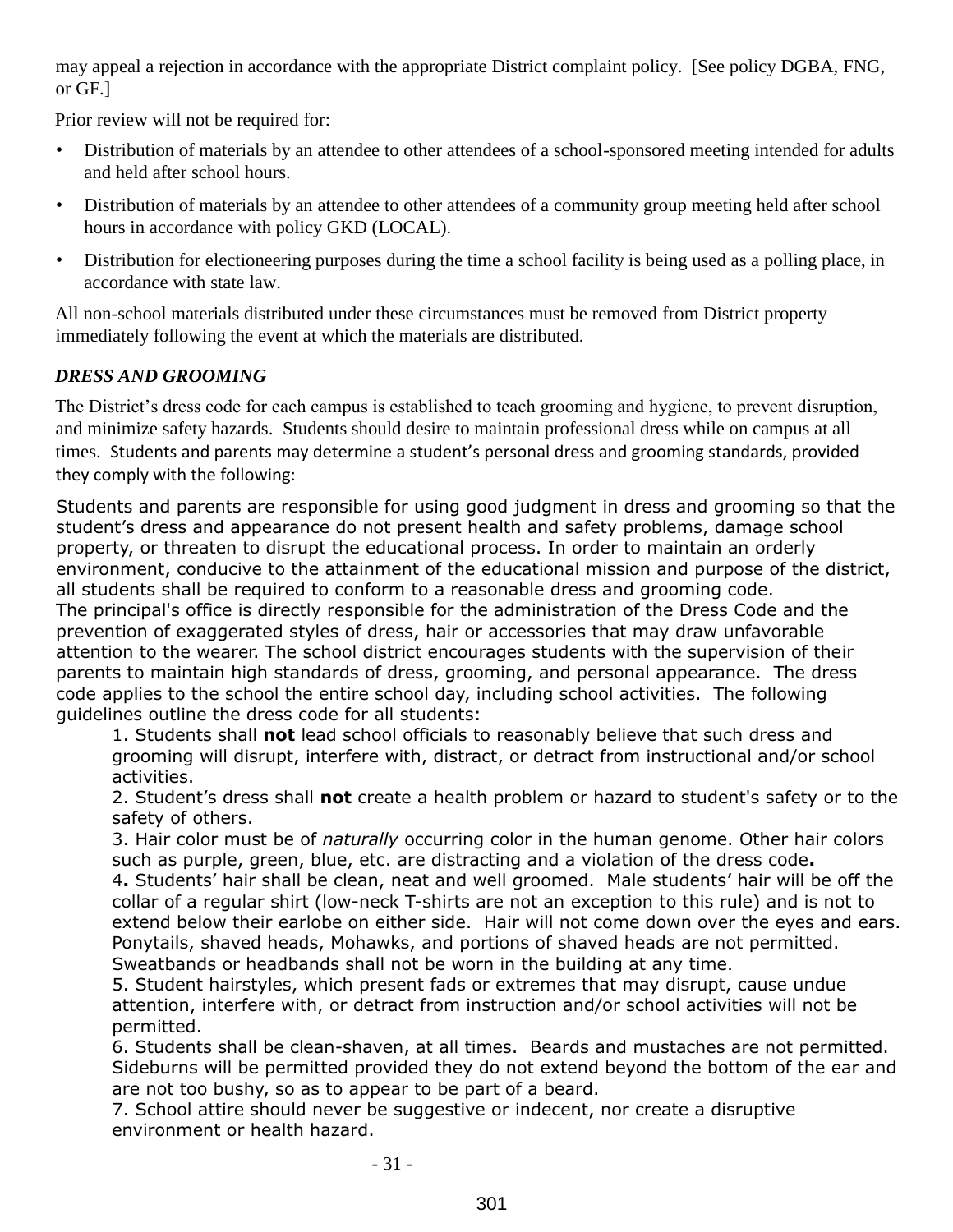The following guidelines for attire shall apply to all students:

A. Appropriate shorts attire should be **LONGER** than the wearer's fingertips with arms extended down the person's side. Shorts do **not** include *wind shorts, gym shorts, bike shorts*, or any other clothing that allows unnecessary exposure. Bike shorts may **not** be worn underneath wind shorts. No un-hemmed or frayed shorts or pants will be allowed. Shirt lengths may not exceed the hip area.

B. Excessively tight pants, shorts, or skirts are **not** allowed. Leggings, spandex or tightfitting slacks will **not** be allowed, **unless** worn with a dress or long blouse that should be longer than the wearer's fingertips with arms extended down the person's side.

C. **No** caps, hats, or head coverings of any type may be worn in the building or at any indoor school function.

D. Shirt tails shall be worn inside the trousers except for those designed to be worn outside.

E. No ties will be worn unless in a traditional manner.

F. Half shirts and/or midriff tops for boys and girls are **prohibited** (NO skin can be showing when standing with both arms parallel). Shirts are to be buttoned, at all times, except for the top button.

G. Sleeveless shirts must be commercially cut and sewn (3 in wide) and must cover the shoulders and underarms. Low-cut shirts or V-neck shirts are not permitted.

H. Earrings for boys are **prohibited**. When taken up, earrings will not be returned to the student and will be disposed of.

I. Jewelry with spikes is **not** permitted nor is jewelry with large metal beads, including belts.

J. **No** body piercing or body piercing jewelry (other than earrings on girls) will be permitted. Tattoos will **not** be permitted. (Any student enrolling in school with a tattoo(s) must keep the tattoos covered, at all times). Students shall not mark on or draw on hands, arms, etc. These markings are not permitted.

K. Students' clothing should be of suitable design and considered modest. Excessively tight-fitting clothing should **not** be worn. Basic clothing, which was designed to be underwear, may not be worn as outer garments. Sleepwear such as lounge pants or pajamas is *not* permitted. Students may **not** wear see through clothing, tank tops, mesh shirts, halter tops, low cut dresses or shirts, midriff tops, or clothing that promotes or advertises alcohol, drugs, the occult, violent or sexual themes which are not appropriate to the school educational environment; miniskirts, short split-skirts, or any other clothing that causes undue attention to the wearer. Pants that call for a belt to be worn must have a belt.

L. Students will **not** be permitted to wear excessively loose-fitting pants, or shorts. Sagging shorts or sagging pants are **not** permitted.

M. Extremes in any type of clothing will **not** be permitted.

N. Footwear shall be worn, at all times as required by state law. Students will not be permitted to wear shoes which can become a safety issue. No slippers or house shoes may be worn.

O. Warm-ups will be permitted if they are clean, neat and in good condition.

P. **No** holes, rips, or tears in clothing are permitted unless they were manufactured in the clothing. **No** excessive tears, rips or holes will be permitted at all regardless of manufactured holes. Even with manufactured holes, absolutely **NO** skin may show! Leggings/tights **must** be worn under any type of pants or jeans with holes.

Q. Students may not bring nor have on their clothing or in their possession any type of chain. These include chains such as wallet chains, dog collars, and belts.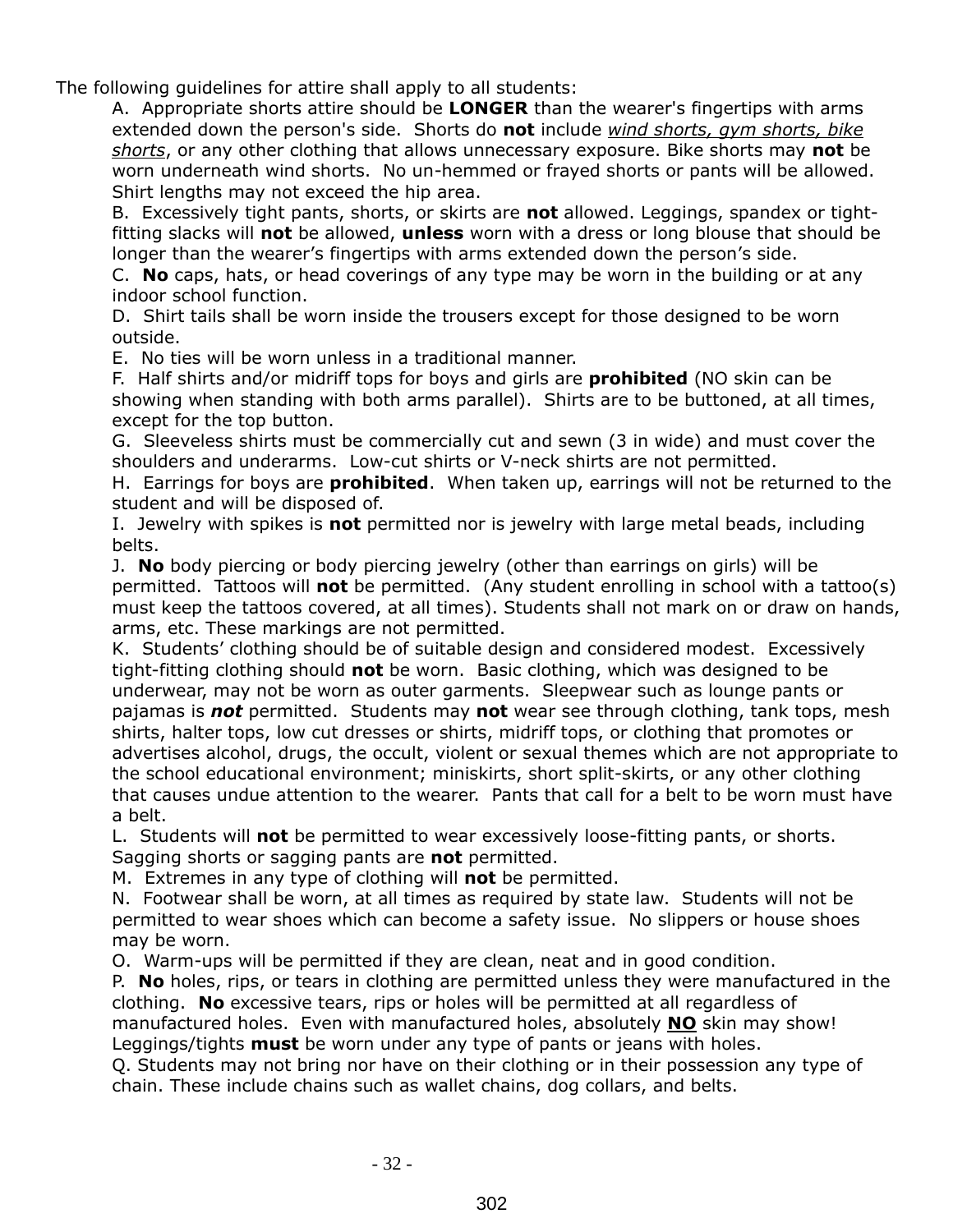R. Any accessory or clothing article deemed gang related as determined by school administrators is prohibited including but not limited to discriminatory pictures, words, slogans, etc.

If the principal determines that a student's grooming or clothing violates the school's dress code, the student will be given an opportunity to correct the problem at school. If not corrected, the student may be assigned to in-school suspension for the remainder of the day, until the problem is corrected, or until a parent or designee brings an acceptable change of clothing to the school. Repeated offenses may result in more serious disciplinary action in accordance with the Student Code of Conduct.

# *STUDENT FEES*

Materials that are part of the basic educational program are provided with state and local funds and are at no charge to a student. A student, however, is expected to provide his or her own pencils, paper, erasers, and notebooks and may be required to pay certain other fees or deposits, including:

- Costs for materials for a class project that the student will keep.
- Membership dues in voluntary clubs or student organizations and admission fees to extracurricular activities.
- Security deposits.
- Personal physical education and athletic equipment and apparel.
- Voluntarily purchased pictures, publications, class rings, yearbooks, graduation announcements, etc.
- Voluntarily purchased student accident insurance.
- Musical instrument rental and uniform maintenance, when uniforms are provided by the District.
- Personal apparel used in extracurricular activities that becomes the property of the student.
- Parking fees and student identification cards.
- Fees for lost, damaged, or overdue library books.
- Fees for optional courses offered for credit that require use of facilities not available on District premises.
- Summer school for courses that are offered during the regular school year.
- A reasonable fee for providing transportation to a student who lives within two miles of the school. [See **Buses and Other School Vehicles**]
- A fee not to exceed \$50 for costs of providing an educational program outside of regular school hours for a student who has lost credit because of absences and whose parent chooses the program in order for the student to meet the 90 percent attendance requirement. The fee will be charged only if the parent or guardian signs a District-provided request form.

Any required fee or deposit may be waived if the student and parent are unable to pay. Application for such a waiver may be made to the counselor or Principal. [For further information, see policy FP.]

# *FUND-RAISING*

Student clubs or classes, outside organizations, and/or parent groups occasionally may be permitted to conduct fund-raising drives for approved school purposes. An application for permission must be made to the Principal and approved by the Superintendent at least 5 days before the event.

Unless approved by the Principal, fund-raising is not permitted on school property. [For further information, see policies FJ and GE.]

- 33 -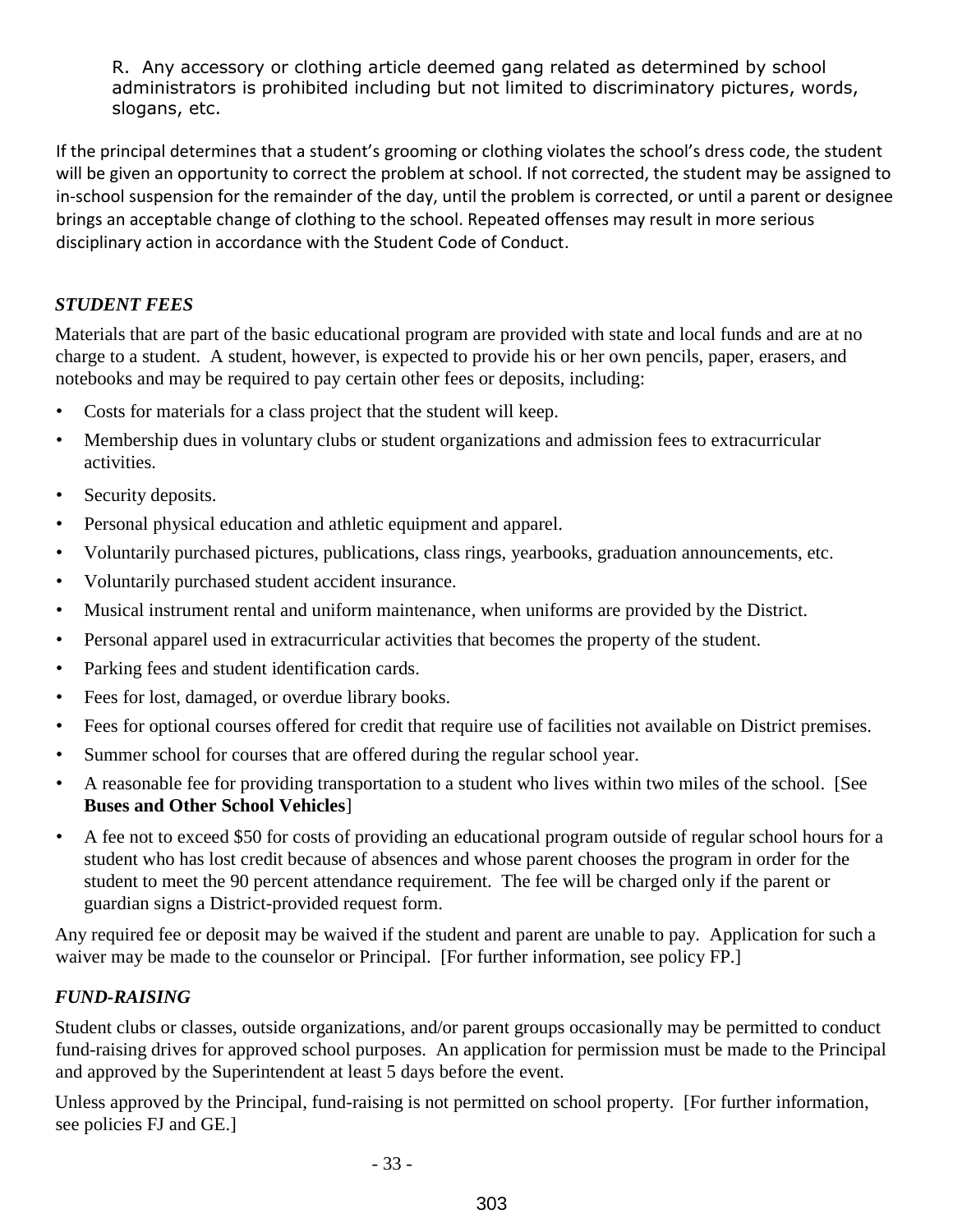# *IMMUNIZATION*

A student must be fully immunized against certain diseases or must present a certificate or statement that, for medical reasons or reasons of conscience, including a religious belief, the student will not be immunized. For exemptions based on reasons of conscience, only official forms issued by the Department of State Health Services, Immunization Division, can be honored by the District. The immunizations required are: diphtheria, rubella (measles), rubella, mumps, tetanus, Haemophilus influenza type B, poliomyelitis, hepatitis A, hepatitis B, and varicella (chicken pox). The school nurse can provide information on age-appropriate doses or on an acceptable physician-validated history of illness required by the Department of State Health Services. Proof of immunization may be personal records from a licensed physician or public health clinic with a signature or rubber-stamp validation.

If a student should not be immunized for medical reasons, the student or parent must present a certificate signed by a U.S. licensed physician stating that, in the doctor's opinion, the immunization required poses a significant risk to the health and well-being of the student or any member of the student's family or household. This certificate must be renewed yearly unless the physician specifies a life-long condition. [For further information, see policy FFAB and the Department of State Health Services Web site: http://www.tdh.state.tx.us/immunize/school\_info.htm]

# *PHYSICAL EXAMINATIONS / HEALTH SCREENINGS*

For certain activities, the school may require the student to have a physical examination by a healthcare professional prior to participating in the activity. Such activities may include but are not limited to all sports activities.

# *RANDOM DRUG TESTING*

Colorado ISD utilizes a random drug testing policy for all extracurricular activity participants, club and organization participants, and students who choose to park on campus.

For complete information on the drug testing policy, check the board policy manual posted online at www.ccity.esc14.net. [Policy FNF Local]

# *PLEDGES OF ALLEGIANCE AND A MINUTE OF SILENCE*

Texas law requires students to recite the Pledge of Allegiance to the United States flag and the Pledge of Allegiance to the Texas flag each school day. Parents may submit a written request to the Principal to excuse their student from reciting a pledge.

A minute of silence will follow recitation of the pledges. The student may choose to reflect, pray, meditate, or engage in any other silent activity so long as the silent activity does not interfere with or distract others. [See policy EC for more information.]

# *PRAYER*

Each student has a right to individually, voluntarily, and silently pray or meditate in school in a manner that does not disrupt instructional or other activities of the school. The school will not require, encourage, or coerce a student to engage in or to refrain from such prayer or meditation during any school activity.

#### *SAFETY*

Student safety on campus and at school-related events is a high priority of the District. Although the District has implemented safety procedures, the cooperation of students is essential to ensure school safety. A student should:

• Avoid conduct that is likely to put the student or other students at risk.

- 34 -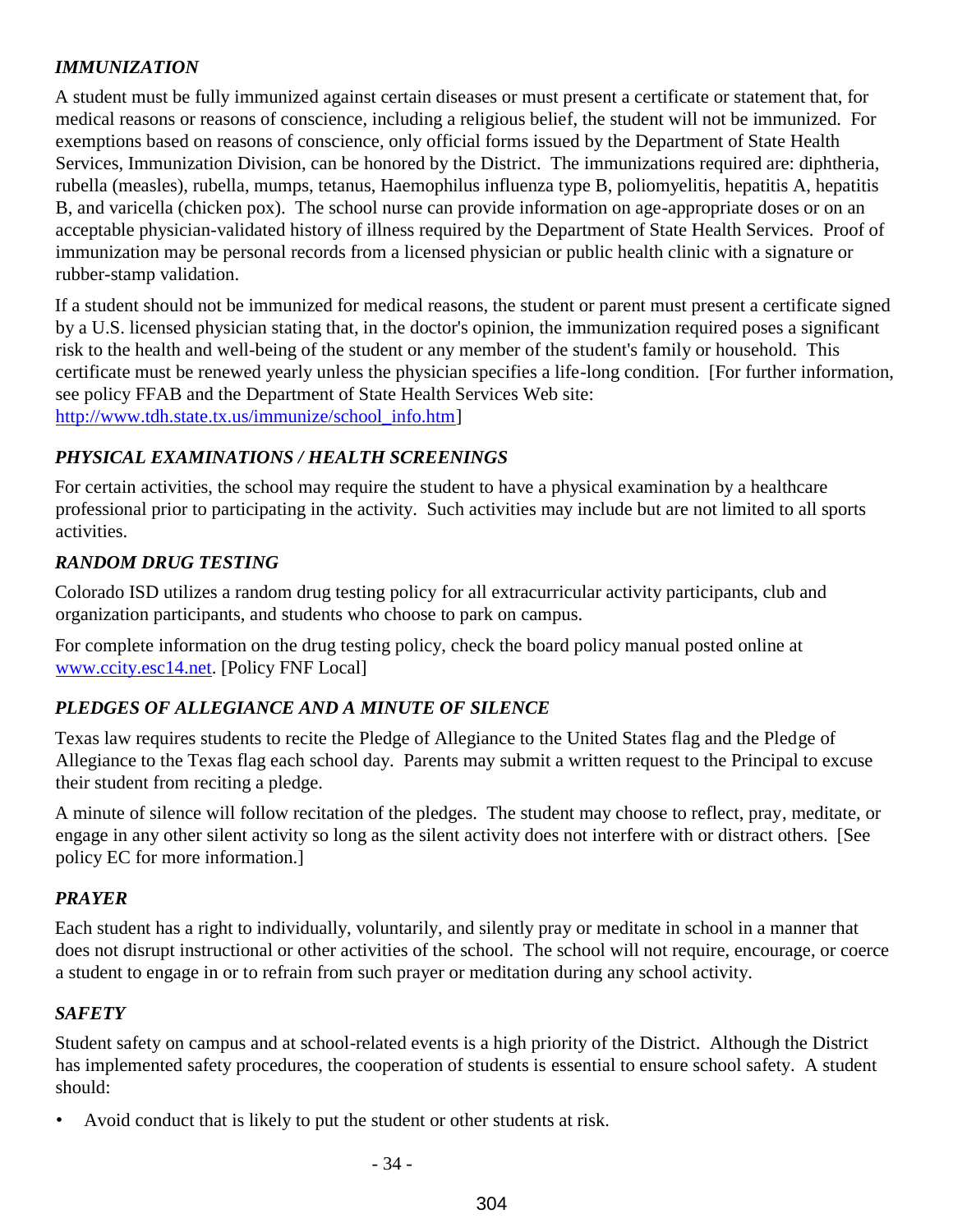- Follow the behavioral standards in this handbook and the Student Code of Conduct, as well as any additional rules for behavior and safety set by the Principal, teachers, or bus drivers.
- Remain alert to and promptly report to a teacher or the Principal safety hazards, such as intruders on campus and threats made by any person toward a student or staff member.
- Know emergency evacuation routes and signals.
- Follow immediately the instructions of teachers, bus drivers, and other District employees who are overseeing the welfare of students.

#### **Accident Insurance**

Soon after school opens, parents will have the opportunity to purchase low-cost accident insurance that will help meet medical expenses, in the event of injury to their student.

#### **Drills: Fire, Tornado, and Other Emergencies**

From time to time, students, teachers, and other District employees will participate in drills of emergency procedures. When the alarm is sounded, students should follow the direction of teachers or others in charge quickly, quietly, and in an orderly manner.

#### **Verbal Command –From Computer Automated System**

| "Fire Has Been Detected"   | Evacuate the building    |
|----------------------------|--------------------------|
| "Time of Lock-Down"        | Time of Containment      |
| "Tornado Has Been Spotted" | Shelter in Place/Tornado |
| Verbal Directive           | Reenter the building     |

#### **Emergency Medical Treatment and Information**

If a student has a medical emergency at school or a school-related activity when the parent cannot be reached, the school will need to have written parental consent to obtain emergency medical treatment, and information about allergies to medications, foods, insect bites, etc. Therefore, parents are asked each year to complete an emergency care consent form. Parents should keep emergency care information up-to-date (name of doctor, emergency phone numbers, allergies, etc.). Please contact the school nurse to update any information that the nurse or the teacher needs to know.

#### **Emergency School-Closing Information**

Students and parents should listen to KVMC 1320 AM or KAUM 107.1 FM for emergency school closing information.

#### *SCHOOL FACILITIES*

#### **Use by Students Before and After School**

Certain areas of the school will be accessible to students before and after school for specific purposes. Students are required to remain in the area where their activity is scheduled to take place.

The following areas are open to students before school beginning at 7:30 a.m.: Cafeteria, Front Commons Area

Unless the teacher or sponsor overseeing the activity gives permission, a student will not be permitted to go to another area of the building or campus.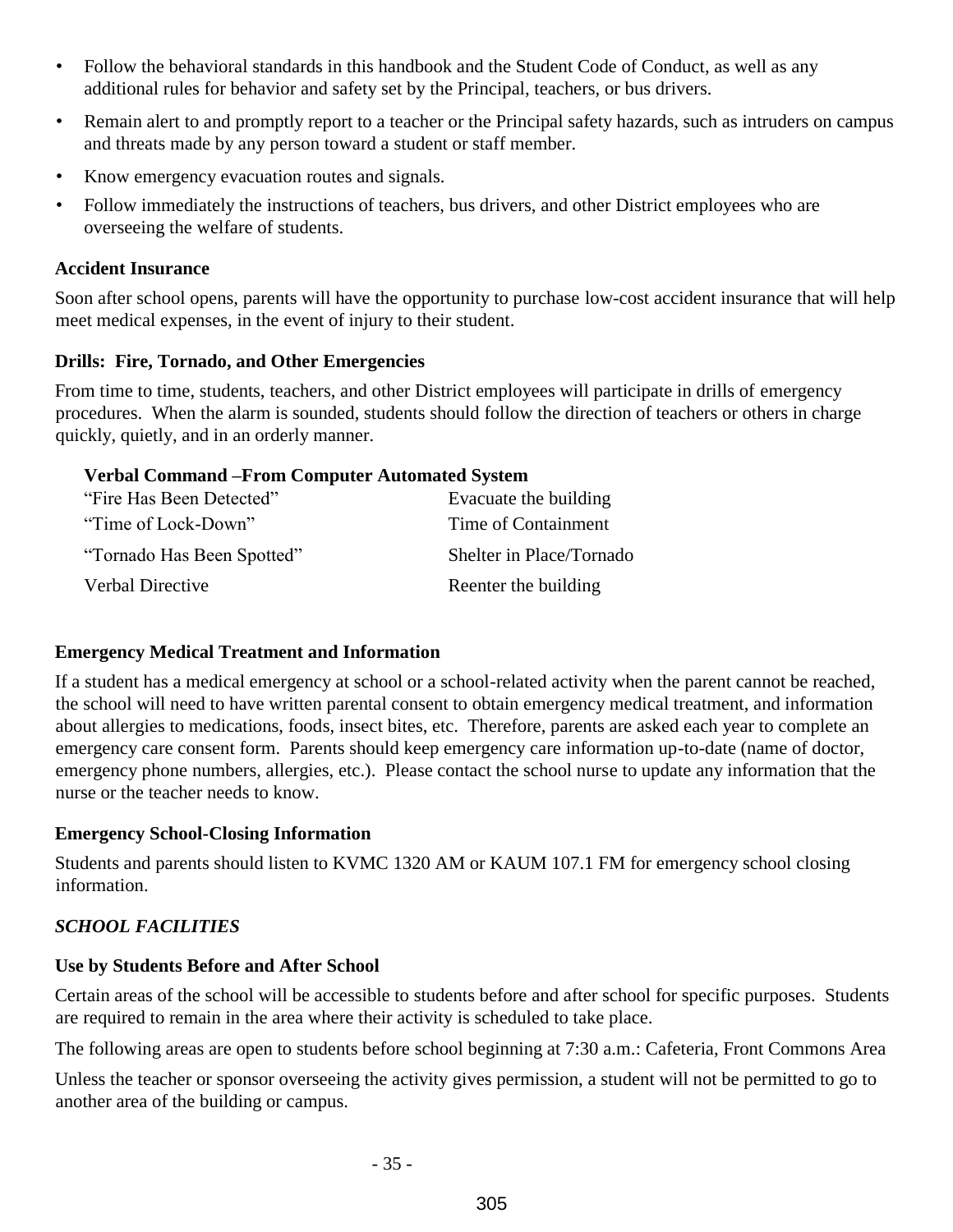After dismissal of school in the afternoon, and unless involved in an activity under the supervision of a teacher, students must leave campus immediately.

#### **Conduct Before and After School**

Teachers and administrators have full authority over student conduct at before- or after-school activities on District premises and at school-sponsored events off District premises, such as play rehearsal, club meetings, athletic practice, and special study groups or tutorials. Students are subject to the same rules of conduct that apply during the instructional day and will be subject to consequences established by the Student Code of Conduct or any stricter code of conduct for extracurricular participants established by the sponsor in accordance with Board policy.

#### **Use of Hallways During Class Time**

Loitering or standing in the halls between classes is not permitted. During class time, a student must have a hall pass to be outside the classroom for any purpose. Failure to obtain a pass will result in disciplinary action in accordance with the Student Code of Conduct.

#### **Cafeteria Services**

The District participates in the National School Lunch Program and offers students nutritionally balanced lunches daily. Free and reduced-price lunches are available based on financial need. Information about a student's participation is confidential. See the attendance clerk, the registrar, or the cafeteria personnel to apply. The District follows the federal and state guidelines regarding foods of minimal nutritional value being served or sold on school premises during the school day. [For more information, see policy CO.]

#### **Library**

The local library as well as CHS and CMS libraries are available to our campus as needed.

# **Meetings of Non-Curriculum-Related Groups**

Students are permitted to meet with non-curriculum-related groups during the hours designated by the principal before and after school. These groups must comply with the requirements found in policy FNAB.

A list of these groups is available in the Principal's office.

# **Vandalism**

The taxpayers of the community have made a sustained financial commitment for the construction and upkeep of school facilities. To ensure that school facilities can serve those for whom they are intended—both this year and in the coming years—littering, defacing, or damaging school property is not tolerated. Students will be required to pay for damages they cause and will be subject to criminal proceedings as well as disciplinary consequences in accordance with the Student Code of Conduct.

# *SEARCHES*

In the interest of promoting student safety and attempting to ensure that schools are safe and drug free, District officials may from time to time conduct searches. Such searches are conducted without a warrant and as permitted by law.

*In order to keep our campus as safe as possible, students may be regularly, routinely, and randomly searched for contraband items, with the use of the metal detector, as they enter the building, or when reasonable suspicion of contraband exists.* 

# **Students' Desks and Lockers**

- 36 -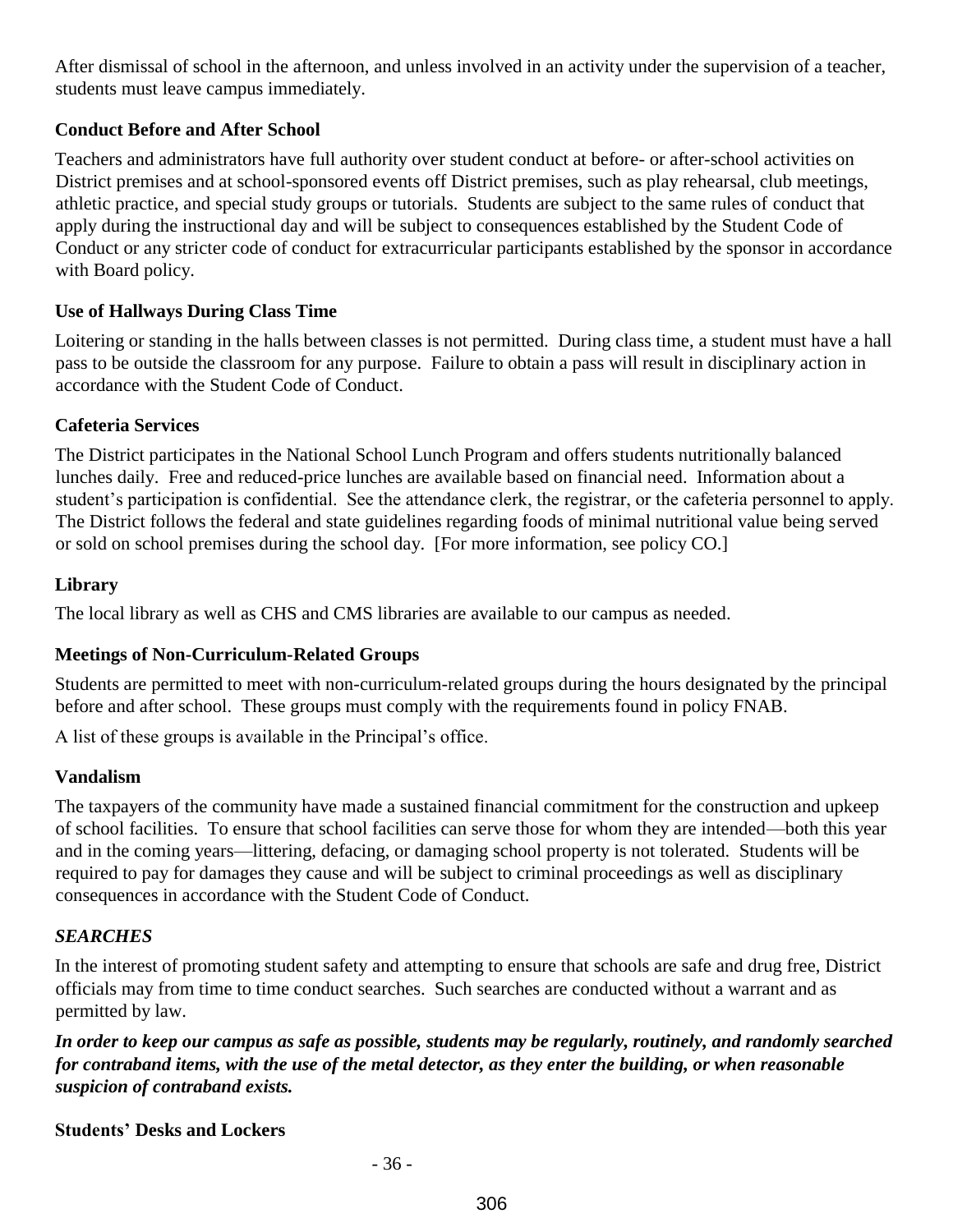Students' desks are school property and remain under the control and jurisdiction of the school even when assigned to an individual student.

Students are fully responsible for the security and contents of the assigned desks and lockers. Students must be certain that the locker is locked, and that the combination is not available to others.

Searches of desks or lockers may be conducted at any time there is reasonable cause to believe that they contain articles or materials prohibited by District policy, whether or not a student is present.

The parent will be notified if any prohibited items are found in the student's desk or locker.

#### **Vehicles on Campus**

Vehicles parked on school property are under the jurisdiction of the school. School officials may search any vehicle any time there is reasonable cause to do so, with or without the presence of the student. A student has full responsibility for the security and content of his or her vehicle and must make certain that it is locked and that the keys are not given to others. [See also the Student Code of Conduct.]

Home districts will determine if students will be permitted to drive from outside city limits to AEP High School to attend class. Transportation has been arranged for all out of district students by home districts.

Students must obey all city and state laws pertaining to driving and parking in order to keep the privilege of having a vehicle at AEP High School. Driving a vehicle to AEP is a privilege, not a right! While driving a vehicle to school, students must obey all traffic laws. This includes any driving on school time (lunch, to and from athletic practice, and arriving or leaving the high school parking lot) or for any outside school-related function. The safety of all CISD students is our main concern. Please adhere to all rules and regulations.

# **STUDENT PARKING PRIVILEGES MAY BE REVOKED AT ANYTIME WHEN DEEMED NECESSARY BY THE ADMINISTRATION.**

**STUDENTS ARE TO PARK AT THE SOUTH OF THE BUILDING.**

# **STUDENTS ARE NOT TO SIT IN CARS AFTER THEY ARRIVE AT SCHOOL. ANY VIOLATION OF PARKING OR SAFETY RULES WILL RESULT IN THE STUDENT NOT BEING ALLOWED TO BRING HIS/HER VEHICLE ON SCHOOL PROPERTY.**

# **PARKING**

# **ALL STUDENT DRIVERS MUST PRESENT A COPY OF THEIR DRIVERS LICIENCE AND INCURANCE.**

# **STUDENT PARKING IS DESIGNATED AT THE SOUTH OF THE BUILDING.**

# **Trained Dogs: Drug Detection Dogs**

Trained dog's sniffing of cars and a locker does not constitute a search under the Fourth Amendment. The alert of a trained dog to a locker, backpack, bag, or car provides reasonable cause for a search of the locker, backpack, bag, or car only if the dog is reasonably reliable in indicating that contraband is currently present

# *TRANSPORTATION*

# **School-Sponsored**

Students who participate in school-sponsored trips are required to use transportation provided by the school to and from the event. The Principal, however, may make an exception if the parent makes a written request that the student be released to the parent or to another adult designated by the parent.

- 37 -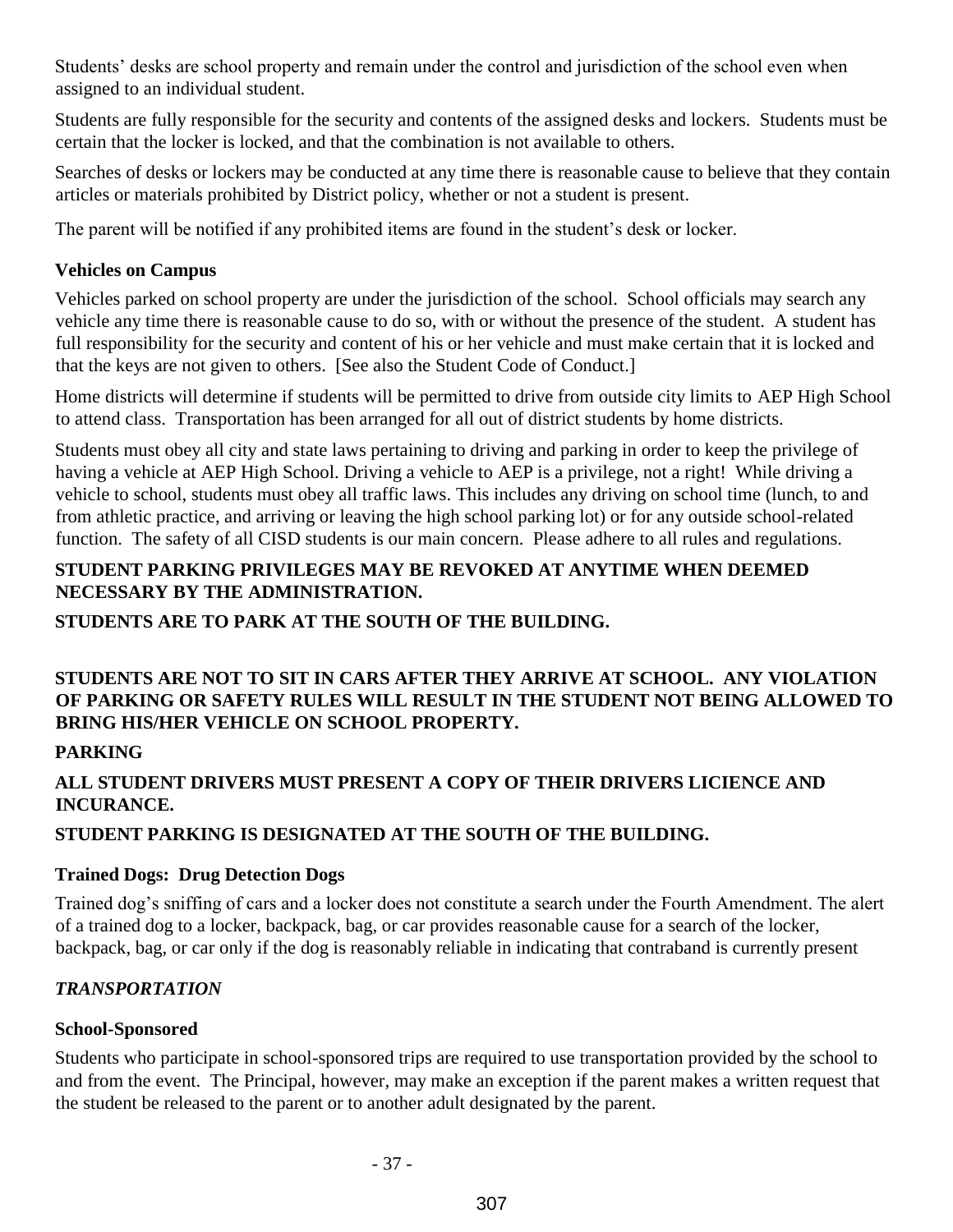#### **Buses and Other School Vehicles**

The District makes school bus transportation available to all students living two or more miles from school. This service is provided at no cost to students. Bus routes and any subsequent changes are posted at the school. Further information may be obtained by calling 782-5281.

See the Student Code of Conduct for provisions regarding transportation to the Disciplinary Alternative Education Program.

Students are expected to assist District staff in ensuring that buses remain in good condition and that transportation is provided safely. When riding in District vehicles, students are held to behavioral standards established in this handbook and the Student Code of Conduct. Students must:

- Follow the driver's directions at all times.
- Enter and leave the bus or van in an orderly manner at the designated stop nearest home.
- Keep feet, books, band instrument cases, and other objects out of the aisle.
- Not deface the bus, van, or its equipment.
- Not put head, hands, arms, or legs out of the window, hold any object out of the window, or throw objects within or out of the bus or van.
- Be seated while the vehicle is moving.
- Wait for the driver's signal upon leaving the bus or van and before crossing in front of the vehicle. When

students ride in a District van or passenger car, seat belts must be fastened at all times.

Misconduct will be punished in accordance with the Student Code of Conduct; bus-riding privileges may be suspended.

# *VIDEOTAPING OF STUDENTS*

For safety purposes, video/audio equipment will be used to monitor student behavior on buses (and in common areas on campus). Students will not be told when the equipment is being used.

The Principal will review the tapes routinely and document student misconduct. Discipline will be in accordance with the Student Code of Conduct.

A parent who wants to view a videotape of the incident leading to the discipline of his or her student may request access in accordance with policy FL.

# *VISITORS TO THE SCHOOL*

# **General Visitors**

Due to COVID 19, no visitors are allowed on campus. Parents/guardians who must meet with a teacher, counselor, principal, etc must have an appointment to enter the campus.

Visits to individual classrooms during instructional time are not permitted.

All visitors are expected to demonstrate the highest standards of courtesy and conduct; disruptive behavior will not be permitted.

# **Student Speakers : Suspended due to COVID 19 until further notice.**

Students will be provided a limited open forum that does not discriminate against a student's voluntary expression of a religious viewpoint.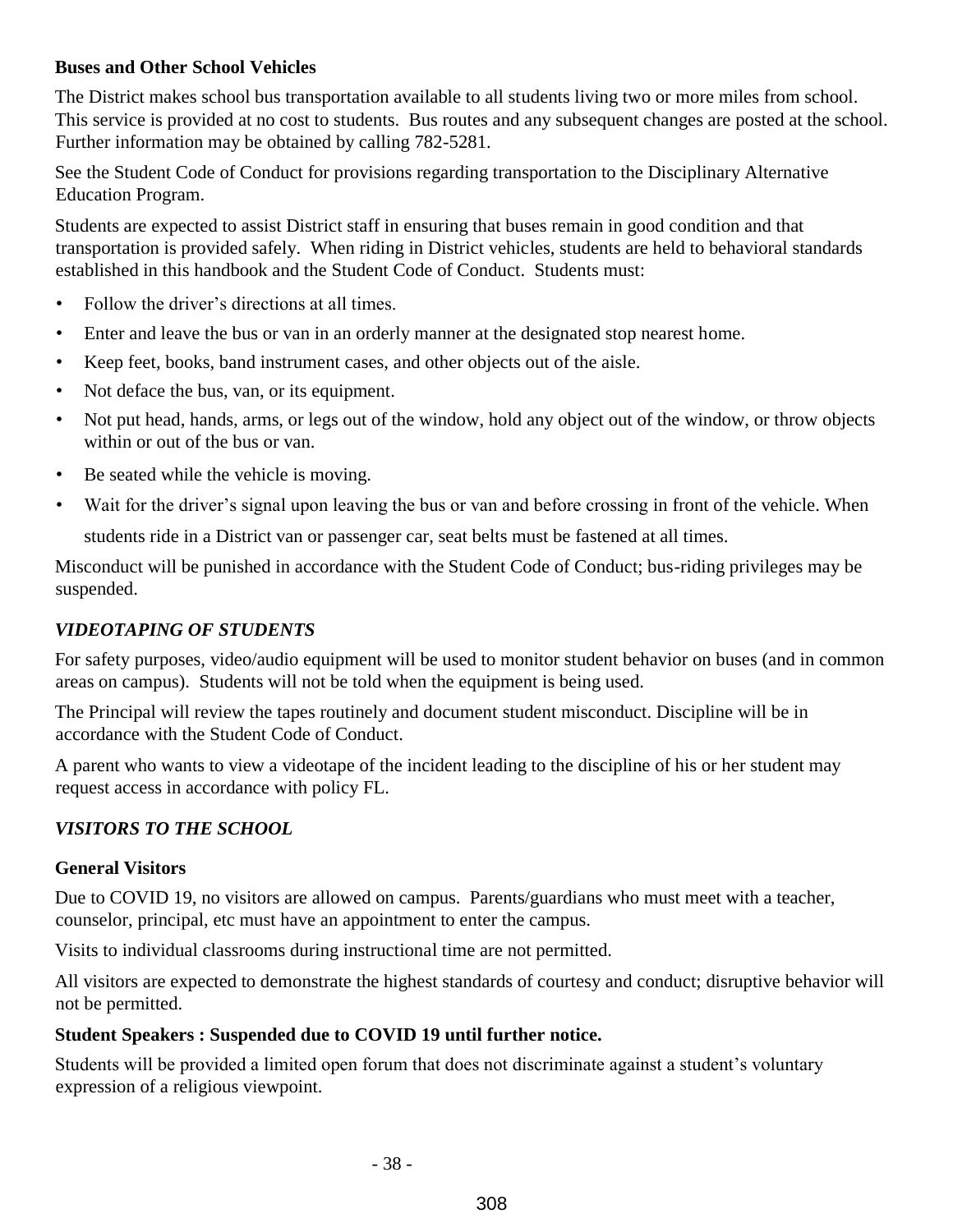Provides information for students, statements are free of obscene and vulgarities and does not reflect the endorsement or sponsorship or an expression of the district.

# **Lunch with Visitors**

Students will not be permitted to leave campus for lunch with a visitor. Students may bring their lunch to school with them in the morning. No outside food will be allowed during lunch. No visitor may eat lunch with students.

# **Aiding Students Who Have Learning Difficulties or Who Need Special Education or Section 504 Services**

- For those students who are having difficulty in the regular classroom, all school districts and open enrollment charter schools must consider tutorial, compensatory, and other academic or behavior support services that are available to all students, including a process based on Response to Intervention (RtI). The implementation of RtI has the potential to have a positive impact on the ability of districts and charter schools to meet the needs of all struggling students.
- If a student is experiencing learning difficulties, his or her parent may contact the individual(s) listed below to learn about the school's overall general education referral or screening system for support services. This system links students to a variety of support options, including making a referral for a special education evaluation or for a Section 504 evaluation to determine if the student needs specific aids, accommodations, or services. A parent may request an evaluation for special education or Section 504 services at any time.
- Special Education Referrals:
	- If a parent makes a written request for an initial evaluation for special education services to the director of special education services or an administrative employee of the school district or open enrollment charter school, the district or charter school must respond no later than 15 school days after receiving the request. At that time, the district or charter school must give the parent a prior written notice of whether it agrees to or refuses to evaluate the student, along with a copy of the *Notice of Procedural Safeguards*. If the school district or charter school agrees to evaluate the student, it must also give the parent the opportunity to give written consent for the evaluation.
- Please note that a request for a special education evaluation may be made verbally and does not need to be in writing. Districts and charter schools must still comply with all federal prior written notice and procedural safeguard requirements and the requirements for identifying, locating, and evaluating children who are suspected of being a child with a disability and in need of special education. However, a verbal request does not require the district or charter school to respond within the 15-school-day timeline.
- If the district or charter school decides to evaluate the student, it must complete the student's initial evaluation and evaluation report no later than 45 school days from the day it receives a parent's written consent to evaluate the student. However, if the student is absent from school during the evaluation period for three or more school days, the evaluation period will be extended by the number of school days equal to the number of school days that the student is absent.
- There is an exception to the 45-school-day timeline. If a district or charter school receives a parent's consent for the initial evaluation at least 35 but less than 45 school days before the last instructional day of the school year, it must complete the written report and provide a copy of the report to the parent by

- 39 -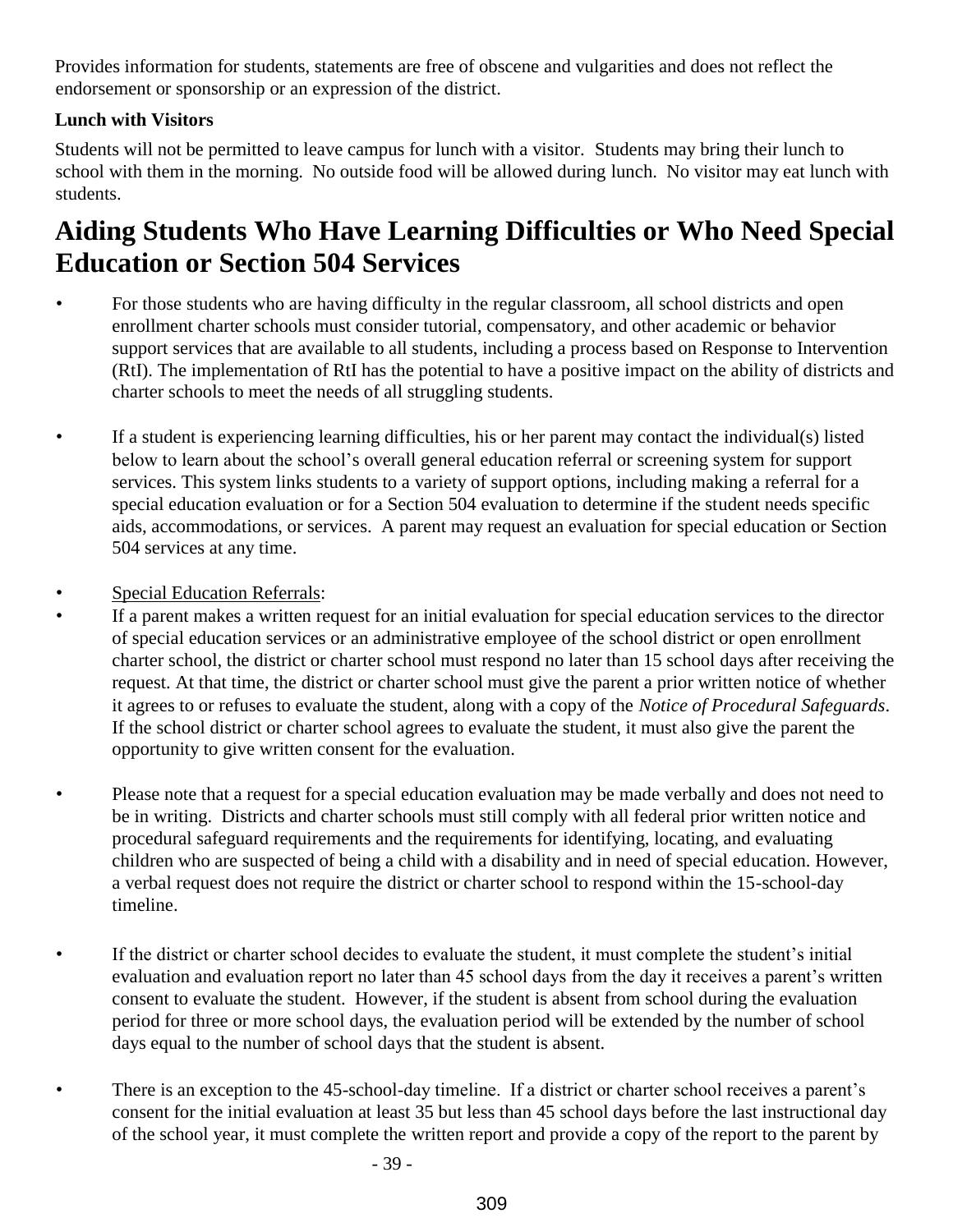June 30 of that year. However, if the student is absent from school for three or more days during the evaluation period, the June 30th due date no longer applies. Instead, the general timeline of 45 school days plus extensions for absences of three or more days will apply.

- Upon completing the evaluation, the district or charter school must give the parent a copy of the evaluation report at no cost.
- Additional information regarding special education is available from the district or charter school in a companion document titled *Parent's Guide to the Admission, Review, and Dismissal Process*.

#### Contact Person for Special Education Referrals:

- The designated person to contact regarding options for a student experiencing learning difficulties or regarding a referral for evaluation for special education services is:
- Contact Person: Kirk Stroman D Phone Number: 325-235-8621
- Section 504 Referrals:
- Each school district or charter school must have standards and procedures in place for the evaluation and placement of students in the district's or charter school's Section 504 program. Districts and charter schools must also implement a system of procedural safeguards that includes notice, an opportunity for a parent or guardian to examine relevant records, an impartial hearing with an opportunity for participation by the parent or guardian and representation by counsel, and a review procedure.

# Contact Person for Section 504 Referrals:

- The designated person to contact regarding options for a student experiencing learning difficulties or regarding a referral for evaluation for Section 504 services is:
- Contact Person: K. Griffith
- Phone Number: 325-728-3424
- Additional Information:
- The following websites provide information and resources for students with disabilities and their families.
- Legal Framework for the Child-Centered Special Education Process
- Partners Resource Network
- Special Education Information Center
- Texas Project First

# **Cómo ayudar a aquellos estudiantes que tienen dificultades de aprendizaje o precisan servicios de educación especial o de la Sección 504**

• Para aquellos estudiantes que tienen dificultades en el salón de clases normal, todos los distritos escolares y las escuelas autónomas de inscripción abierta deben contemplar servicios de tutoría y compensatorios, y otros servicios de apoyo académico o conductual que estén disponibles para todos los estudiantes, incluido un proceso basado en la Respuesta a la Intervención (RtI). La implementación de la RtI tiene el potencial de impactar positivamente en la capacidad de los distritos y escuelas autónomas de satisfacer las necesidades de todos los estudiantes con problemas.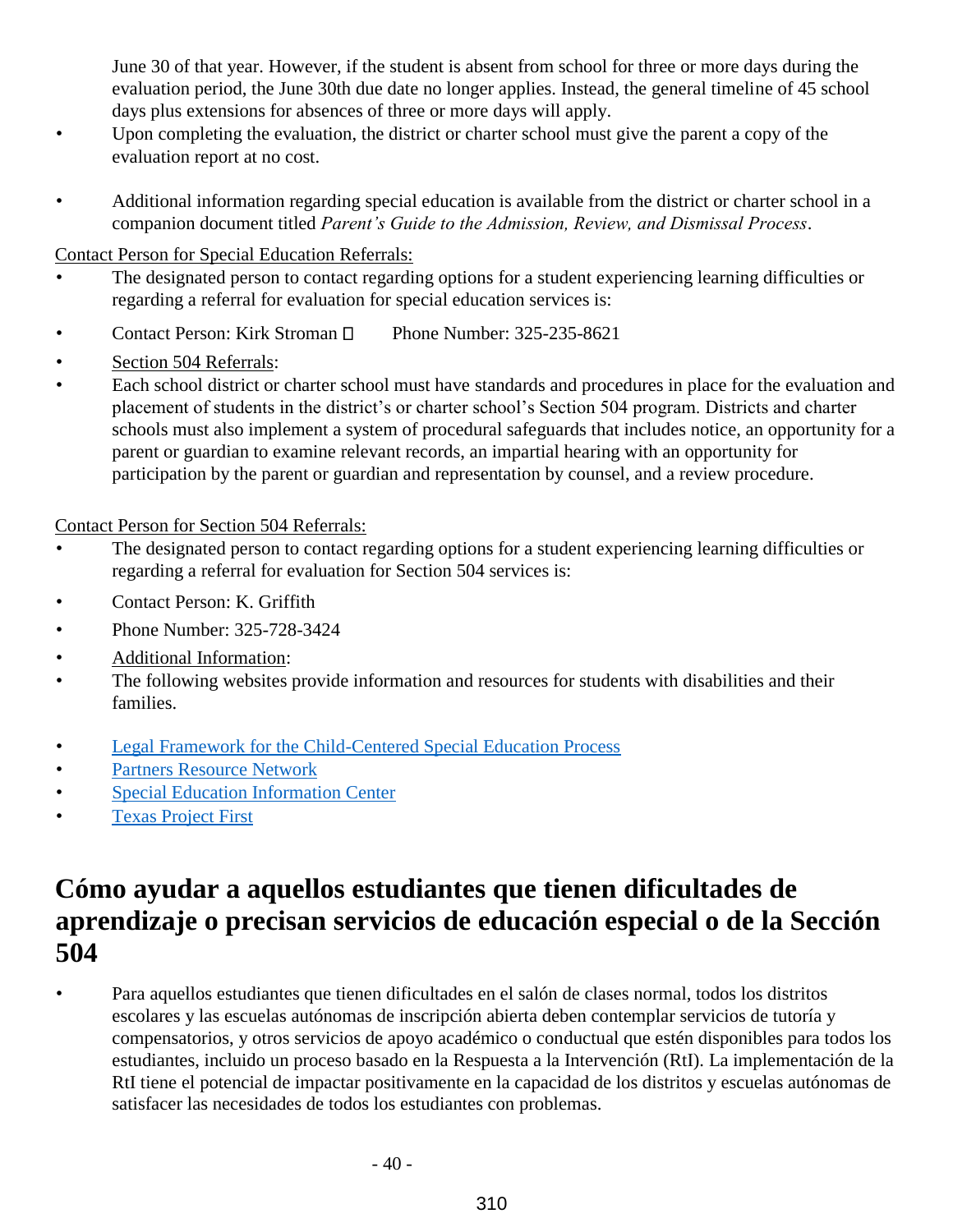- Si un estudiante está experimentando dificultades de aprendizaje, sus padres pueden comunicarse con la(s) persona(s) mencionada(s) más abajo para obtener información sobre el sistema general de remisión o control de la educación general de la escuela para los servicios de apoyo. Dicho sistema vincula a los estudiantes con una variedad de opciones de apoyo, entre las que se encuentra la remisión para que se realice una evaluación de educación especial o una evaluación de la Sección 504 con el fin de determinar si el estudiante necesita asistencia, adaptaciones o servicios específicos. Los padres pueden pedir una evaluación para los servicios de educación especial o de la Sección 504 en cualquier momento.
- Remisiones de educación especial:
	- Si los padres solicitan, por escrito, al director de servicios de educación especial o a un empleado administrativo del distrito escolar o de la escuela autónoma de inscripción abierta que se realice una evaluación inicial para recibir servicios de educación especial, el distrito o la escuela autónoma deben responder dentro de los 15 días lectivos después de haber recibido la solicitud. En ese momento, el distrito o la escuela autónoma deben entregar a los padres notificación previa por escrito respecto de si están de acuerdo o no en evaluar al estudiante, además de enviarles una copia de la *Notificación de salvaguardas procesales*. Si el distrito escolar o la escuela autónoma están de acuerdo en evaluar al estudiante, también deben darles a los padres la oportunidad de prestar su consentimiento por escrito para la evaluación.
- Por favor tenga en cuenta que una solicitud para una evaluación de educación especial puede hacerse verbalmente y no necesita hacerse por escrito. Los distritos y escuelas "chárter" deben seguir cumpliendo con todas las notificaciones previas por escrito y los requisitos sobre las salvaguardas procesales de la ley federal para identificar, localizar y evaluar a los niños que se intuya puedan ser niños con alguna discapacidad y que necesite educación especial. Sin embargo, una petición verbal no requiere que el distrito o la escuela

"chárter" respondan dentro del periodo establecido de los 15 días escolares.

- Si el distrito o la escuela autónoma deciden evaluar al estudiante, deben completar la evaluación inicial y el informe de la evaluación dentro de los 45 días lectivos posteriores al día en que reciban el consentimiento por escrito de los padres para evaluar al estudiante. Sin embargo, si el estudiante se ausenta de la escuela por tres días lectivos o más durante el período de evaluación, dicho período se extenderá la misma cantidad de días lectivos que el estudiante haya faltado.
- Existe una excepción al plazo de 45 días lectivos. Si un distrito o una escuela autónoma reciben el consentimiento de los padres para la evaluación inicial entre los 35 y 45 días lectivos previos al último día de clases del año, deben completar el informe escrito y proporcionarles una copia del mismo a los padres, a más tardar, el 30 de junio de dicho año. No obstante, si el estudiante falta a la escuela tres días o más durante el período de evaluación, no se aplica la fecha límite del 30 de junio, sino que se aplica el plazo general de 45 días lectivos más prórrogas por ausencias de tres días o más.
- Al completar la evaluación, el distrito o la escuela autónoma deben proporcionar a los padres una copia del informe de evaluación en forma gratuita.
- Hay disponible información adicional sobre educación especial del distrito o la escuela autónoma en el documento complementario titulado *Guía para padres sobre el proceso de admisión, revisión y retiro*. Persona de contacto para las remisiones de educación especial:

- 41 -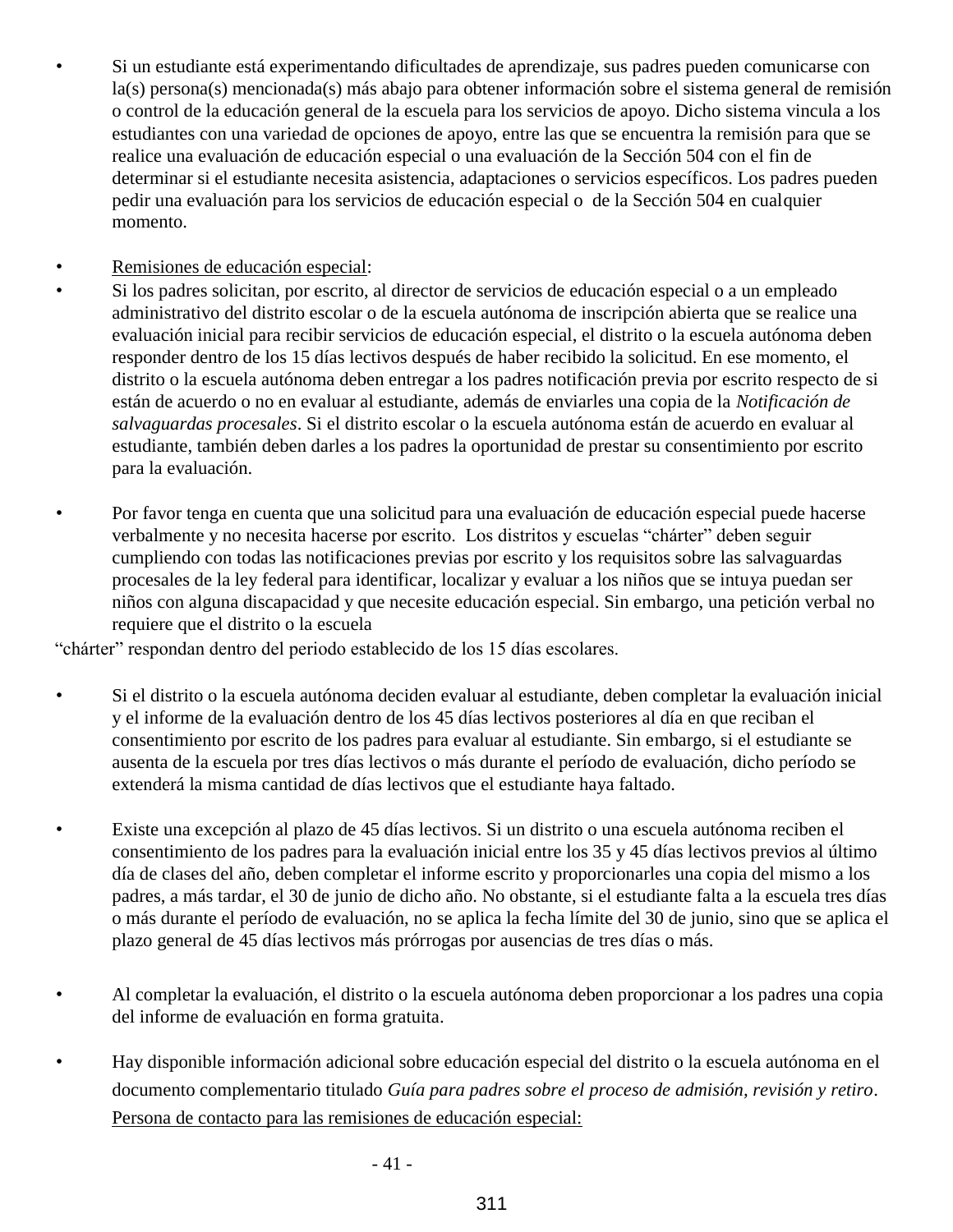- La persona designada para contactar en relación con las opciones para un estudiante que experimente dificultades de aprendizaje o en relación con una remisión a evaluación para recibir servicios de educación especial es:
- Persona de contacto: Kirk Stroman  $\Box$  Número de teléfono: 325-235-8621
- Remisiones de la Sección 504:
- Cada distrito escolar o escuela autónoma debe tener estándares y procedimientos en vigor para la evaluación y colocación de estudiantes en el programa de la Sección 504 del distrito o la escuela autónoma. Además, los distritos y las escuelas autónoma deben implementar un sistema de salvaguardas procesales que incluya una notificación, una oportunidad para que los padres o tutores examinen los registros relevantes, una audiencia imparcial en la que puedan participar los padres o tutores y en la que haya representación por parte de un abogado, y un procedimiento de revisión.

Persona de contacto para las remisiones de la Sección 504:

- La persona designada para contactar en relación con las opciones para un estudiante que experimente dificultades de aprendizaje o en relación con una remisión a evaluación para recibir servicios de la Sección 504 es:
- Persona de contacto: K. Griffith  $\Box$  Número de teléfono: 325-728-3424
- Información adicional:
- Los siguientes sitios web ofrecen información y recursos para los estudiantes con discapacidades y sus familias.
- Marco legal del proceso de educación especial centrado en el niño
- Red de colaboradores y recursos
- Centro de Información de Educación Especial
- Texas Project First

# **GLOSSARY**

**Accelerated instruction** is an intensive supplemental program designed to address the needs of an individual student in acquiring the knowledge and skills required at his or her grade level.

**ACT** refers to one of the two most frequently used college or university admissions exams: the American College Test. The test may be a requirement for admission to certain colleges or universities.

**ARD** is the admission, review, and dismissal committee convened for each student who is identified as needing a full and individual evaluation for special education services. The eligible student's parents are part of the committee.

**Attendance Review Committee** is responsible for reviewing a student's absences when the student's attendance drops below 90 percent of the days the class is offered. Under guidelines adopted by the Board, the committee will determine whether there were extenuating circumstances for the absences and whether the student needs to complete certain conditions to master the course and regain credit lost because of absences.

**DAEP** stands for a disciplinary alternative education program, a placement for students who have violated certain provisions Chapter 37 of the Texas Education Code. The DAEP will be separated from students not assigned to the program. It will focus on English language arts, mathematics, science, history, and self discipline, and provide for students' educational and behavior needs, as well as supervision and counseling.